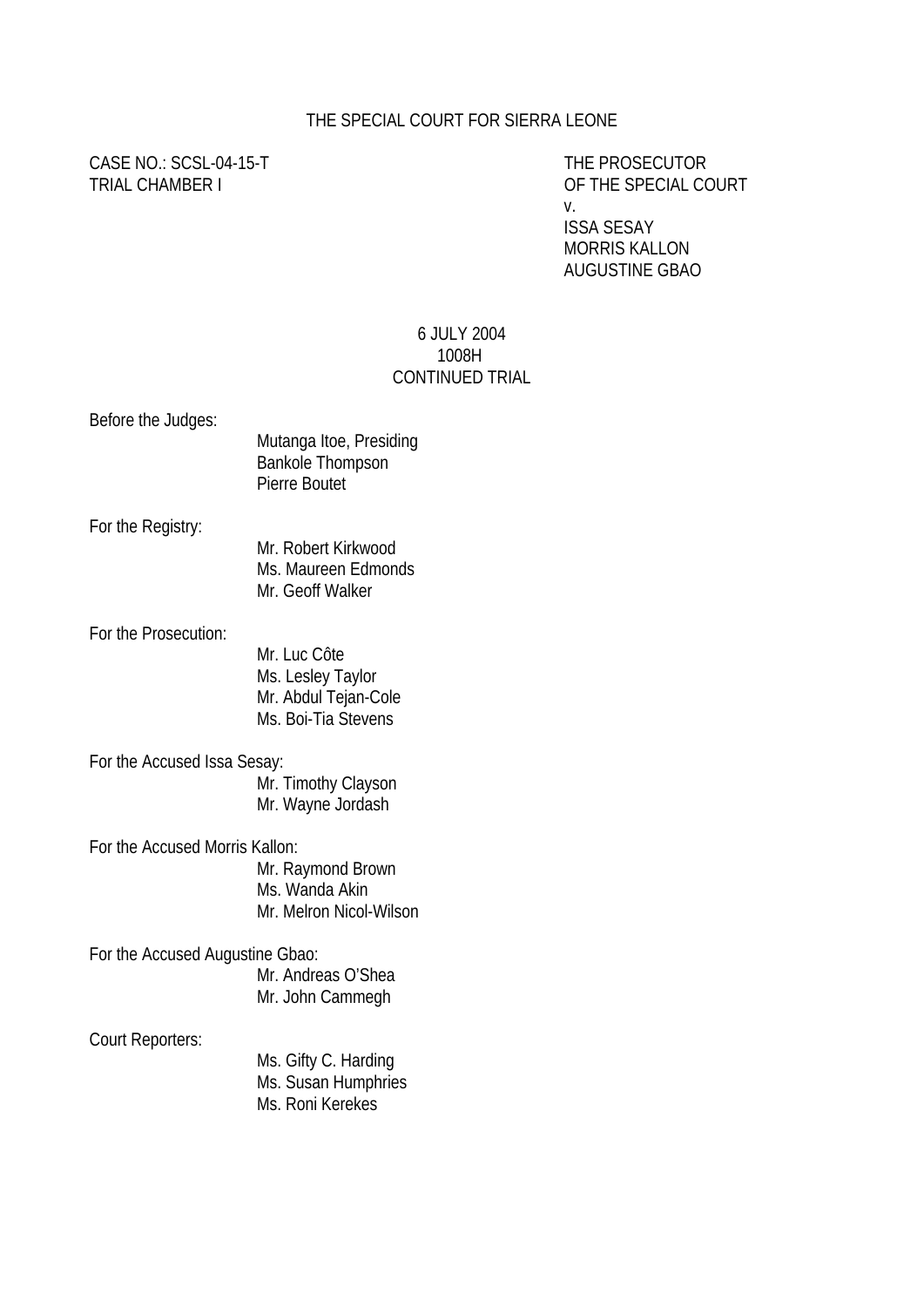| 1        | PROCEEDINGS                                                                                               |
|----------|-----------------------------------------------------------------------------------------------------------|
| 2        | MS. EDMONDS:                                                                                              |
| 3        | All persons having anything to do before the Special Court Trial Chamber draw near and give your          |
| 4        | attendance.                                                                                               |
| 5        | MR. PRESIDENT:                                                                                            |
| 6        | The session resumes. And, Mr. Clayson, I think we should start with you.                                  |
| 7        | MR. CLAYSON:                                                                                              |
| 8        | Yes. Well, Mr. Jordash, we'll address you on the point that you left upon yesterday afternoon.            |
| 9        | MR. PRESIDENT:                                                                                            |
| 10       | Mr. Jordash, yes.                                                                                         |
| 11       | MR. JORDASH:                                                                                              |
| 12       | We've considered overnight and we are grateful for the time as to whether Mr. Sesay will make an          |
| 13       | opening speech at this time.                                                                              |
| 14       |                                                                                                           |
| 15       | Rule 84, as Your Honours will appreciate, and I quote, the beginning of it states: "At the opening of his |
| 16       | case, each party may make an opening statement confined to the evidence he intends to present in          |
| 17       | support of his case."                                                                                     |
| 18       |                                                                                                           |
| 19       | At this time the Defence do not have a fraction of the evidence which we intend to present in support     |
| 20       | of Mr. Sesay's case. We have requested on numerous occasions that the Prosecution comply with             |
| 21       | their Rules 66 and 68 obligations.<br><b>JUDGE BOUTET:</b>                                                |
| 22<br>23 | Mr. Jordash, I would like you to focus on whether or not at this time the Accused is or is not making an  |
| 24       | opening statement. And we have heard all of these arguments yesterday, and I don't want to hear at        |
| 25       | this particular moment anything about disclosure. This is another issue. We -- you will be allowed to     |
| 26       | speak to that later.                                                                                      |
| 27       | MR. JORDASH:                                                                                              |
| 28       | Well, what I'm seeking to do is to apply to adjourn the decision as to whether we make an opening         |
| 29       | speech at this time or --                                                                                 |
| 30       | <b>JUDGE BOUTET:</b>                                                                                      |
| 31       | It's an opening statement, not an open speech.                                                            |
| 32       | MR. JORDASH:                                                                                              |
| 33       | Opening statement -- whether we make an opening statement at this time or an opening statement at         |
| 34       | the beginning of our case. We are not in a position because of the lack of disclosure of the evidence,    |
| 35       | which we say will support our defence, to make an opening -- well, to make a decision at this time        |
| 36       | whether it is right to make an opening speech now or whether we should make an opening speech at          |
| 37       | the end of the Prosecution case and the beginning of our case.                                            |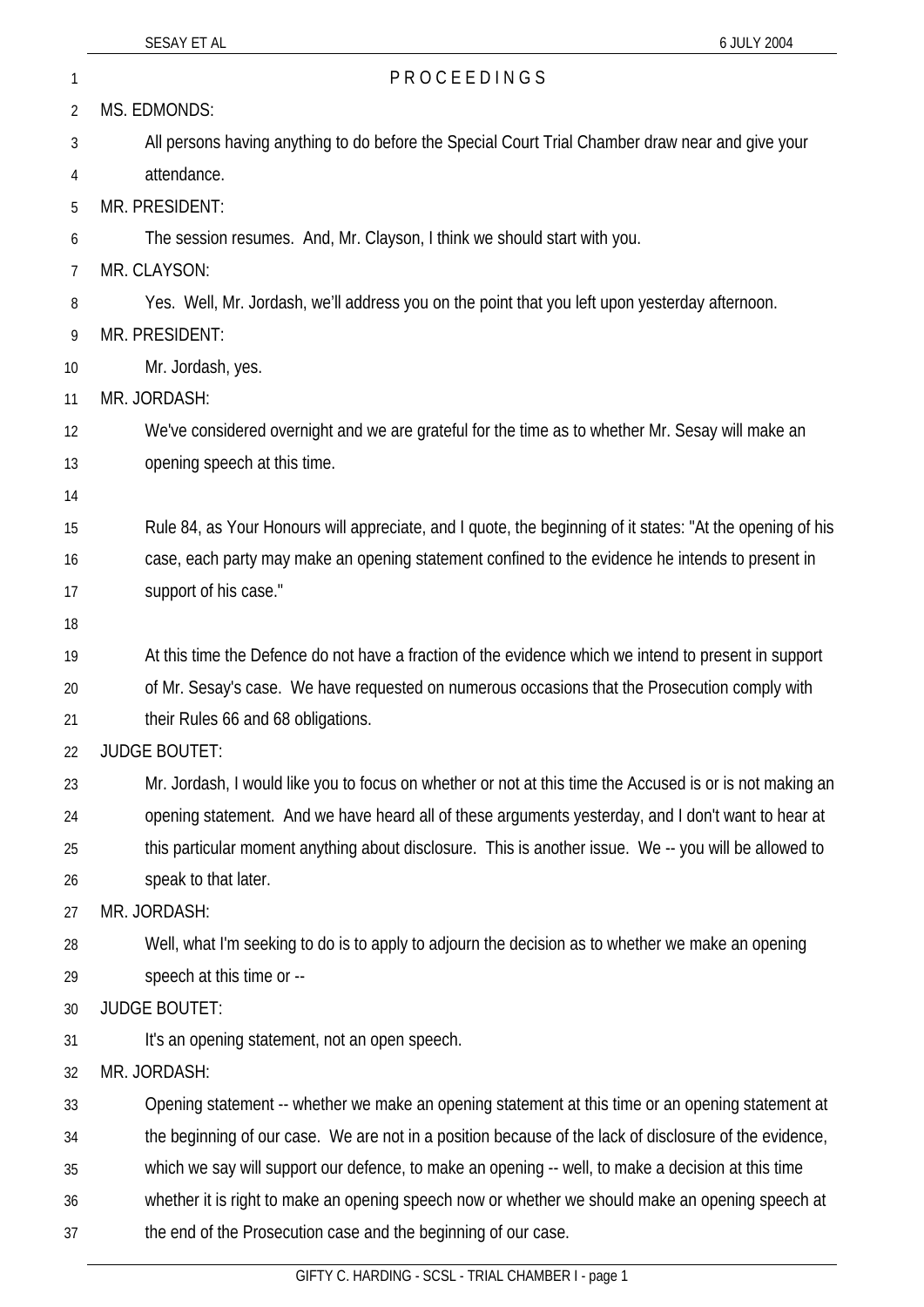|    | SESAY ET AL<br>6 JULY 2004                                                                                  |
|----|-------------------------------------------------------------------------------------------------------------|
| 1  | We do not, and the rule -- and the terms of Rule 84 are clear that the speech should be confined to         |
| 2  | the evidence we intend to adduce. We have a small, small fraction of that evidence. Any speech we           |
| 3  | were to try to give in the absence of a resolution of this disclosure --                                    |
| 4  | MR. PRESIDENT:                                                                                              |
| 5  | Mr. Jordash, my colleague has drawn your attention to the issue of disclosure which you are raising.        |
| 6  | From what you are saying, do we understand you as forfeiting your rights at this point in time to make      |
| 7  | an opening statement?                                                                                       |
| 8  | MR. JORDASH:                                                                                                |
| 9  | No, I was saying --                                                                                         |
| 10 | MR. PRESIDENT:                                                                                              |
| 11 | Are you postponing -- are you saying you are postponing the possibility of making an opening                |
| 12 | statement pursuant to Rule 84?                                                                              |
| 13 | MR. JORDASH:                                                                                                |
| 14 | No, I'm applying to Your Honours --                                                                         |
| 15 | MR. PRESIDENT:                                                                                              |
| 16 | Look, I wanted to -- I just wanted to let you know, you know, that you have the possibility of making --    |
| 17 | Mr. Sesay, or yourself on his behalf, has a possibility of making an opening statement at this point in     |
| 18 | time, just as he has a possibility of making an opening statement just before the commencement of           |
| 19 | the case for the Defence. So if you cannot make it now, you could as well do it, you know, at a later       |
| 20 | stage when you will be opening the defence, the case for the Defence.                                       |
| 21 | MR. JORDASH:                                                                                                |
| 22 | Well, I would respectfully submit that there is a third option which is the option I'm trying to explain to |
| 23 | Your Honours which is that the purpose of making a Defence opening speech is to outline to the              |
| 24 | Court, as I understand it, the evidence which we will adduce in support of our case. The point I'm          |
| 25 | making is that we are not able to make a decision whether it's right to make a speech --                    |
| 26 | MR. PRESIDENT:                                                                                              |
| 27 | And the point -- the point the Tribunal is also making, Mr. Jordash, is, you know, that if at this time you |
| 28 | are complaining that the material has not been disclosed to you then you have the option of making          |
| 29 | the statement at a time when all the material would have been disclosed to you, and this would be           |
| 30 | appropriately be situated, you know, at a time when you might be opening your defence. Do you think         |
| 31 | that such an approach, you know, substantially prejudices the presentation of the case for the              |
| 32 | Defence?                                                                                                    |
| 33 | MR. JORDASH:                                                                                                |
| 34 | Well, it might. To be forced to make a speech at the beginning of our case as opposed to having the         |
| 35 | option which is the --                                                                                      |
| 36 | <b>JUDGE BOUTET:</b>                                                                                        |
| 37 | Mr. Jordash, you are not forced to make an opening speech. And I would again say it's an opening            |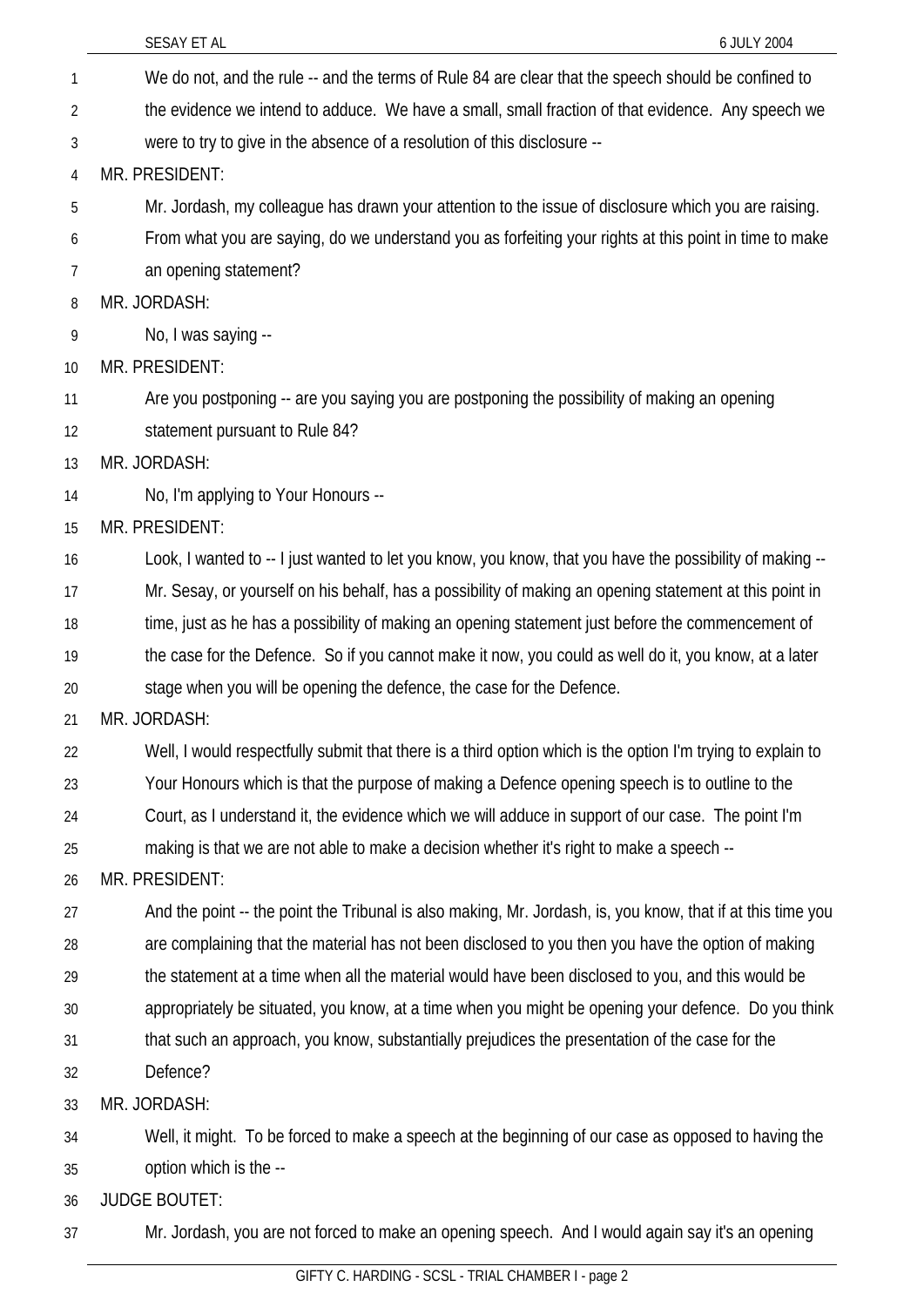statement. The Rules provide that normally it should be done after the case for the Prosecution, obviously after the evidence has been adduced. Now, if you or your client want to make that opening statement now, this is your decision and, therefore, you have to live with the facts as they are because the procedure normally provides this is done after the evidence has been adduced. Now you are complaining that "we are forced", well, you are not forced, you have the option of making it now with the facts as you have them or making that opening statement after the case of the Accused -- the Prosecution has been in, and at that time you will not have these arguments to make because all the evidence will be in. So, this is the choice and the option you have to make at this time. And this is why we've granted you and your client the time to think about it last night. 1 2 3 4 5 6 7 8 9

10 MR. JORDASH:

11 Well, I can only --

12 JUDGE THOMPSON:

13 14 15 16 17 18 19 20 21 22 Mr. Jordash, may I -- consistent with what my learned brother, Judge Boutet has said, my position is that I am not in any mood to want to speculate as to what prejudice or lack of prejudice your client might experience if you don't have all the material at this stage. I am sure that situation may well be one of the situations that the law envisages, whereby it makes provision for an election either after the Prosecution have made their opening statement, or at the beginning of the presentation of the case for the Defence. And I think that it is sort of futile for us to engage in a battle of metaphysical speculation as to whether you have enough material now to enable you to determine whether you want to exercise your right to an election. This seems to me to be an unnecessary quibble. As far as I am concerned, the position for determination now is this: are you electing -- is your client electing to make a statement at this point in time?

23

24 25 26 My recollection is that this Court decided yesterday that an opening statement from your client can be made or is only permissible within the perameters of Rule 84 and that we are not allowing your client to make a statement outside the parameteres of Rule 84.

27

28 29 30 31 32 33 The question is, as far as I understand it, are you prepared to take advantage of that opportunity or are you postponing the opening statement of your client to the time when he might begin to present his case? Those are the two options available to us because we went on yesterday also to discuss the question of who will make the opening statement and we heard Professor O'Shea talk about his client as to sharing the work, but in your case I think the question is are you now in a position to make an election?

34 MR. JORDASH:

35 No.

36 JUDGE THOMPSON:

37 You are not?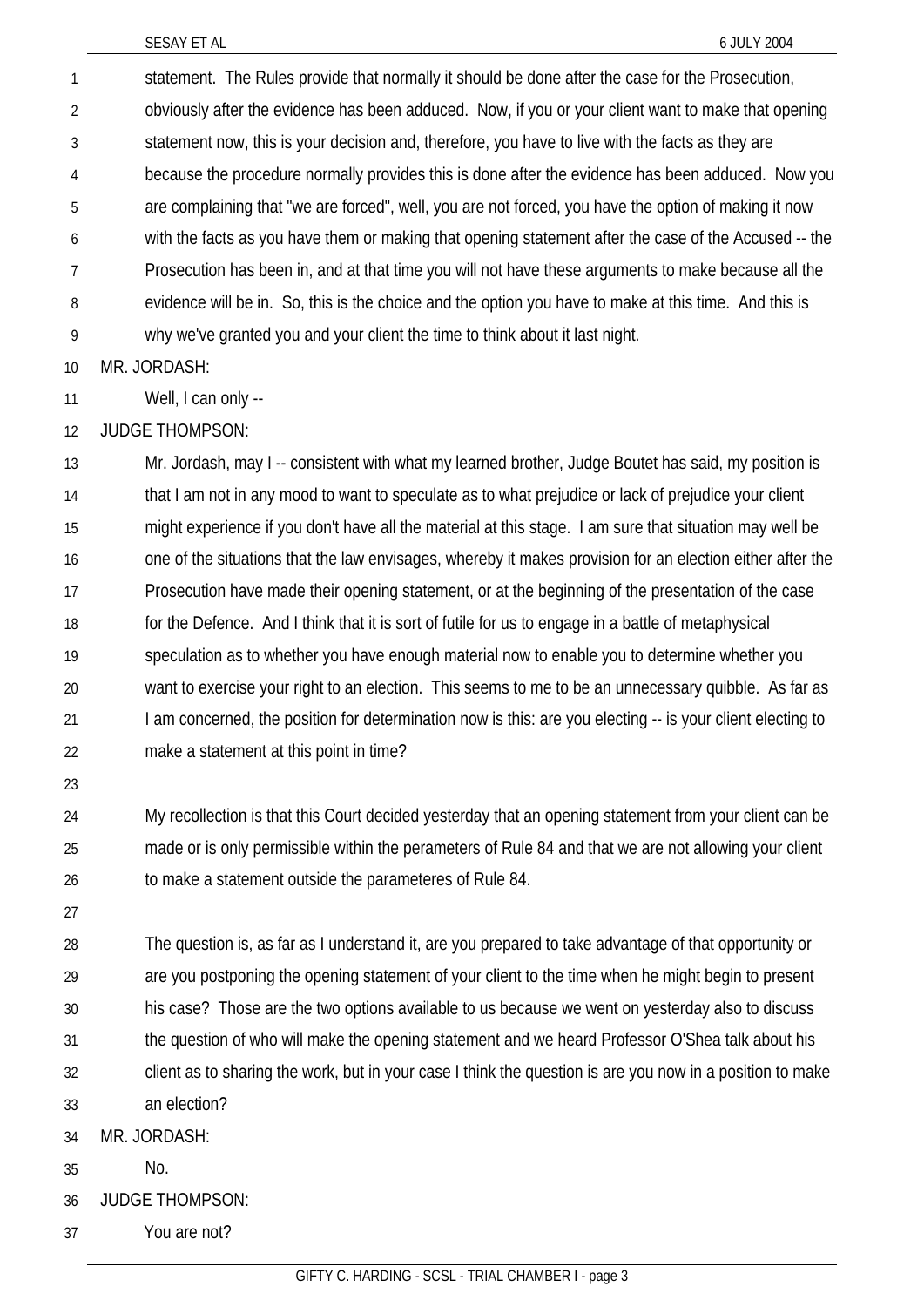MR. JORDASH: 1

Within the terms of Rule 84, no. 2

3 JUDGE THOMPSON:

4 No, in other words -- in other words, you are not prepared to make an opening statement at this point.

5 MR. JORDASH:

6 Within the terms of Rule 84 we cannot and we don't.

- 7 JUDGE THOMPSON:
- 8 Well, then, of course *cadit quaestio*, we proceed with trial and --
- 9 MR. O'SHEA:
- 10 Well, Your Honours, before Your Honour, you know, finally --
- 11 MR. PRESIDENT:
- 12 I hope this -- that issue is not joined to this because we are going to call you at your own time.
- 13 JUDGE THOMPSON:
- 14 Yes, you are right.
- 15 MR. PRESIDENT:
- 16 I hope we have -- at your time. Please, can you -- Mr. O'Shea, can you --
- 17 JUDGE THOMPSON:
- 18 Yes, we just want to resolve --
- 19 MR. PRESIDENT:
- 20 Mr. O'Shea, can you --
- 21 MR. O'SHEA:
- 22 I'm trying to assist the Court, Your Honours.

## 23 JUDGE THOMPSON:

- 24 Well, then, in the case of -- shall I --
- 25 MR. O'SHEA:
- 26 And I am not -- I hope Your Honours will hear me.
- 27 JUDGE THOMPSON:
- 28 No, no, no, no. I recognise that this is a joint trial, but each Accused person is represented separately
- 29 here. We want to have it clearly on record what Mr. Jordash's legal position is on this issue, and
- 30 when we finish that we'll come to your client.
- 31 MR. O'SHEA:
- 32 Well, Your Honours, I would respectfully ask that you hear me before --
- 33 JUDGE THOMPSON:
- 34 At this point in time?
- 35 MR. O'SHEA:
- 36 No, simply hear the reason why I'm on my feet. That is all.
- 37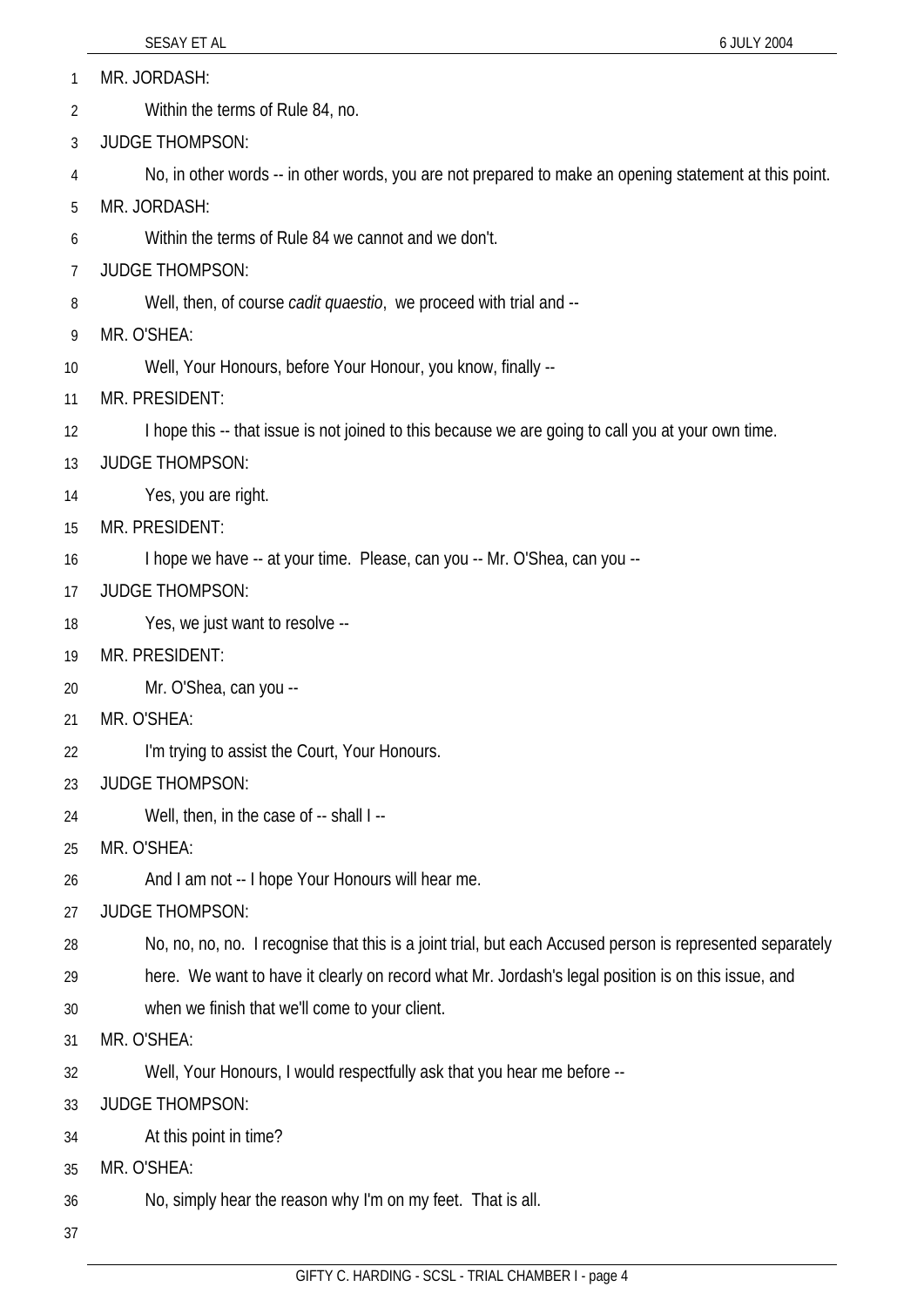JUDGE THOMPSON: 1

All right. 2

3 MR. O'SHEA:

4 I am merely standing to attempt to assist the Court here. I would simply like to make a suggestion,

5 because I understand the difficulty of what Mr. Jordash is putting forward and the reaction of Your

6 Honours and I believe that I am in a position to assist to this extent that my suggestion would be that

7 we proceed to Mr. Gbao. It may very well be that once we proceed to Mr. Gbao, it may give the team

8 for Mr. Sesay some time to consider their position and that also may shed light on --

9 MR. PRESIDENT:

10 11 12 13 We shall not -- we shall -- we shall -- we shall not go back to that. I understand Mr. Jordash's position and I suppose Mr. Clayson shares that view that in the absence of a full disclosure he is not in a position to making an opening statement *(sic).* That is a resume of what he is saying. And we have said, you know, that he has the option to make the opening statement now or at the beginning of the

- 14 case for the Defence.
- 15

16 17 18 19 So, we have -- we have it on record that he has said that he is not prepared to make an opening statement now for reasons which I have stated. You know, he says there has been no full disclosure by the Prosecution. So we have it on record. He's not exercising the right, for reasons which he has given, to make an opening statement. So we are calling on you now, you know, to indicate to us --

20 MR. O'SHEA:

21 Forgive me, Your Honour, I was merely trying to assist the Court.

- 22 JUDGE THOMPSON:
- 23 I know, I know. I mean --

24 MR. PRESIDENT:

25 But we shall not revisit that issue; it's closed. You see, yes.

26 JUDGE THOMPSON:

27 28 29 quite right. Much as I appreciate your intervention, the thing is that these are basics, these are basics. This trial must move on. And we know that most of the time it's Defence counsel who in fact are complaining that the trials are not proceeding at a fast pace. And here we are about to start,

- 30 we've given our ruling and then we do not have the cooperation of counsel for the first Accused. At
- 31 the status conference there were clear indications that the right to make an opening statement was

32 being reserved until the -- but now the position has changed. Of course, you have right to revise your

33 position. And so it seems as if to ask the Court to begin to make compromises on these basic

34 questions of procedure, a little -- beats my imagination.

35 MR. O'SHEA:

36 Your Honours, I am –

37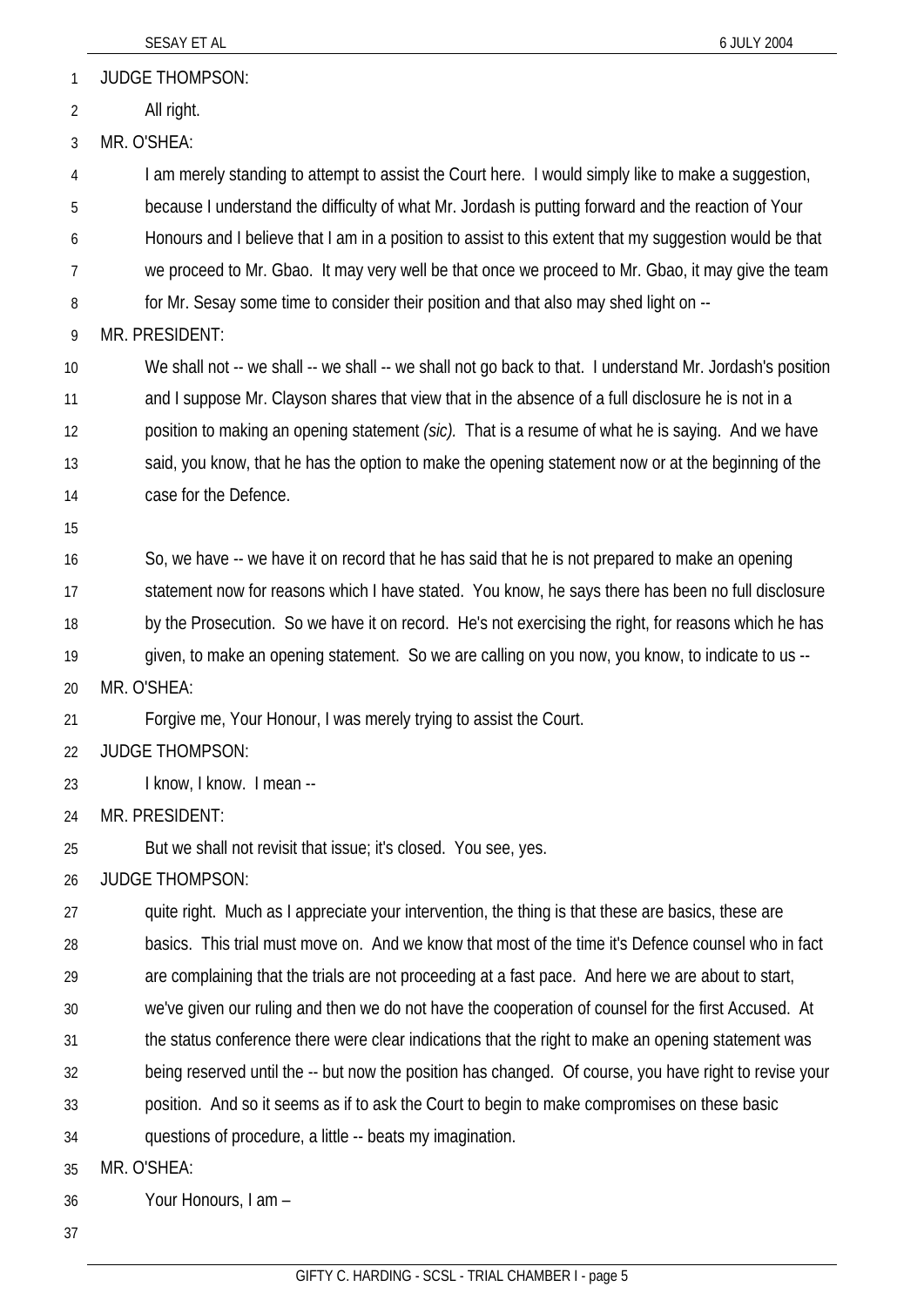|    | SESAY ET AL<br>6 JULY 2004                                                                                |
|----|-----------------------------------------------------------------------------------------------------------|
| 1  | MR. PRESIDENT:                                                                                            |
| 2  | Mr. Jordash, how do you intend to proceed?                                                                |
| 3  | MR. JORDASH:                                                                                              |
| 4  | Well, simply that we are not in a position, as I've said, to make an opening speech and through no        |
| 5  | fault of our own we are not able to make it and we don't.                                                 |
| 6  | MR. CLAYSON:                                                                                              |
| 7  | Can I just add a little to this?                                                                          |
| 8  | MR. PRESIDENT:                                                                                            |
| 9  | I think the record is very clear on that already. The record, the Court records are very clear on that.   |
| 10 | We don't need any further emphasis on this.                                                               |
| 11 | MR. CLAYSON:                                                                                              |
| 12 | Can I just add to this that yesterday, of course, as early as I could, I mentioned the gravity with which |
| 13 | the Defence viewed the lack of cooperation upon the issue of disclosure by the Prosecution. We are        |
| 14 | not going to go away from this issue; it's an issue we regard as fundamental to the fairness of this      |
| 15 | trial. And as soon as can we will invite Your Honours to consider in detail the motion that we            |
| 16 | submitted and filed on the 31st of May, the Prosecution's response and our additional submissions.        |
| 17 |                                                                                                           |
| 18 | So it's a matter of the greatest urgency and relevance to the fairness of this trial. That's why we can't |
| 19 | decide at this moment in time whether we should be asking the Court to hear an opening statement at       |
| 20 | this stage or not.                                                                                        |
| 21 | MR. PRESIDENT:                                                                                            |
| 22 | We've taken note of your remarks and we would address them at the appropriate time.                       |
| 23 | MR. CLAYSON:                                                                                              |
| 24 | Yes.                                                                                                      |
| 25 | MR. PRESIDENT:                                                                                            |
| 26 | Yes, Mr. Jordash -- I'm sorry, not mister -- Mr. O'Shea.                                                  |
| 27 | MR. O'SHEA:                                                                                               |
| 28 | Yes, Your Honours, I also appreciate the additional time afforded to me. It has not dramatically          |
| 29 | changed things from yesterday, but I appreciate your time in any event. So the position today is that     |
| 30 | Mr. Gbao will make a statement.                                                                           |
| 31 | <b>JUDGE THOMPSON:</b>                                                                                    |
| 32 | But perhaps we should address a few remarks to Mr. Gbao before he makes his statement that --             |
| 33 | because the Presiding Judge has already informed you that you have certain rights guaranteed under        |
| 34 | the Statute of the Court, and it is my duty to caution you that now that you've elected to make a         |
| 35 | statement at this point in time, the law limits the substance of such an opening statement to an outline  |
| 36 | or an overview of what the evidence -- what evidence you intend to present in support of your case.       |
| 37 |                                                                                                           |
|    |                                                                                                           |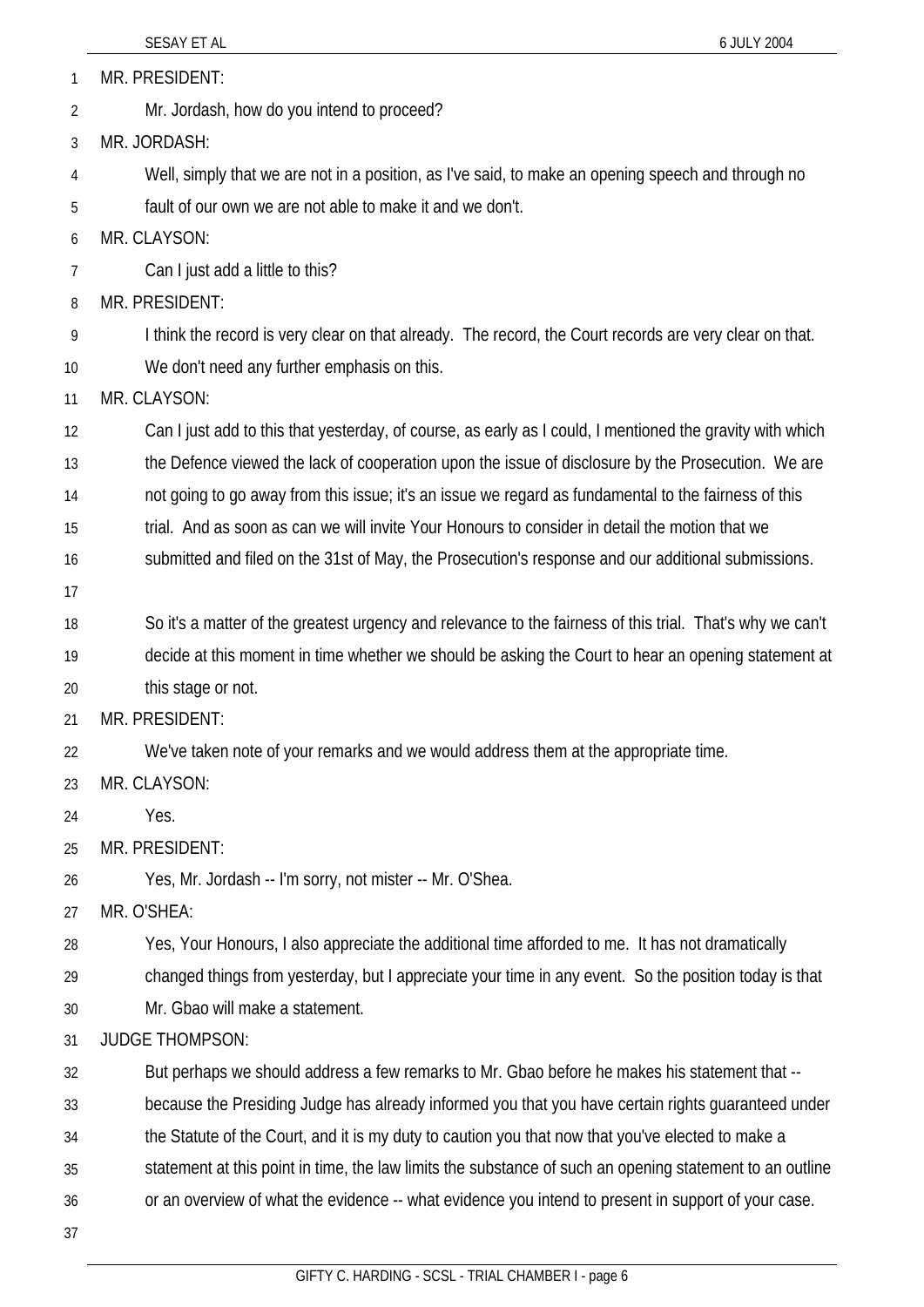|    | SESAY ET AL<br>6 JULY 2004                                                                                  |
|----|-------------------------------------------------------------------------------------------------------------|
| 1  | The Chamber has already indicated that it has the expressed authority to limit the length of the            |
| 2  | statement in the interest of justice, but also in the interest of equality of arms, we shall give you ample |
| 3  | opportunity to make your statement.                                                                         |
| 4  |                                                                                                             |
| 5  | But I must also caution you that the charges before this Court upon which you and your fellow               |
| 6  | Accused are being charged are very grave charges; the allegation themselves are extemely serious.           |
| 7  | The Court will afford you and your fellow Accused all the opportunity and the procedural and                |
| 8  | substantive due process rights to obtain a fair and impartial trial. It is a responsible which I am assure  |
| 9  | you will not recoil from, but we'll point out that any attempt on your part to depart from the parameters   |
| 10 | from Rule 84 will be viewed upon with judicial disfavour by this Court and we shall act appropriately to    |
| 11 | prevent any diversion from the requirements of Rule 84.                                                     |
| 12 |                                                                                                             |
| 13 | You are now permitted to make your opening statement.                                                       |
| 14 | <b>JUDGE BOUTET:</b>                                                                                        |
| 15 | Open your mike, please.                                                                                     |
| 16 | THE ACCUSED GBAO:                                                                                           |
| 17 | Good morning, Your Lordship.                                                                                |
| 18 | MR. PRESIDENT:                                                                                              |
| 19 | Good morning.                                                                                               |
| 20 | THE ACCUSED GBAO:                                                                                           |
| 21 | Let me hasten to tell the people who set up the Special Court -- the countries forming the Special          |
| 22 | Court and the entire world that we, the indictees, now held as forerunners of the RUF organisation for      |
| 23 | bearing the greatest responsibility, are not afraid of any court system that constitutionally carry the     |
| 24 | mandate of the people of Sierra Leone. But we are strongly against the manner in which the Special          |
| 25 | Court for Sierra Leone was established.                                                                     |
| 26 | <b>JUDGE THOMPSON:</b>                                                                                      |
| 27 | Mr. Gbao, I want to emphasise again that this Bench is not prepared to cover ground already                 |
| 28 | adjudicated upon in this forum and in respect of which there is an authoritative decision by a higher       |
| 29 | forum, namely, the Appeals Chamber of the Special Court.                                                    |
| 30 |                                                                                                             |
| 31 | We therefore would resist any attempt on your part to try to re-litigate an issue that is already settled   |
| 32 | as far as this jurisdiction is concerned.                                                                   |
| 33 |                                                                                                             |
| 34 | The legality or constitutionality of the Special Court for Sierra Leone is not an issue before this Court   |
| 35 | today. Your lawyer was advised yesterday that the issue at this stage is what we call in law, res           |
| 36 | judicata. And it is unfortunate that your opening speech or statement pursuant to Rule 84 should            |
| 37 | commence with an attack on the legitimacy of the Court.                                                     |
|    |                                                                                                             |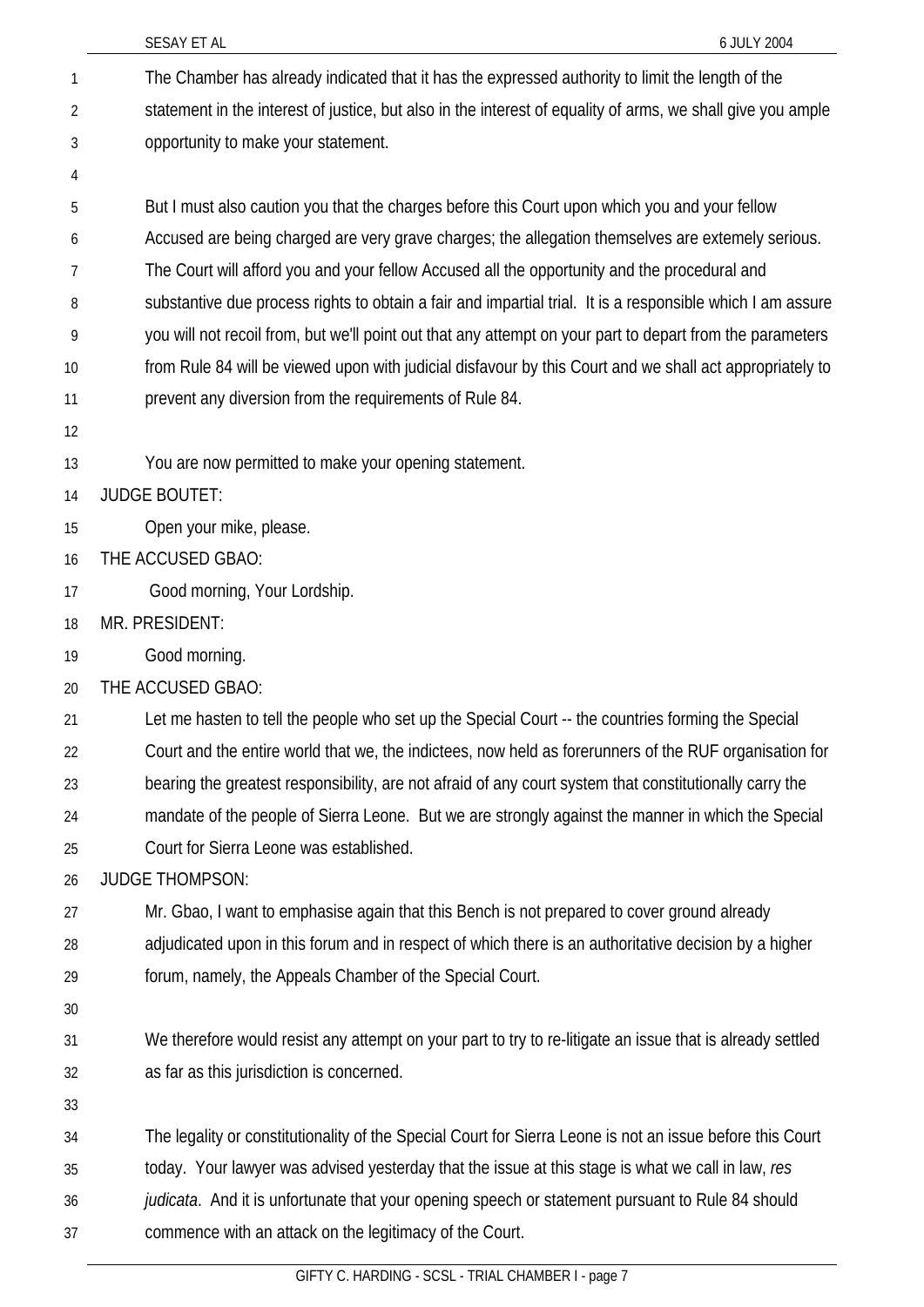1

| 2  | I must caution you on behalf of the Bench that this Court will resist all attempts to transform what         |
|----|--------------------------------------------------------------------------------------------------------------|
| 3  | should be a proper adjudication of charges before the Court into a political melodrama.                      |
| 4  |                                                                                                              |
| 5  | We will give you another chance to make an opening statement in conformity with Rule 84, in respect          |
| 6  | of which I am certain you have been fully advised by your lawyer. But if you insist on going down the        |
| 7  | path you want to go, this Court will take appropriate action to preserve the integrity of these              |
| 8  | proceedings consistent with the principles of legality.                                                      |
| 9  |                                                                                                              |
| 10 | Continue.                                                                                                    |
| 11 | THE ACCUSED GBAO:                                                                                            |
| 12 | Your Honour, it will be very difficult to convince any critical mind that this Court is not political and it |
| 13 | will be also very difficult to --                                                                            |
| 14 | <b>JUDGE THOMPSON:</b>                                                                                       |
| 15 | I shall again intervene here and advise you that you must keep the contents of your speech --                |
| 16 | THE KRIO INTERPRETER:                                                                                        |
| 17 | Sorry, the interpreter cannot get you clearly because the mike is not on.                                    |
| 18 | <b>JUDGE THOMPSON:</b>                                                                                       |
| 19 | -- within the limits of the provisions of Rule 84.                                                           |
| 20 |                                                                                                              |
| 21 | Continue.                                                                                                    |
| 22 | THE ACCUSED GBAO:                                                                                            |
| 23 | Your Honour, I still stand to say there is no judicial -- judicial exercise without politics                 |
| 24 | <b>JUDGE THOMPSON:</b>                                                                                       |
| 25 | I will again interrupt you at this point and tell you that even if that is your own mindset, this Court has  |
| 26 | been set up with a clear understanding that it must fulfil its mandate as an independent tribunal,           |
| 27 | guaranteed judicial independence, and not to be influenced by any extraneous considerations, be              |
| 28 | they political or otherwise; hence, our determination to resist any attempt by anyone, high or low, to       |
| 29 | allow politics to intrude into the domain of the impartial and dispassionate administration of justice.      |
| 30 |                                                                                                              |
| 31 | Continue.                                                                                                    |
| 32 | THE ACCUSED GBAO:                                                                                            |
| 33 | Your Honour, the whole world, even the United Nations, knew that the conflict in Sierra Leone was            |
| 34 | concluded on the basis of no winner no loser and, therefore, the party that set up the Special Court --      |
| 35 | <b>JUDGE THOMPSON:</b>                                                                                       |
| 36 | Again, I must interrupt you. It would seem that you have not been sufficiently sensitised to the             |
| 37 | importance -- to the importance of answering, in a preliminary way, the gravity of these allegations         |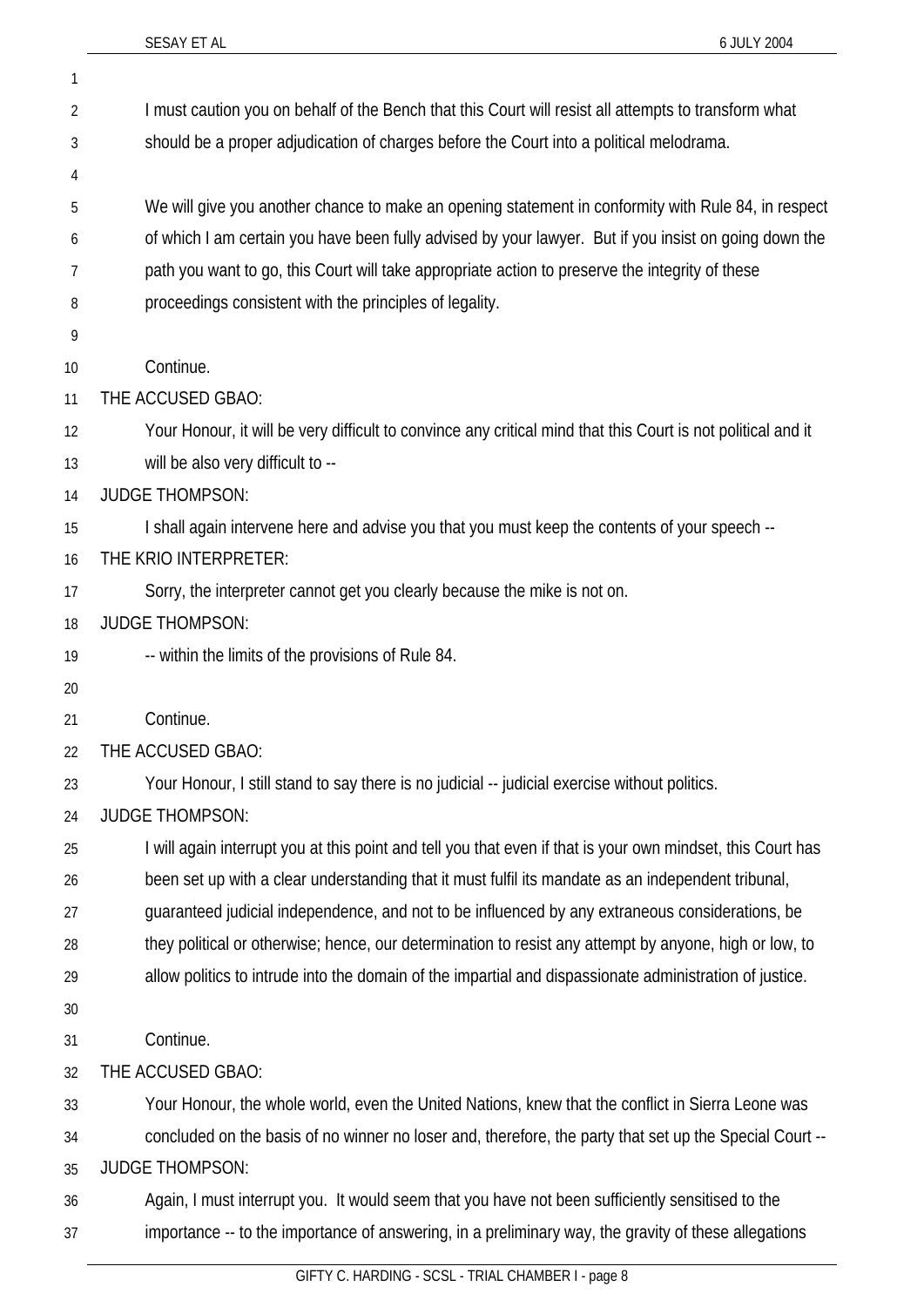|    | 6 JULY 2004<br>SESAY ET AL                                                                                   |
|----|--------------------------------------------------------------------------------------------------------------|
| 1  | against you and your fellow Accused.                                                                         |
| 2  |                                                                                                              |
| 3  | Since this Court will not be able to evaluate any political statements that you may want to make, it is      |
| 4  | difficult for us to allow you to continue in this frame of mind. For this reason, we will not allow you to   |
| 5  | proceed further with the making of what this Bench deems is a political statement, since Rule 84 does        |
| 6  | not allow an Accused person to make a political statement in response to the opening statement of            |
| 7  | the Prosecution.                                                                                             |
| 8  |                                                                                                              |
| 9  | Please sit down.                                                                                             |
| 10 | THE ACCUSED GBAO:                                                                                            |
| 11 | Your Honour, permit me to say something, sir.                                                                |
| 12 | MR. PRESIDENT:                                                                                               |
| 13 | Now, Mr. Gbao, are you prepared to conform to the --                                                         |
| 14 | THE ACCUSED GBAO:                                                                                            |
| 15 | Your Honour, if you don't give me (overlapping microphones).                                                 |
| 16 | MR. PRESIDENT:                                                                                               |
| 17 | Mr. Gbao, listen to me, I'm talking to you --                                                                |
| 18 | THE ACCUSED GBAO:                                                                                            |
| 19 | -- I will walk out of the court with protest that I don't recognise the Special Court.                       |
| 20 | MR. PRESIDENT:                                                                                               |
| 21 | Are you prepared to make a statement under Article -- under Rule 84, you know, of the Rules of               |
| 22 | Procedure?                                                                                                   |
| 23 | THE ACCUSED GBAO:                                                                                            |
| 24 | Your Lordship, what I'm trying to say here is that the Special Court is political and it is politics that    |
| 25 | even established the Special Court, so if you disallow me from making such a statement pertaining            |
| 26 | the Special Court --                                                                                         |
| 27 | MR. PRESIDENT:                                                                                               |
| 28 | Well, you will sit down.                                                                                     |
| 29 | THE ACCUSED GBAO:                                                                                            |
| 30 | Your Lordship, I'm please --                                                                                 |
| 31 | MR. PRESIDENT:                                                                                               |
| 32 | Milosevic adopted the same attitude so you will not be -- you will not be the first. You will not be the     |
| 33 | first; Milosevic did the same thing but he is being tried today. So if you like, you know, it's your option, |
| 34 | yes.                                                                                                         |
| 35 | THE ACCUSED GBAO:                                                                                            |
| 36 | I need a neutral organisation to take over this matter. In fact, the Special Court is set up by the          |
| 37 | parties that are in compliance --                                                                            |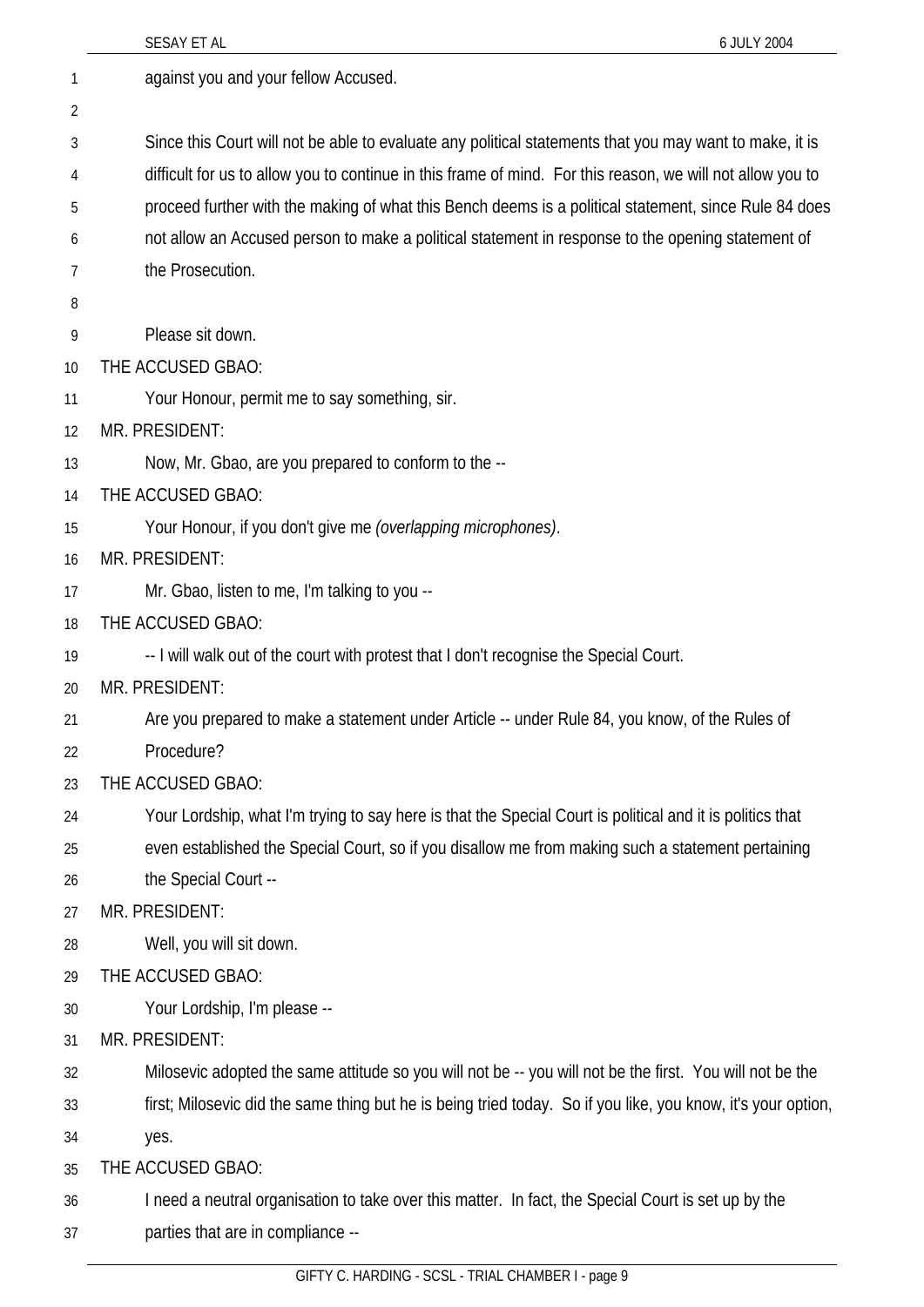MR. PRESIDENT: 1

Please sit down, Mr. Gbao. 2

3 THE ACCUSED GBAO:

4 So, I don't think that I can recognise the Special Court. *(Microphone not activated)* let them try me --

5 let them take me anywhere --

6 THE KRIO INTERPRETER:

7 The interpreter cannot do his work because the speaker does not put his mike on.

8 MR. PRESIDENT:

9 Yes, Mr. Brown, yes.

10 MR. BROWN:

11 Your Honour, just briefly. Without in any way waiving any of the jurisdictional arguments previously

12 raised on behalf of Mr. Kallon and previously ruled on, I want to make it clear that with all deference to

13 Mr. Gbao, his use of the plural pronoun "we" did not reflect the fact that we have joined in this

14 particular application. I want to make that as clear as I can without in any way infringing on what

15 occurs between the Accused and the Court.

## 16 MR. PRESIDENT:

- 17 Well, we are at the -- at a stage where --
- 18 JUDGE THOMPSON:

19 Is the Prosecution ready to proceed with the calling of their first witness?

- 20 MR. CLAYSON:
- 21 I'm sorry, but --
- 22 MS. TAYLOR:
- 23 Yes, in answer to Your Honour's question, the Prosecution is --
- 24 JUDGE THOMPSON:

25 I was talking to the Prosecution. Please sit down, Mr. Clayson.

 $26$ MR. THOMPSON:

- 27 28 Yes, Your Honour, the Prosecution is prepared to call its first witness and the witness will be called by my learned friend Mr. Tejan-Cole.
- 29 JUDGE THOMPSON:
- 30 Thank you, counsel.
- 31
- 32 Mr. Clayson, you wanted to intervene.
- 33 MR. CLAYSON:
- 34 Yes. This is the point at which I would ask Your Lordships to rule on the issues of disclosure which I
- 35 have mentioned previously and which I would wish to address in a little detail.
- 36

37 Your Lordships know that there is an outstanding Defence motion about this which lists in great detail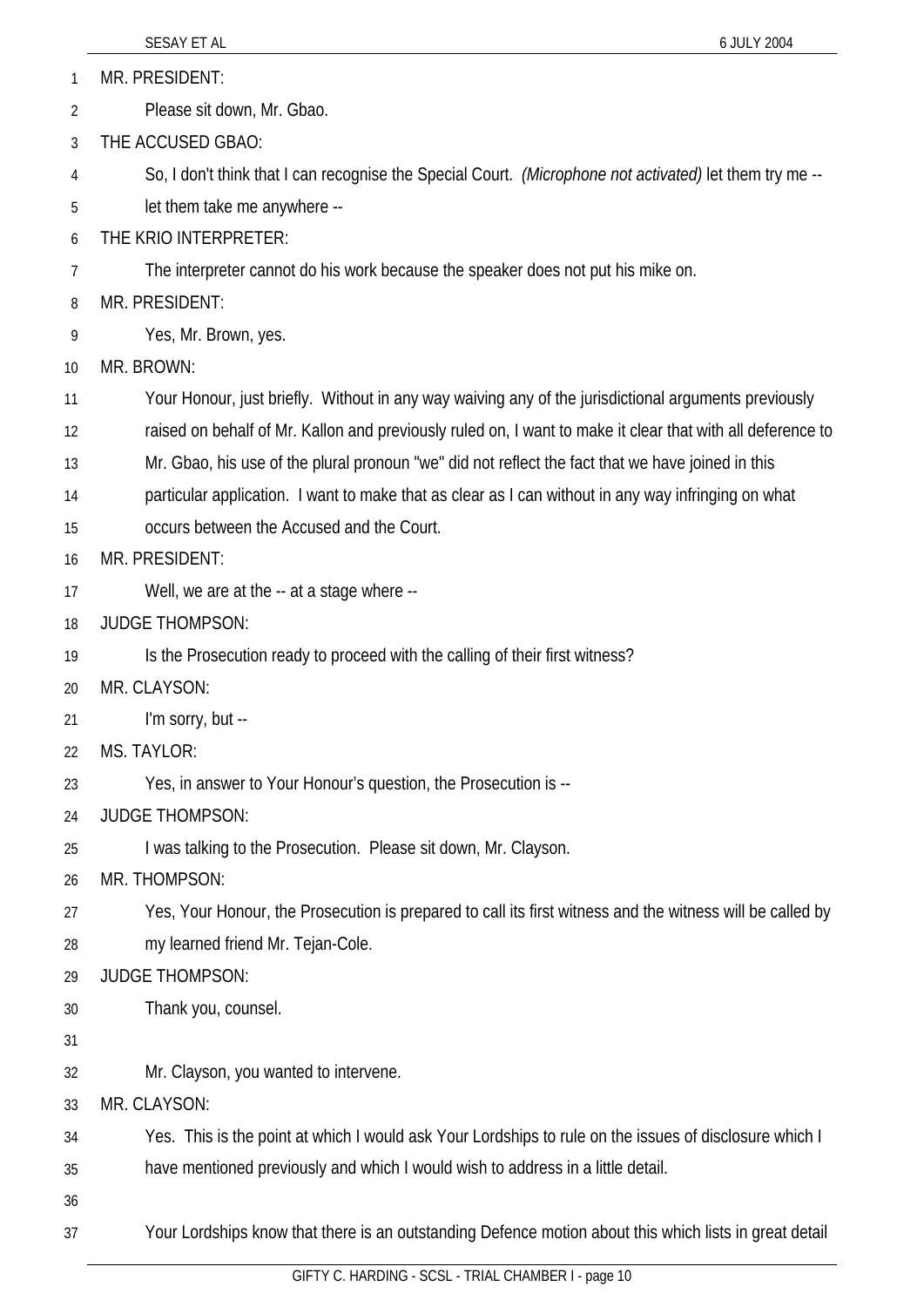SESAY ET AL 6 JULY 2004 the issues under both Rule 66 and Rule 68 which the Defence invite you to rule upon. Putting it simply, our position is we are not in a position adequately to cross-examine any witness unless and until we are satisfied that we have had proper disclosure of all exculpatory material in this case. We do not know until we have full disclosure of that material the extent to which it cross references, and therefore, it's completely impossible for us to know how we should go about crossexamining any witness until the Prosecution have fully complied with their duties particularly under Rule 68. I mentioned yesterday briefly that it was only on Wednesday of last week that we received for the first time any documents of any real relevance in relation to exculpatory material in this case at all. I don't know if Your Lordship caught my remark yesterday, but those documents indicate that the Prosecution has done nothing less than pay substantial sums of money to some of the witnesses it intends to call. We have only received documents of that sort, as I say, last Wednesday and they indicate that in the case of important witnesses a substantially different approach is being adopted by the Prosecution from which they've adopted in relation to witnesses who I might call "ordinary witnesses". What I mean by this is when I refer to those witnesses who the Prosecution yesterday referred as "insiders"; that is to say, ex-RUF personnel. Those witnesses have been treated materially differently 1 2 3 4 5 6 7 8 9 10 11 12 13 14 15 16 17 18 19 20 21

from other ordinary witnesses. We have no complaint whatsoever about the receipt by witnesses of proper expenses or proper remuneration for expenses which they have incurred in the ordinary way in providing witness statements to the Prosecution, but it's a million miles away from that when one sees payments, as in one case, of no less than in total amount four and a half thousand dollars -- four and a half thousand dollars before this matter even gets to trial in relation to a particular witness. That witness is one within the first trial period. And more particularly, I can explain to you in detail, I have copies of the documents for you, but I'm sure you'll accept it from me, that reason given for those disbursements I would say are disingenuous; they are not what you would expect. They include things such as luggage, clothing, and a very non-specific word, "maintenance". A payment, a single payment to one witness for maintenance of 2,000 dollars. Cash for convictions, is that what this is about? 22 23 24 25 26 27 28 29 30 31 32

33

We heard some very emotive expressions yesterday which made those on the Defence side very angry indeed. Well, I throw one back at the Prosecution, cash for convictions, is that what these payments are about? 34 35 36

37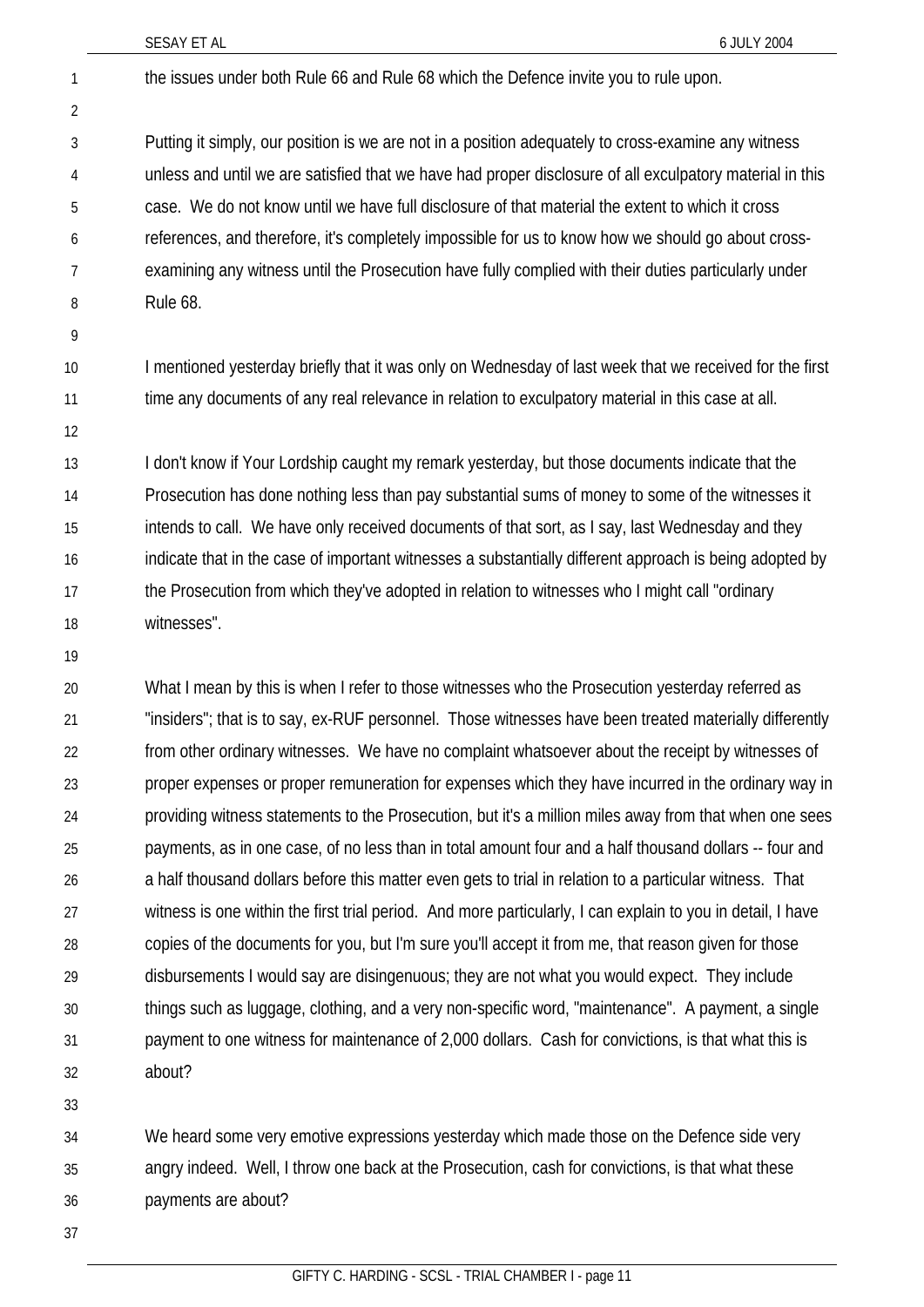|                | SESAY ET AL<br>6 JULY 2004                                                                                       |
|----------------|------------------------------------------------------------------------------------------------------------------|
| 1              | Now, I have been keen in a few moments to try to get the depth and gravity of these point over to this           |
| $\overline{2}$ | Court. Our concern has now been heightened to a level at which, as I've expressed a moment ago,                  |
| 3              | we do not feel in the least bit confident that we can properly cross-examine any witness in this case            |
| 4              | until we've had full and proper disclosure of what this Prosecution has been up to concerning                    |
| 5              | witnesses.                                                                                                       |
| 6              |                                                                                                                  |
| 7              | Can I refer Your Lordships back -- I know Your Lordships will be aware of it -- to the material parts of         |
| 8              | our filed motion which, as you know, speak in terms about the many different areas in which benefits             |
| 9              | might be given, promised or held out to potential witness. I speak of things such as payments,                   |
| 10             | amnesties; we've had no hint of whether any promise has been given to any potential witness to the               |
| 11             | effect that he or she will not be prosecuted if he or she gives evidence to this Court, even though we           |
| 12             | have asked specifically for that.                                                                                |
| 13             |                                                                                                                  |
| 14             | And so we ask now that the Prosecution comply properly and fully and completely, go away, do it's                |
| 15             | job, and, after, whatever period of time it needs, come back with whatever it should disclose to us.             |
| 16             |                                                                                                                  |
| 17             | Exculpatory material plainly includes anything which may be of assistance to the Defence or which                |
| 18             | might undermine the Prosecution. That -- I use that term, I'm sure this Court will be more than familiar         |
| 19             | with it; it's a universal application. It basically means -- putting it in a very simple way -- if it hurts them |
| 20             | they should disclose it. And sadly, as this very recent disclosure so clearly demonstrates, they've              |
| 21             | been incredibly reluctant to give us anything. And the whole fairness of this trial, as I said earlier           |
| 22             | today, is going to be undermined in a fundamental way if we cannot reasonably be satisfied about this            |
| 23             | issue.                                                                                                           |
| 24             | <b>JUDGE THOMPSON:</b>                                                                                           |
| 25             | Your point is that they've driven a horse and cart through Rule 68?                                              |
| 26             | MR. CLAYSON:                                                                                                     |
| 27             | I beg your pardon?                                                                                               |
| 28             | <b>JUDGE THOMPSON:</b>                                                                                           |
| 29             | Have they driven a horse and cart through Rule 68?                                                               |
| 30             | MR. CLAYSON:                                                                                                     |
| 31             | Absolutely. I know Your Honours yesterday made it very clear that you wish to protect the                        |
| 32             | defendants' rights to a fair trial perhaps beyond anything else. The avenue to do that is to ensure that         |
| 33             | the Prosecution fully and properly comply with this duty at this stage because we really are                     |
| 34             | hamstrung, completely impeded in our efforts to defend these defendants if we cannot and the Court               |
| 35             | cannot reasonably be satisfied on this issue.                                                                    |
| 36             | <b>JUDGE THOMPSON:</b>                                                                                           |
| 37             | And you're prepared to put it as high as -- that probably we might be approaching the level of a trial by        |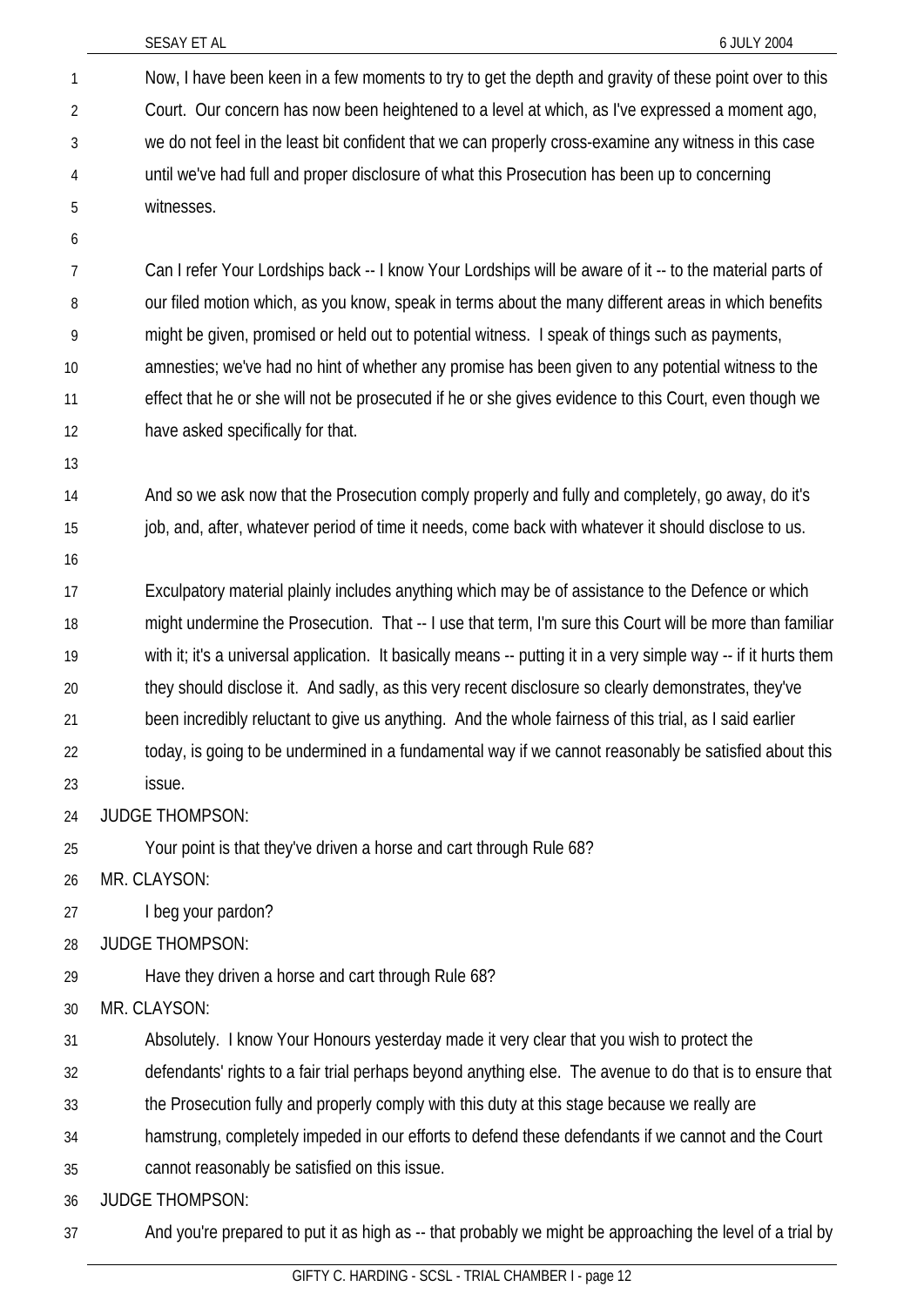1 ambush?

2 MR. CLAYSON:

3 Well, it is -- it is almost trial by --

4 JUDGE THOMPSON:

5 6 Because from the gravity of the complaints, I am beginning to get the impression that if these allegations are justified we may be getting to that threshold, but I will let you continue to expand on

7 your position.

8 MR. CLAYSON:

9 10 11 12 13 14 15 16 17 Well, it doesn't surprise me that Your Lordship speaks in these terms. Indeed, I welcome it and I'm sure the defendants will be reassured by your comment, but as I say -- and I do wish to draw this distinction very clearly -- we have no difficulty at all with proper, modest payments for expenses. One sees in the documents payments to a witness for -- of 5,000 Leones for a meal, 10,000 for transportation; I'm not concerned with those payments at all. But then later in the documents one gets to a point where in relation to two insiders one sees a very different pattern; one sees large payments in dollar. And as I said -- I mentioned, we have the evidence for one witness now a 2,000 dollar payment for maintenance. What do we want to see in relation to these issues? Well, it raises a whole host of questions.

18

19 20 21 22 23 24 25 26 From what fund are these payments being made? Where are the claim forms put in by the witnesses which indicate that they have spent the money for which they are now being remunerated, and the bills that go with those claim forms? Who administers this fund? The Defence -- equality of arms require nothing less than immediate access to this fund, because if it is to be justified -- if these payments are to be justified, we should have access to this fund. Is it a fund administered through this Court? Is it through the Registrar's office or not? Is it discreetly held within the Prosecution? I know of no fund of this sort available to the Defence. And this I don't propose is an exhaustive list of the questions which this disclosure, this modest disclosure raises.

27

28 29 30 31 I'm very glad we've had this minute disclosure because at least it provides the key to open this box, but I hope I have said enough to indicate to Your Lordships just how fundamentally troubled we are about this issue. This is not something which is in any sense other than at the heart of this case. My submission in simple terms is that it has to be resolved before we go any further.

32 JUDGE THOMPSON:

33 Speaking for myself, these are quite serious submissions and probably we need to have the

- 34 Prosecution to respond and respond equally fully to these serious allegations on the part of the
- 35 Defence.
- 36

37 Does anybody else wish to associate before we give them --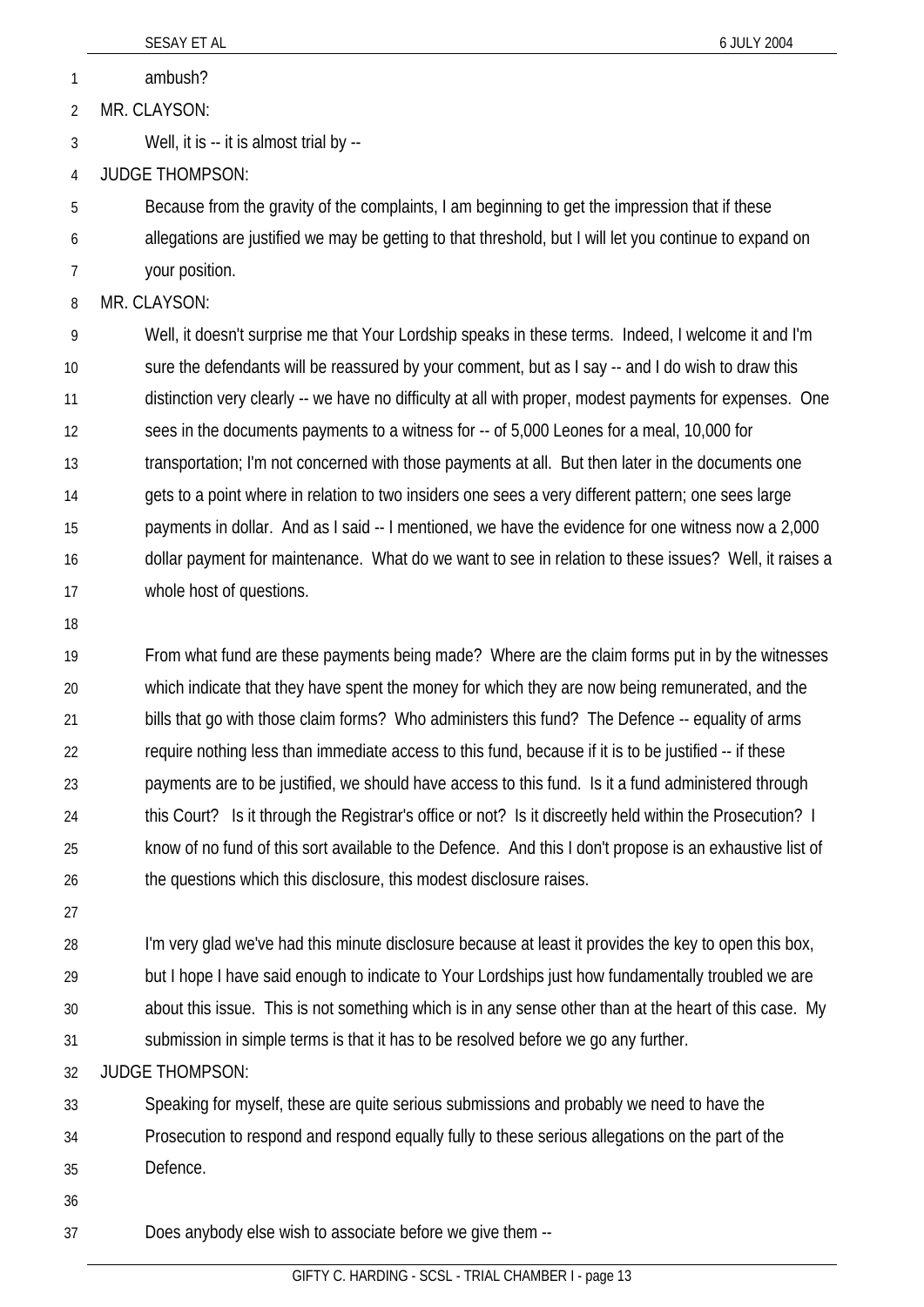MS. AKIN: 1

Yes, Your Honour. 2

- 3 MR. PRESIDENT:
- 4 Mr. Clayson, sit down. Yes, go ahead.
- 5 MS. AKIN:
- 6 Your Honour, I'm Wanda Akin for the Accused Kallon. And yesterday the Defence for Mr. Kallon also
- 7 joined in the motion as indicated by Mr. Clayson. And, in addition --
- 8 JUDGE THOMPSON:
- 9 So you are associating in the --
- 10 MS. AKIN:
- 11 Absolutely, Your Honour.
- 12 JUDGE THOMPSON:
- 13 -- with the submissions of Mr. Clayson?
- 14 MS. AKIN:
- 15 Yes.
- 16 JUDGE THOMPSON:
- 17 Yes.
- 18 MS. AKIN:

19 And, in addition, Your Honour, on behalf of Morris Kallon, who has filed a motion yesterday, entitled

- 20 "Morris Kallon urgent concerns about statement by co-accused."
- 21 JUDGE BOUTET:

22 Counsel, on that last motion you just referred to, I would invite you to be cautious about this matter

- 23 because we are in a public forum at this particular moment and every material related to that motion
- 24 had been filed and has been dealt with on a confidential basis. None of that information is in the

25 public domain at this particular moment, so if you wish to pursue that issue we can deal with it, but it

26 should be in a closed session, not in a public forum. Thank you.

- 27 MS. AKIN:
- 28 I will be guided accordingly, Your Honour.
- 29 JUDGE THOMPSON:
- 30 31 And in that case then, if you are adopting what Mr. Clayson said, would you adopt everything he said or you want to add something useful?
- 32 MS. AKIN:

33 I would like to add, Your Honours, that in addition to adopting what Mr. Clayson said concerning the

34 witnesses and the payments that had been made to various witnesses, also with respect to the motion

- 35 that the Defence on behalf of the Accused Kallon filed yesterday, that we perhaps will have an
- 36 opportunity to address in a closed session. I would like to expound upon those points in a closed
- 37 session, but preliminarily here, now, what I would like to indicate is that prior to proceeding with the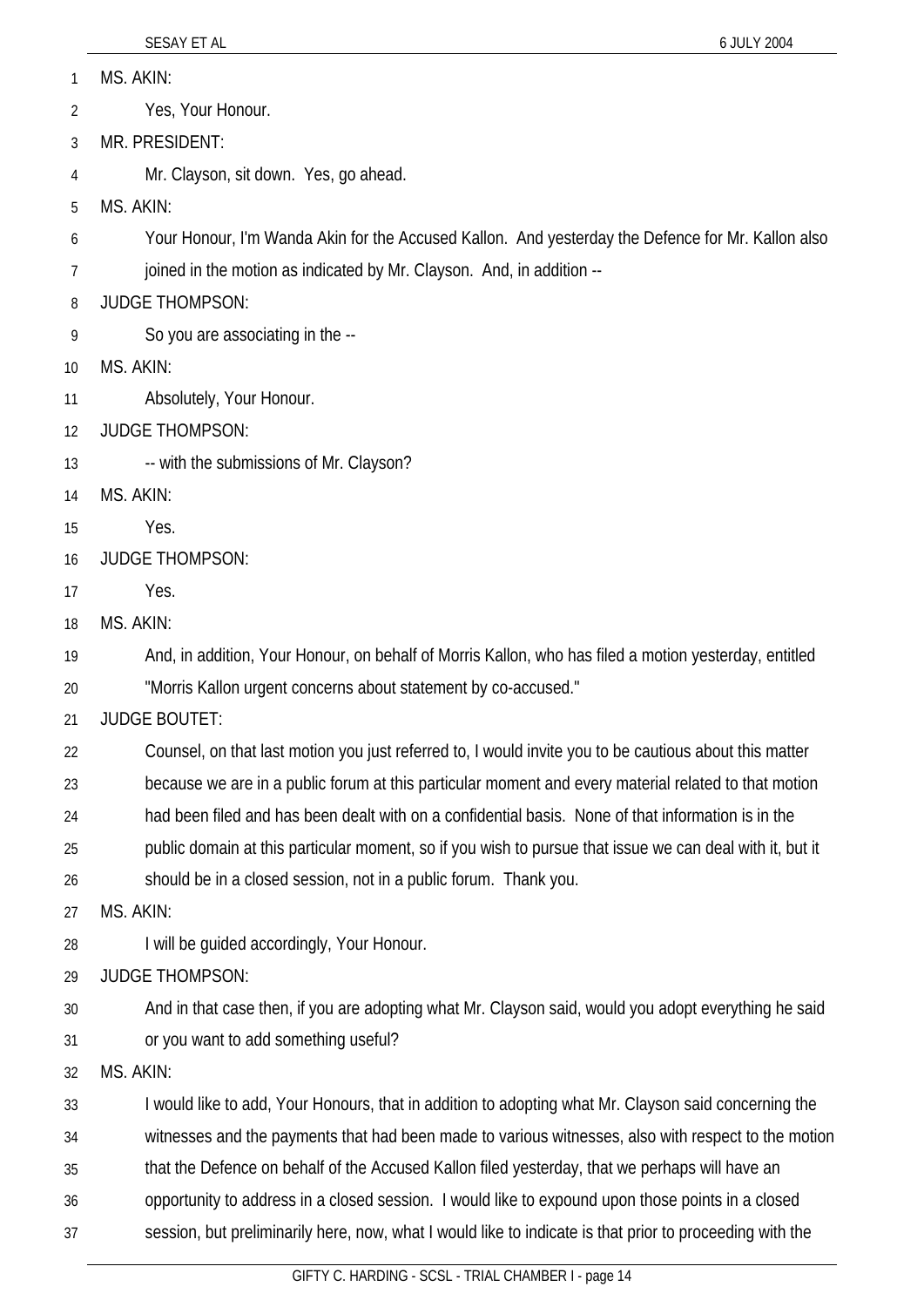|          | SESAY ET AL<br>6 JULY 2004                                                                                  |
|----------|-------------------------------------------------------------------------------------------------------------|
| 1        | Prosecution's case, the Defence for Kallon would like to have that particular motion with respect to the    |
| 2        | statement that is of a confidential nature addressed in a closed session.                                   |
| 3        | <b>JUDGE THOMPSON:</b>                                                                                      |
| 4        | Very well, the records will reflect that request.                                                           |
| 5        |                                                                                                             |
| 6        | Learned counsel for the other Accused, do you -- are you associating with the submissions of learned        |
| $\prime$ | counsel for --                                                                                              |
| 8        | MR. O'SHEA:                                                                                                 |
| 9        | Your Honour, I --                                                                                           |
| 10       | <b>JUDGE BOUTET:</b>                                                                                        |
| 11       | Mr. O'Shea, your client has his hand raised. I don't know, do you want to consult with him before --        |
| 12       | <b>JUDGE THOMPSON:</b>                                                                                      |
| 13       | Could you resolve that?                                                                                     |
| 14       | MR. O'SHEA:                                                                                                 |
| 15       | Yes.                                                                                                        |
| 16       | <b>JUDGE THOMPSON:</b>                                                                                      |
| 17       | I am allowing you to speak but apparently your client wants to speak.                                       |
| 18       | MR. O'SHEA:                                                                                                 |
| 19       | Yes. Well, well -- shall I find out what the difficulty is and then come back to this point?                |
| 20       | <b>JUDGE THOMPSON:</b>                                                                                      |
| 21       | Yes, please.                                                                                                |
| 22       | MR. O'SHEA:                                                                                                 |
| 23       | Your Honours, Mr. Gbao wishes to address Your Honours again, not under Rule 84, but as I                    |
| 24       | understand it, under Rule 17 of the Statute. He is raising questions about his representation and,          |
| 25       | therefore, I would invite Your Honours either to hear him on that or allow me to take further               |
| 26       | instructions to convey the message to you.                                                                  |
| 27       | <b>JUDGE THOMPSON:</b>                                                                                      |
| 28       | Learned Counsel O'Shea, do you want a brief adjournment to consult with your client or before we --         |
| 29       | MR. O'SHEA:                                                                                                 |
| 30       | If Your Honours would --                                                                                    |
| 31       | <b>JUDGE THOMPSON:</b>                                                                                      |
| 32       | -- before we hear him or would you rather we hear him straight away?                                        |
| 33       | MR. O'SHEA:                                                                                                 |
| 34       | Yes. Well, let us put it this way, I've had lengthy consultations with him last night. it is not a surprise |
| 35       | to me. However, that notwithstanding, perhaps five minutes adjournment might be of assistance then          |
| 36       | I can clarify the position with him, come back into Court, convey to the Court whatever I have to           |
| 37       | convey to the Court, and perhaps at that point the Court can hear from Mr. Gbao. Is that a good             |
|          | GIFTY C. HARDING - SCSL - TRIAL CHAMBER I - page 15                                                         |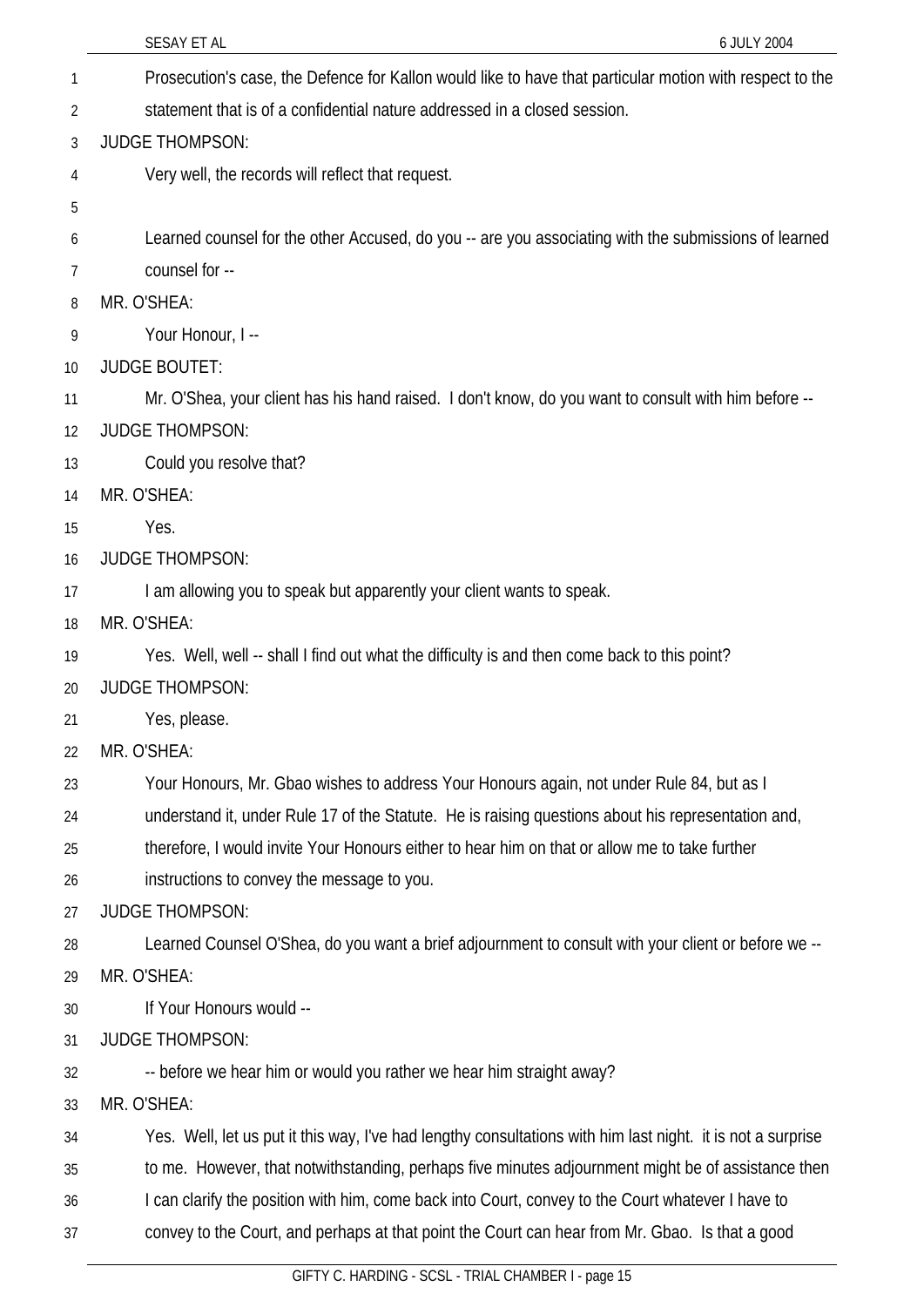|    | SESAY ET AL<br>6 JULY 2004                                                                                   |
|----|--------------------------------------------------------------------------------------------------------------|
| 1  | suggestion?                                                                                                  |
| 2  | <b>JUDGE THOMPSON:</b>                                                                                       |
| 3  | Yes. Well, as an officer of the court, I think we need to give you as much help as we can.                   |
| 4  | MR. O'SHEA:                                                                                                  |
| 5  | Yes.                                                                                                         |
| 6  | MR. PRESIDENT:                                                                                               |
| 7  | Right, the Court -- the Court will rise for five minutes in order to allow you get into consultations. Court |
| 8  | will rise.                                                                                                   |
| 9  | (Court recessed from 1055 to 1117H)                                                                          |
| 10 | MR. PRESIDENT:                                                                                               |
| 11 | We resume this session.                                                                                      |
| 12 |                                                                                                              |
| 13 | Mr. O'Shea.                                                                                                  |
| 14 | MR. O'SHEA:                                                                                                  |
| 15 | Yes, Your Honours, thank you very much for that short adjournment. I think this is a circumstance            |
| 16 | where it would be appropriate for Your Honours to hear from Mr. Gbao. He has something he wishes             |
| 17 | to say about his representation. I have also explained to him my professional position which Your            |
| 18 | Honours will know and understand when you hear what Mr. Gbao has to say and, of course, I can                |
| 19 | elaborate upon further at a later stage, if necessary, but my suggestion would be that you hear from         |
| 20 | Mr. Gbao first.                                                                                              |
| 21 | MR. PRESIDENT:                                                                                               |
| 22 | Well, you remember, Mr. O'Shea, that yesterday I made a cursory reference to your obligation, your           |
| 23 | obligation of counsel vis-a-vis the Court --                                                                 |
| 24 | MR. O'SHEA:                                                                                                  |
| 25 | Yes.                                                                                                         |
| 26 | MR. PRESIDENT:                                                                                               |
| 27 | -- and, of course, vis-a-vis your client. But I would like to say here that the obligation you have is       |
| 28 | towards your client and also towards the Court --                                                            |
| 29 | MR. O'SHEA:                                                                                                  |
| 30 | I'm aware of that.                                                                                           |
| 31 | MR. PRESIDENT:                                                                                               |
| 32 | -- to ensure that justice is done because you are not only a minister but also an official, you know, of     |
| 33 | the Court, to ensure, you know, that justice is done in a fair and in an expeditious, you know, manner.      |
| 34 | This said and I hope Mr. Kallon is -- Mr. Gbao is listening to me, we would ask him to -- you are            |
| 35 | finished. Can we ask him to --                                                                               |
| 36 | MR. O'SHEA:                                                                                                  |

37 Your Honours, yes. I'd just like to say that I am fully aware of my duty to the Court and I have acted in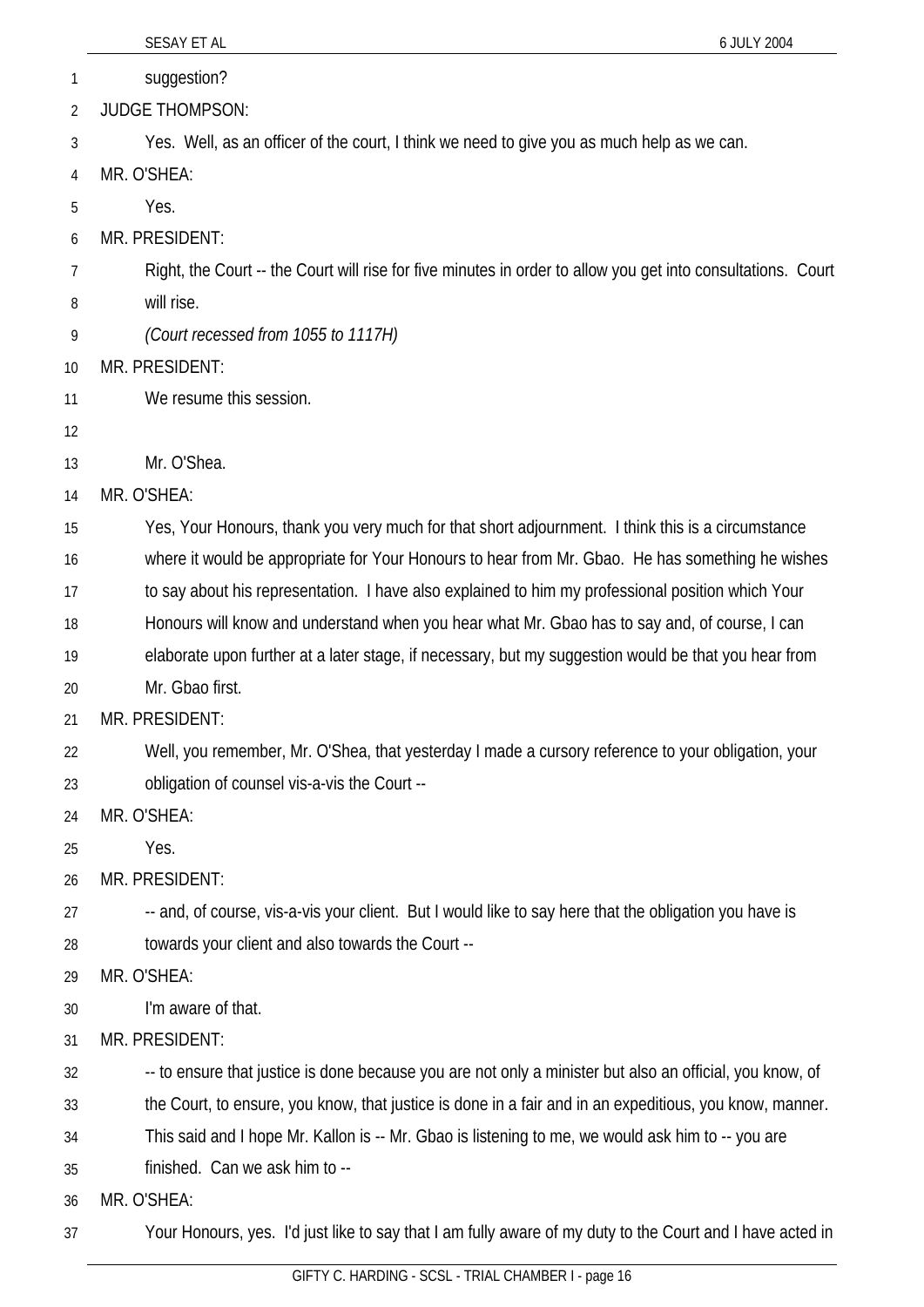|          | SESAY ET AL<br>6 JULY 2004                                                                                                                                                                                             |
|----------|------------------------------------------------------------------------------------------------------------------------------------------------------------------------------------------------------------------------|
| 1        | accordance with that.                                                                                                                                                                                                  |
| 2        | MR. PRESIDENT:                                                                                                                                                                                                         |
| 3        | Right. Yes, all right, I think there was a motion on the floor in which we invited the Prosecution, you                                                                                                                |
| 4        | know, to reply. And this motion and this motion was supported -- was raised by the -- by Mr. Clayson                                                                                                                   |
| 5        | and Mr. Jordash. It was also supported by Mr. Brown for his own client as well. So can we have --                                                                                                                      |
| 6        | can we have the reply from the Prosecution, please.                                                                                                                                                                    |
| 7        | MS. TAYLOR:                                                                                                                                                                                                            |
| 8        | Your Honour, the issues raised by my learned friends have to do with disclosure and putting aside the                                                                                                                  |
| 9        | issue of the disbursement lists in relation to the Prosecution witnesses that are listed to be called                                                                                                                  |
| 10       | during this first month of trial.                                                                                                                                                                                      |
| 11       |                                                                                                                                                                                                                        |
| 12       | The Court is currently seized of a motion filed by my learned friend for the first Accused. The                                                                                                                        |
| 13       | Prosecution has responded to that and there has been a reply to that. In relation to any argument                                                                                                                      |
| 14       | that is to be heard in furtherance of those written arguments, it's in my submission that this Court has                                                                                                               |
| 15       | a motion day, on Friday, should that become necessary and that any detailed argument in relation to                                                                                                                    |
| 16       | that motion that the Court will be assisted by should be heard on the allocated day and that is on                                                                                                                     |
| 17       | Fridays. And in support of that I would note that at the status hearing that was heard in this matter a                                                                                                                |
| 18       | week and a half ago, there was absolutely no indication from my learned friends that any issue in                                                                                                                      |
| 19       | relation to disclosure -- and I as said, putting aside the disbursement list -- any indication whatsoever                                                                                                              |
| 20       | that disclosure was going to prevent them from proceeding with the trial.                                                                                                                                              |
| 21       | MR. PRESIDENT:                                                                                                                                                                                                         |
| 22       | So you are also complaining that you have been ambushed?                                                                                                                                                               |
| 23       | MS. TAYLOR:                                                                                                                                                                                                            |
| 24       | Not at all. There has been no ambush of my learned friends.                                                                                                                                                            |
| 25       |                                                                                                                                                                                                                        |
| 26       | In relation of the issue of the disbursement lists, the Prosecution disclosed last week a list of all                                                                                                                  |
| 27       | disbursements made -- paid, rather, by the Office of the Prosecutor to the first 16 witnesses that will                                                                                                                |
| 28       | be called in this trial. The two witnesses that my learned friend Mr. Clayson referred to are listed No.                                                                                                               |
| 29       | 15 and No. 16, that is, at the very end of this month of hearings, and in some respect it's doubtful that                                                                                                              |
| 30       | we may even reach these witnesses to testify during this period of trial.                                                                                                                                              |
| 31       |                                                                                                                                                                                                                        |
| 32       | I do not wish to descend into the detail of the material that it was disclosed because the whole point of                                                                                                              |
| 33<br>34 | those disbursement lists is that they are matters for cross-examination. If my friends feel that it is a<br>futile field for cross-examination, that it is, as Mr. Clayson put it, cash for convictions, then they are |
| 35       | perfectly entitled to make that forensic decision and to cross-examine those witnesses as to what                                                                                                                      |
| 36       | exactly those payments were for, how did they come to be made and, in effect, the suggestion being                                                                                                                     |
| 37       | put before this Court that their testimony has been bought and therefore their credibility would be very                                                                                                               |
|          |                                                                                                                                                                                                                        |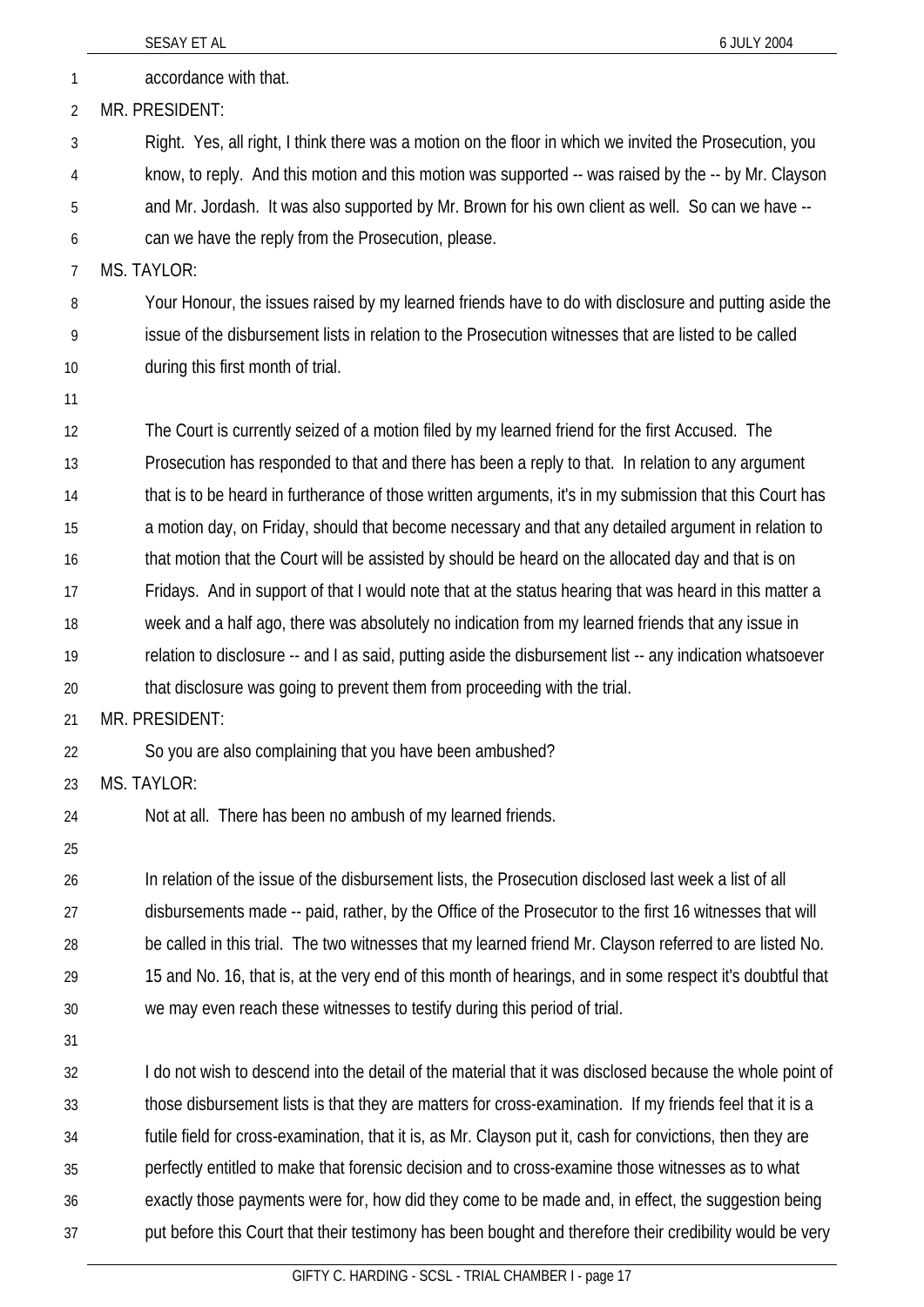|                | SESAY ET AL<br>6 JULY 2004                                                                                 |
|----------------|------------------------------------------------------------------------------------------------------------|
| 1              | low. They are all matters for my friends to put in cross-examination. There is nothing in -- that even     |
| $\overline{2}$ | resembles ambush by the Prosecution in disclosing for their benefit material that they may wish to         |
| 3              | cross-examine on.                                                                                          |
| 4              |                                                                                                            |
| 5              | And, as I said, the two witnesses that my friend referred to specifically are listed No. 15 and No. 16. It |
| 6              | is not anticipated that we would get to them until the very end of this trial session, if indeed at all.   |
| 7              |                                                                                                            |
| 8              | And my friend referred to payments for luggage and all sorts of other things. Again, they are matters      |
| 9              | for cross-examination, but I would point out that in the witness to which he refers where there was a      |
| 10             | payment for luggage, there was also indicated there that there was a payment for airline tickets and a     |
| 11             | payment for visa photographs. Now in relation to that one may join the dots as to why they were such       |
| 12             | a substantial sum of money, as my friend would have it, paid to that witness as opposed to the 75,000      |
| 13             | Leones paid for the first witness.                                                                         |
| 14             |                                                                                                            |
| 15             | How that amounts to ambush is completely mystifying and the Prosecution reiterates that it has             |
| 16             | complied with its obligations under Rule 66 and under Rule 68.                                             |
| 17             |                                                                                                            |
| 18             | The matters of the disbursements are matters for cross-examination and any other matters raised            |
| 19             | have been raised in a motion of which this Court is seized and should be heard at the appropriate          |
| 20             | time, and nothing in that motion or nothing raised by my friend this morning can possibly impact upon      |
| 21             | the cross-examination of the first 14 witnesses that the Prosecution is now ready to call.                 |
| 22             |                                                                                                            |
| 23             | As Your Honour pleases.                                                                                    |
| 24             | MR. PRESIDENT:                                                                                             |
| 25             | Thank you. May we have a brief reply from the Defence on this issue, please?                               |
| 26             | MR. JORDASH:                                                                                               |
| 27             | The first point is this, that the Prosecution have had an indication of our position in relation to        |
| 28             | disclosure.                                                                                                |
| 29             | MR. PRESIDENT:                                                                                             |
| 30             | Let us -- for purposes of our proceedings, let us get things right. They are saying -- we've gotten them   |
| 31             | to say that -- to be saying that the application does not subject to the fact that it has a place for the  |
| 32             | first 14 witnesses, you know, who are going, you know, to be called and that there would be a              |
| 33             | continued, you know, disclosure of these -- of the material which has to be disclosed. I just wanted to    |
| 34             | re-echo that. Yes, you can go on.                                                                          |
| 35             | MR. JORDASH:                                                                                               |
| 36             | Well, just dealing directly with that point, the Prosecution effectively suggest that they disclosed some  |
| 37             | information but the rest we should try to obtain through cross-examination.                                |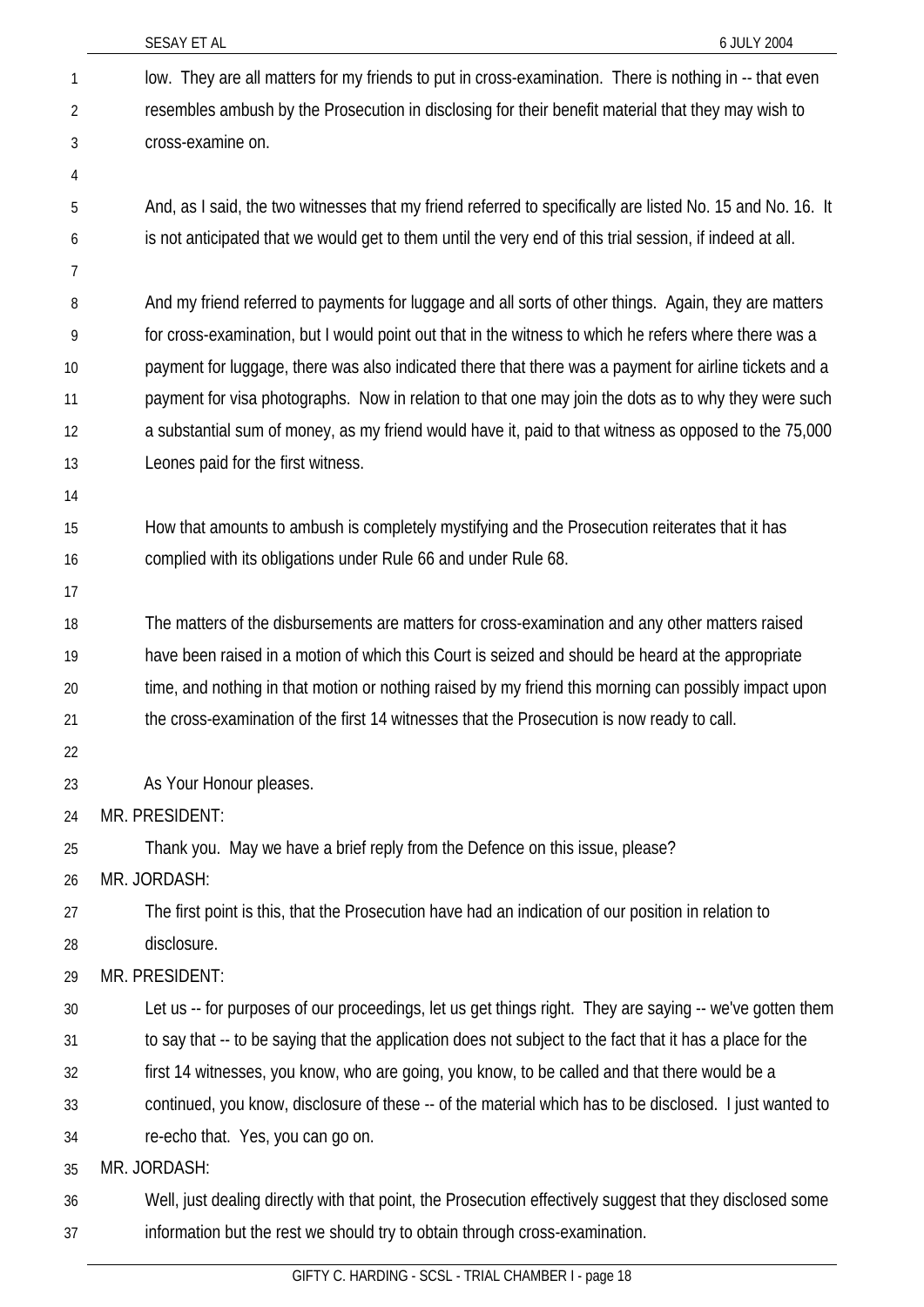1

| $\overline{2}$ | My learned friend talked about one way of drawing up the dots. Perhaps all that needs to be said to       |
|----------------|-----------------------------------------------------------------------------------------------------------|
| 3              | that submission is to refer to Rule 68 and the continuing obligation to disclose any such exculpatory     |
| 4              | material. There is not a rule which says they can disclose as much as they see fit and then let the       |
| 5              | Defence, if they can, obtain the rest through cross-examination. It is not enough, I would submit, that   |
| 6              | that approach be one adopted by the Tribunal. It is a piecemeal disclosure approach which leaves          |
| 7              | the disclosures beginning and ending in the camp of the Prosecutor. Rule 68 and 66 as well, which         |
| 8              | we also complain of, the way that the Prosecution have not adhered to the obligation under that Rule,     |
| 9              | are there to provide valuable protection to the Defence to allow the Tribunal to supervise the            |
| 10             | Prosecution disclosure.                                                                                   |
| 11             |                                                                                                           |
| 12             | It is simply not good enough to say, "We've disclosed some. You've got enough for the first 16, let's     |
| 13             | get on with things."                                                                                      |
| 14             |                                                                                                           |
| 15             | This issue is much bigger than what the Prosecution would like to say. It goes to the root of this trial. |
| 16             | What is it that the Prosecution have been offering the witnesses to come to this Court to testify? Not    |
| 17             | just money, but other inducement to obtain their cooperation.                                             |
| 18             | <b>JUDGE THOMPSON:</b>                                                                                    |
| 19             | Is it your submission that the Prosecution is not in compliance with both Rules 66 and 68?                |
| 20             | MR. JORDASH:                                                                                              |
| 21             | Well, I will put it further --                                                                            |
| 22             | <b>JUDGE THOMPSON:</b>                                                                                    |
| 23             | $\mathsf{S}$ --                                                                                           |
| 24             | MR. JORDASH:                                                                                              |
| 25             | I beg your pardon. Sorry, Your Honour.                                                                    |
| 26             | <b>JUDGE THOMPSON:</b>                                                                                    |
| 27             | Go ahead, go ahead, go ahead.                                                                             |
| 28             | MR. JORDASH:                                                                                              |
| 29             | I will put it stronger than that. They haven't even started -- except for this disclosure last week which |
| 30             | raises more questions than it answers -- they haven't even started to address their mind to disclosure.   |
| 31             | We have received nothing under Rule 66 --                                                                 |
| 32             | <b>JUDGE THOMPSON:</b>                                                                                    |
| 33             | No, actually my question really, which probably you're going to answer it, let's take Rule 66 first. What |
| 34             | -- what particular provisions have they not complied with and in what manner have not complied with       |
| 35             | this provision, Rule 66?                                                                                  |
| 36             | MR. JORDASH:                                                                                              |
| 37             | Rule 66.                                                                                                  |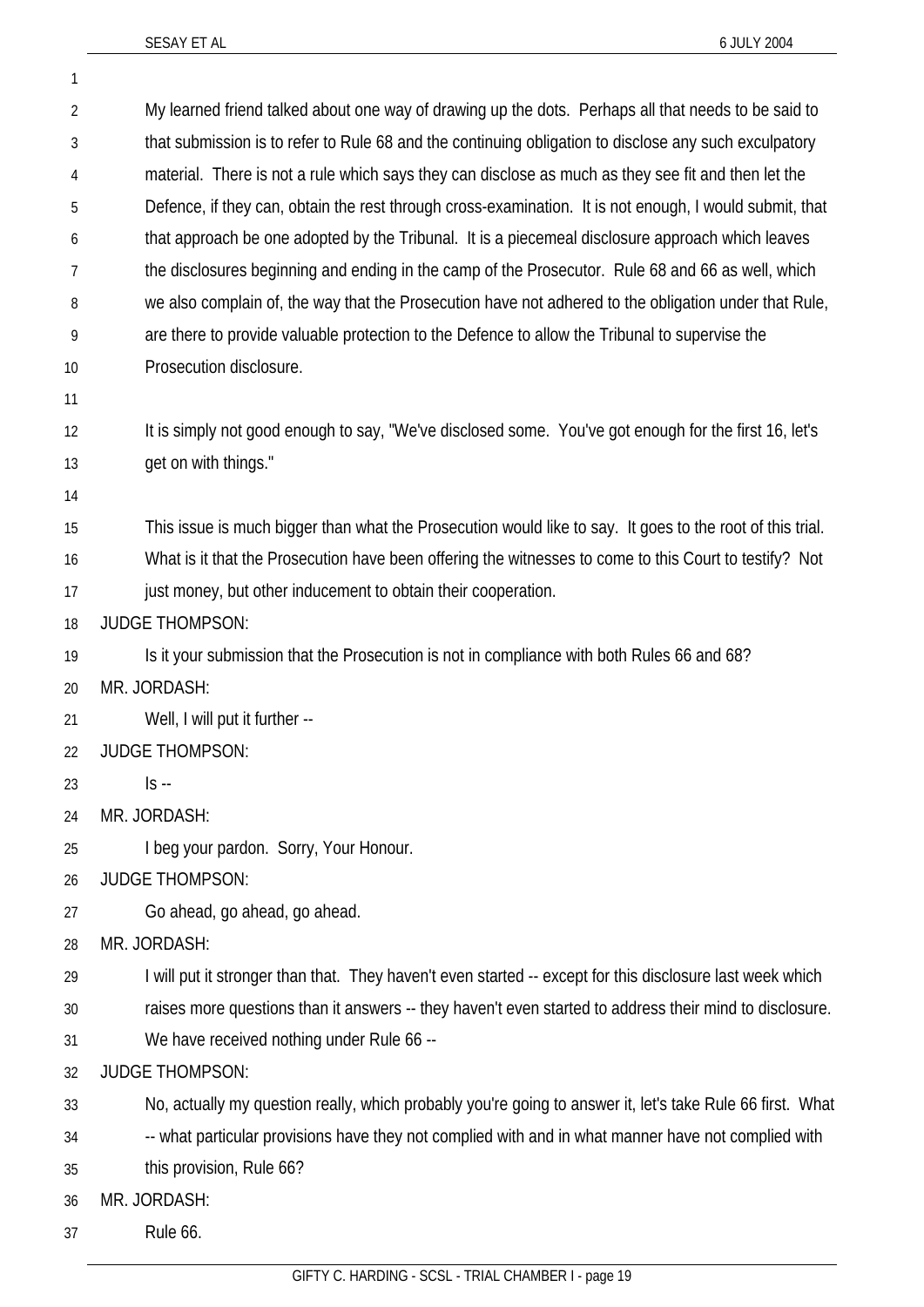| 1  | <b>JUDGE THOMPSON:</b>                                                                                  |
|----|---------------------------------------------------------------------------------------------------------|
| 2  | Which particular sub-rule are they in breach of in your submission and how have they so contravened     |
| 3  | that particular sub-rule?                                                                               |
| 4  | MR. JORDASH:                                                                                            |
| 5  | Rule 66(A) sub-section 3.                                                                               |
| 6  | <b>JUDGE THOMPSON:</b>                                                                                  |
| 7  | Yes.                                                                                                    |
| 8  | MR. JORDASH:                                                                                            |
| 9  | "At the request of the Defence, subject to sub-rule B, permit the Defence to inspect any books,         |
| 10 | document, photographs and tangible objects in his custody or control" -- this is just for the avoidance |
| 11 | of doubting the Prosecutor -- "which are material to the preparation of the Defence upon a showing by   |
| 12 | the Defence of categories of or specific books, documents, photographs and tangible objects which       |
| 13 | the Defence considers to be material to the preparation of the defence."                                |
| 14 |                                                                                                         |
| 15 | In the motions --                                                                                       |
| 16 | <b>JUDGE THOMPSON:</b>                                                                                  |
| 17 | So that's $66(A)$ .                                                                                     |
| 18 | MR. JORDASH:                                                                                            |
| 19 | Sub-section 3.                                                                                          |
| 20 | <b>JUDGE THOMPSON:</b>                                                                                  |
| 21 | Sub-section 3. Right.                                                                                   |
| 22 | MR. JORDASH:                                                                                            |
| 23 | And the motion filed by the --                                                                          |
| 24 | <b>JUDGE THOMPSON:</b>                                                                                  |
| 25 | The particulars of non-compliance?                                                                      |
| 26 | MR. JORDASH:                                                                                            |
| 27 | Well, effectively the Defence has indicated in the motion of the 28th of May, 12 categories of evidence |
| 28 | which we submit is material to the Defence case.                                                        |
| 29 | <b>JUDGE THOMPSON:</b>                                                                                  |
| 30 | That have not been disclosed pursuant to 66(A)(3)?                                                      |
| 31 | MR. JORDASH:                                                                                            |
| 32 | But it's more than that. The approach should be, in our submission, that initially the Prosecution have |
| 33 | the evidence in their possession. They of course can make their own assessments of materiality          |
| 34 | without the Defence asserting their right --                                                            |
| 35 | <b>JUDGE THOMPSON:</b>                                                                                  |
| 36 | Just a minute.                                                                                          |
|    |                                                                                                         |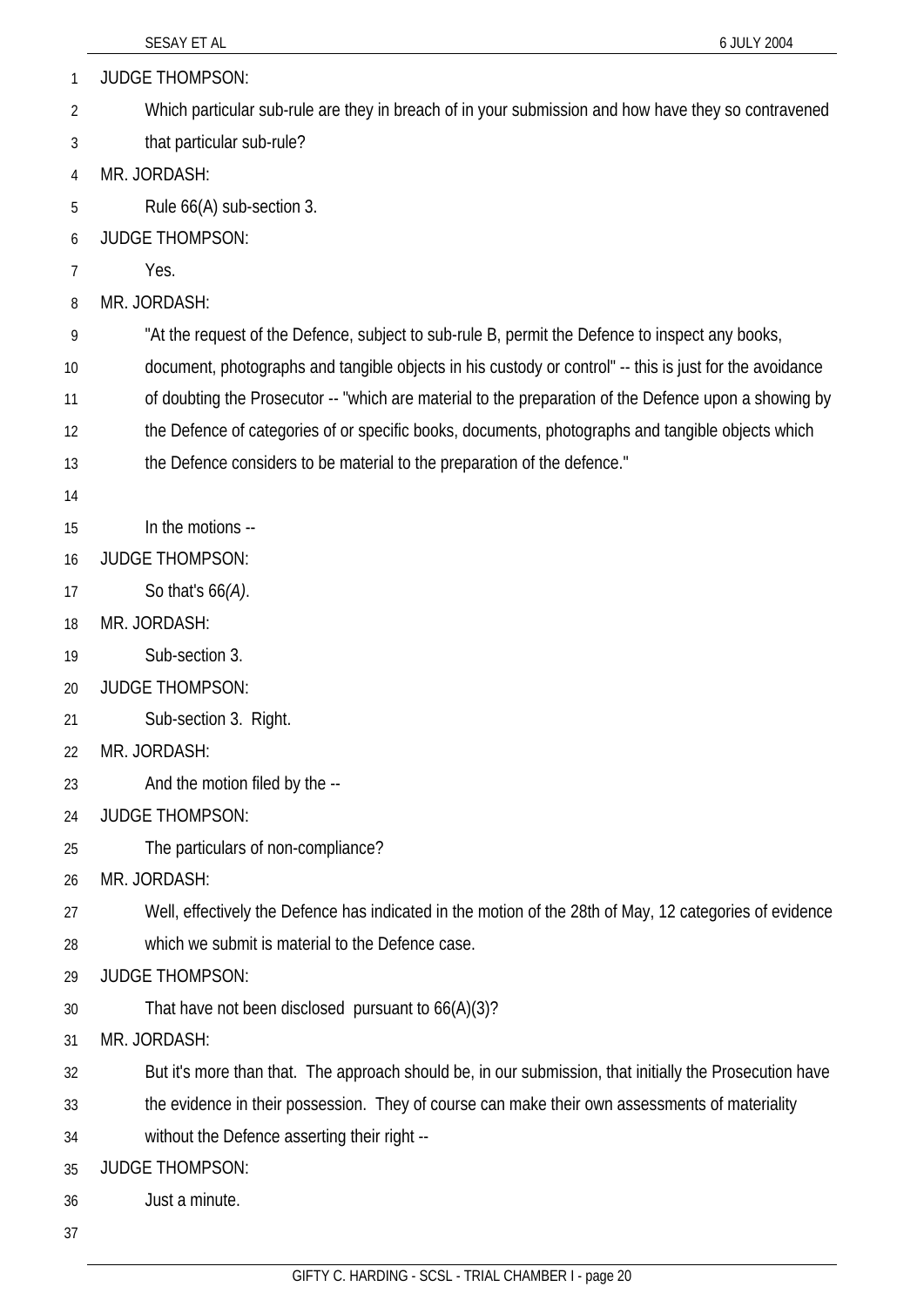MR. JORDASH: 1

- I beg your pardon. 2
- 3 JUDGE THOMPSON:
- 4 Go ahead.
- 5 MR. JORDASH:

6 7 They can make their own assessment of materiality without the Defence asserting their right to that information -- to that evidence. Once the Defence assert their right to their evidence by listing the

- 8 categories as is contained within the Rule, it is for the Prosecution to then do one of three things --
- 9 JUDGE BOUTET:

10 11 12 Mr. Jordash, may I ask you, are you re-arguing what you've raised in your motion under 66 and 68, or is this in supplement to your arguments or is this a new avenue that you are exploring at this particular moment?

13 MR. JORDASH:

14 It's based on what -- it's supplementing what has been said in that motion.

15 JUDGE BOUTET:

16 17 18 19 20 21 22 23 24 25 26 Well, because this motion is already being disposed of at this particular moment by this Court, so if you're adding to it at this particular moment I would like you to be very specific about it because it may change what we are debating about and I would like then at that time to give a proper opportunity to the Prosecution because now you are in reply to the response and now you are opening quite new fields. If that is the case, in fairness to the other side too, I think they should be allowed to -- and if that is the case, maybe this is an issue that we should dispose of Friday rather than today, and I would like -- I would invite you to respond to what the Prosecution has said in their response that what you have raised is or might be applicable to witness No. 16 or 17, and how does that preclude you to proceed at this moment with the first 14 witnesses and then -- that we can carry on with this which may take us indeed to Friday and we can dispose of these issues and allow you on Friday to expand on that motion if this is what you want to do?

27 JUDGE THOMPSON:

28 29 30 31 32 33 34 35 Yes, and perhaps I should mention -- perhaps that I would say that to my brother, Judge Boutet, that I requested this line of response, and to be fair to Mr. Jordash, I was the one who asked whether there has been non-compliance with Rules 66 and 68. And the reason, of course, I asked was that the submissions this morning were predicated upon on a level of generality and specificity on these noncompliance, alleged non-compliances. But if my brother Boutet is suggesting that we -- this could be addressed in a later forum or context, I certainly would not bother you with further itemising what you thought are the alleged contraventions of Rules 66 and 68, without prejudice to what you need to say to reinforce the position.

36 MR. PRESIDENT:

37 Yes, some new elements which you may have, you know, to accompany your application, you know,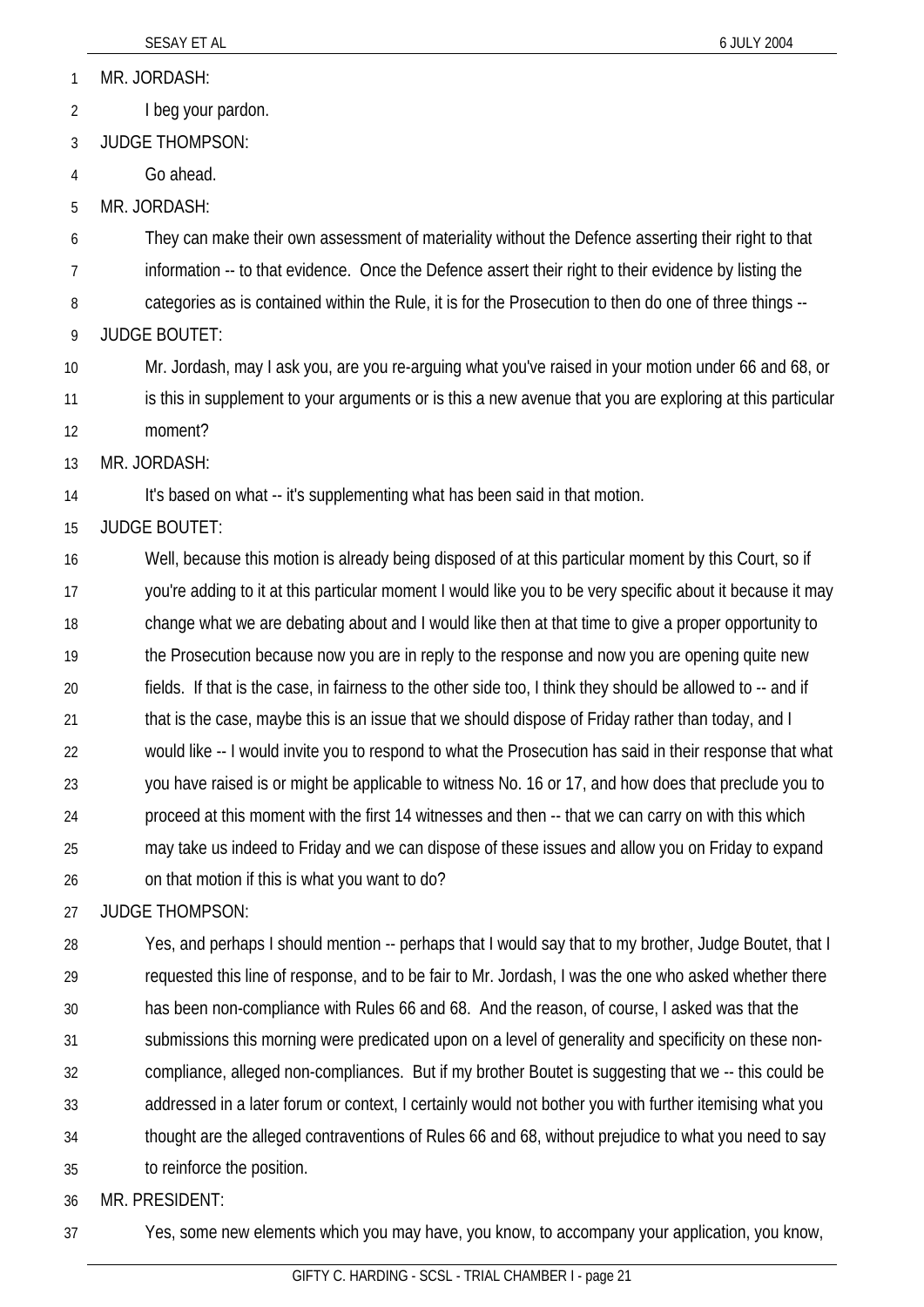| $\overline{2}$ | MR. JORDASH:                                                                                                |
|----------------|-------------------------------------------------------------------------------------------------------------|
| 3              | Two aspects to that. Firstly, the issue raised by my learned friend, Mr. Clayson, which goes to the         |
| 4              | heart of the credibility of each and every witness. The first witness may not receive more than             |
| 5              | expenses, but they may have received such things as a re-location and other inducements. There              |
| 6              | were many possibilities; I don't know, because the Prosecution are not saying.                              |
| 7              |                                                                                                             |
| 8              | Secondly, in relation to issues which go beyond credibility but go to evidence, which the Defence say       |
| 9              | is material to their defence or evidence which may be exculpatory, we complain that we have received        |
| 10             | nothing under Rules 66 and 68 relating to the substance of the trial rather than credibility. And that is   |
| 11             | significant and cannot be left, we would submit, until Friday.                                              |
| 12             |                                                                                                             |
| 13             | The first witness, for example, talks of a hearing from Johnny Paul Koroma was travelling from the          |
| 14             | direction of Kabala towards Kono. That is not consistent with our instructions. The Prosecution may,        |
| 15             | in the categories we've indicated, have information which suggests that indeed that is not the case         |
| 16             | and that Johnny Paul Koroma was not travelling in February 1998 from Kabala to Kono. Now, there             |
| 17             | is, I think 12 categories we've listed under Rule 66 and under 68, I think -- just give me a moment.        |
| 18             |                                                                                                             |
| 19             | Well, item 7, "sub-sections" under Rule 68. We do not know whether the Prosecution have that                |
| 20             | information because they haven't said; we don't know whether it would relate to the first, the second,      |
| 21             | the 100th, or the 200th witness. What the Prosecution's now attempting to do is force this trial ahead      |
| 22             | whilst maintaining their position on disclosure which is, "You can't have it," and then later on perhaps    |
| 23             | disclose it in a piecemeal way that they are seeking to do with the cash for convictions payments, and      |
| 24             | then take advantage of the fact that the Defence has not been able to put this information to               |
| 25             | witnesses as we've gone along.                                                                              |
| 26             |                                                                                                             |
| 27             | This evidence may -- we don't know -- relate to the first witness. I'm repeating myself but it's            |
| 28             | important. Until the Prosecution deal with this evidence and give us what they have, which is material      |
| 29             | or exculpatory, how can we possibly present our case to the witnesses they intend to call?                  |
| 30             | <b>JUDGE THOMPSON:</b>                                                                                      |
| 31             | But why are you alleging that they have exculpatory material and why are you so positive that they          |
| 32             | have exculpatory material? Doesn't -- isn't there a burden on you to identify, with some specificity,       |
| 33             | what this material is? Because if you know for sure that they have some exculpatory material, doesn't       |
| 34             | the doctrine of equality of arms perhaps really require that you should indicate or identify the particular |
| 35             | material that you consider exculpatory or is that not the law? Because I'm sure that there is               |
| 36             | somewhere in the jurisprudence where it says that where the Defence knows for sure what the                 |
| 37             | exculpatory material is and the Prosecution is saying, "We don't have that," the Defence should be          |
|                | GIFTY C. HARDING - SCSL - TRIAL CHAMBER I - page 22                                                         |
|                |                                                                                                             |

SESAY ET AL 6 JULY 2004

1 so that -- yes.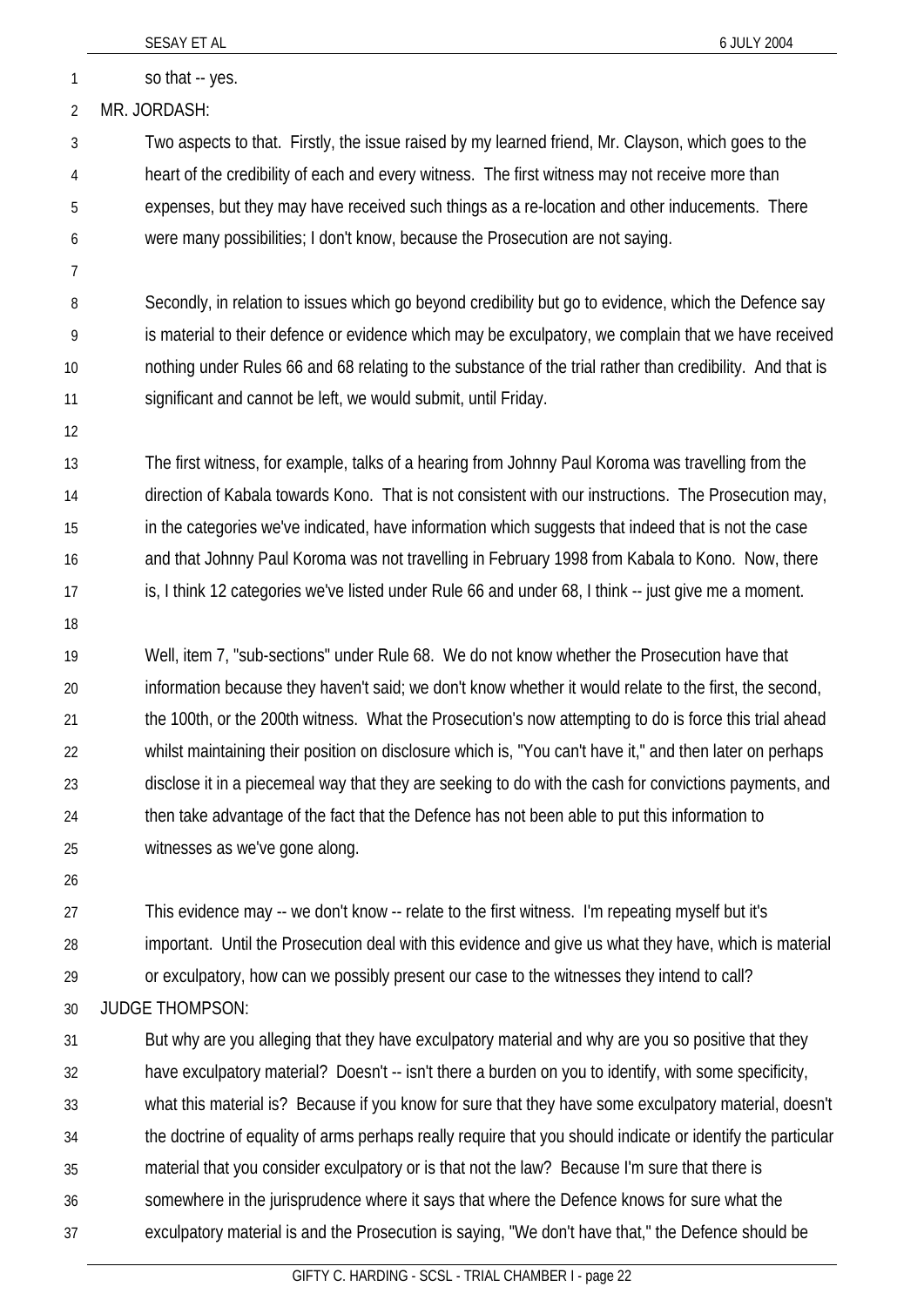|              | SESAY ET AL                                                                                           | 6 JULY 2004                                                                                                    |
|--------------|-------------------------------------------------------------------------------------------------------|----------------------------------------------------------------------------------------------------------------|
| $\mathbf{1}$ | specific.                                                                                             |                                                                                                                |
| 2            | MR. JORDASH:                                                                                          |                                                                                                                |
| 3            | Well, I would submit that the following should actually take place: The basis upon <i>(inaudible)</i> |                                                                                                                |
| 4            |                                                                                                       | demonstrable at the status conference many months ago, at the pre-trial conference not so long ago.            |
| 5            |                                                                                                       | In the latest motion we asked for -- Paragraph 16 - "All evidence which relates to inducements made            |
| 6            | to witnesses to facilitate their cooperation in giving evidence. On the face of many of the witness   |                                                                                                                |
| 7            |                                                                                                       | interviews of the so-called insiders the interviewers appear to offer rewards for continued cooperation.       |
| 8            | The Defence seeks all the details of offers made and rewards, including relocation packages,          |                                                                                                                |
| 9            | amnesties and monies, given or due."                                                                  |                                                                                                                |
| 10           |                                                                                                       |                                                                                                                |
| 11           |                                                                                                       | Each one -- on each and every occasion over the last year when the Prosecution have been asked to              |
| 12           |                                                                                                       | comply with their Rule 68 obligations they have said they have done so. On the eve of the trial last           |
| 13           | week, and only after the evidence had come out partly at the CDF trial, did the Prosecution turn      |                                                                                                                |
| 14           |                                                                                                       | around and serve this information that they had been paying some witnesses large sums of money.                |
| 15           |                                                                                                       | Had that not, on the face of it, raise a <i>prima facie</i> case and the Prosecution are in fault in complying |
| 16           |                                                                                                       | with their Rule 68 obligations. That, I would submit, has an impact because what it does is it puts the        |
| 17           | burden back on the Prosecution to address their mind to the specific requests which have been         |                                                                                                                |
| 18           |                                                                                                       | identified by the Defence in their motion and say what is their position in relation to it. Not to simply      |
| 19           | say as they say in their reply: "The Prosecution submits that it has disclosed materials within its   |                                                                                                                |
| 20           | possession to the Defence." That means nothing.                                                       |                                                                                                                |
| 21           |                                                                                                       |                                                                                                                |
| 22           |                                                                                                       | We all know, we are sitting on thousands of pages of evidence. We know they've disclosed materials             |
| 23           |                                                                                                       | to the Defence; what we don't know is what is their position in relation to the specific request in the        |
| 24           | motion. But what we do know now is that there is <i>prima facie</i> evidence that they have failed    |                                                                                                                |
| 25           | advertently or inadvertently to comply with their Rule 68 obligations.                                |                                                                                                                |

26

27 28 29 30 It is for the Prosecution now, I would submit and I would invite the Court to order them to deal with these requests. It is not enough that they just served this piecemeal. It is not enough that they've just pushed this trial onwards without giving the Accused the protection that they deserve and it's their right under Article 17.

- 31 MR. PRESIDENT:
- 32 Yes, please.
- 33 MR. JORDASH:
- 34 Those are my submissions for the moment.
- 35 *(Pages 1 to 23 by Gifty C. Harding)*
- 36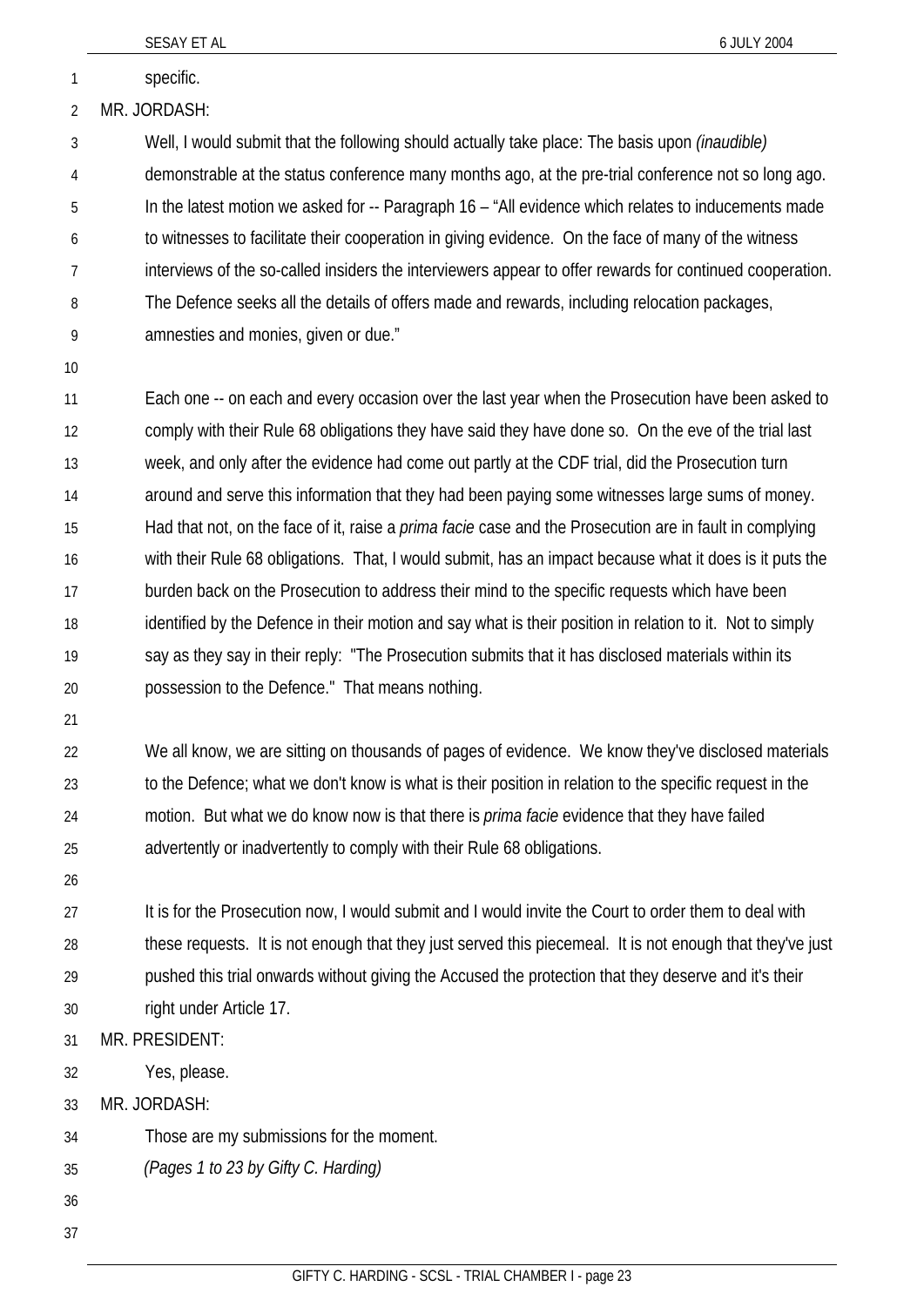|    | SESAY ET AL<br>6 JULY 2004                                                                              |
|----|---------------------------------------------------------------------------------------------------------|
| 1  | 1142H                                                                                                   |
| 2  | MS. AKIN:                                                                                               |
| 3  | Your Honour, again the Defence for Kallon joins in and associates with the motion as put forward by     |
| 4  | Mr. Jordash and would add, with respect, particularly to their request under Rule 66, that the          |
| 5  | Prosecution supply the guideline that they have in their office that controls the standards for the     |
| 6  | payments to witnesses and also provide any notes and memoranda that approve and make reference          |
| 7  | to such payments. And, again, in joining with Mr. Jordash's --                                          |
| 8  | MR. PRESIDENT:                                                                                          |
| 9  | But you are making -- you are taking the Prosecution aback. I mean, we don't appear to be seeing an     |
| 10 | end, you know, to the arguments. You are bringing fresh applications, you know, fresh issues, you       |
| 11 | know, which were not raised by Mr. Jordash and they will impact on the Prosecution's, you know,         |
| 12 | rights, you know, to reply. I mean, do you think that it is proper to proceed this way?                 |
| 13 | MS. AKIN:                                                                                               |
| 14 | Your Honour, I respectfully disagree because this just expounds upon Mr. Jordash --                     |
| 15 | MR. PRESIDENT:6y6666666666                                                                              |
| 16 | You disagree with what?                                                                                 |
| 17 | MS. AKIN:                                                                                               |
| 18 | That this is something new? It just clarifies that what Mr. Jordash and his colleagues have already     |
| 19 | requested this should be included --                                                                    |
| 20 | MR. PRESIDENT:                                                                                          |
| 21 | We know what -- we know what Mr. Clayson has asked for, we know what Mr. Jordash has asked for          |
| 22 | and your enumeration does not come within that context.                                                 |
| 23 | MS. AKIN:                                                                                               |
| 24 | Your Honour, they have asked for an indication of all inducements that have been made for witnesses     |
| 25 | to participate in this process. I am just clarifying that all inducements would include the guidelines  |
| 26 | under which these inducements were made.                                                                |
| 27 | <b>JUDGE THOMPSON:</b>                                                                                  |
| 28 | May I just -- is the term "inducement" a proper term, because we heard that these were -- is that not a |
| 29 | litigious and argumentative position to take, because I am sure that the Prosecution will not accept    |
| 30 | that terminology. I thought that what learned counsel for the other Accused were asking for evidence    |
| 31 | of payments, allowances, something like that. I don't think the term "inducement" was used and may      |
| 32 | well be too controversial at this stage --                                                              |
| 33 | MS. AKIN:                                                                                               |
| 34 | Your Honour, I was --                                                                                   |
| 35 | <b>JUDGE THOMPSON:</b>                                                                                  |
| 36 | -- because that would be a matter for cross-examination, wouldn't it, and we haven't gone there yet?    |
| 37 |                                                                                                         |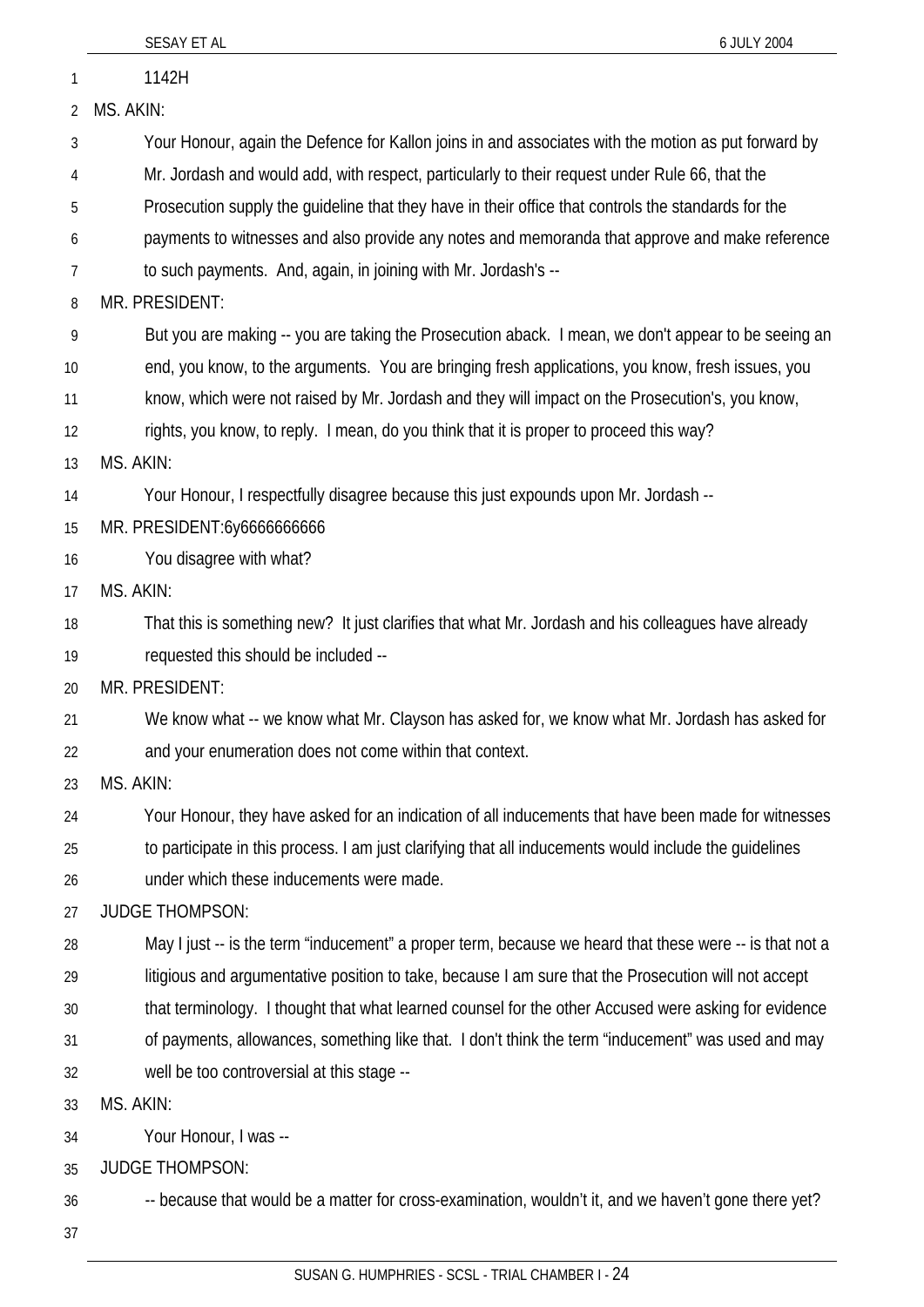37

| 1  | MS. AKIN:                                                                                                  |
|----|------------------------------------------------------------------------------------------------------------|
| 2  | It would be a matter that we would hope to cover in cross-examination.                                     |
| 3  | <b>JUDGE THOMPSON:</b>                                                                                     |
| 4  | You see, this Chamber will not at this stage be able, if we are minded to accept what you are asking       |
| 5  | for, to order the Prosecution to release evidence of inducements since we don't --                         |
| 6  | MS. AKIN:                                                                                                  |
| 7  | Your Honour, whether or not it would be called an inducement --                                            |
| 8  | <b>JUDGE THOMPSON:</b>                                                                                     |
| 9  | That's why I think we need to get that terminology straight.                                               |
| 10 | MS. AKIN:                                                                                                  |
| 11 | In the flea market or bazaar, that would be a place where the deals, if you will, are <i>(overlapping</i>  |
| 12 | microphones)                                                                                               |
| 13 | <b>JUDGE THOMPSON:</b>                                                                                     |
| 14 | That's the point -- that's the point, you see.                                                             |
| 15 | MS. AKIN:                                                                                                  |
| 16 | That would be brought out in cross-examination what we would label them. However, in getting the           |
| 17 | list of and the payments made to the witnesses --                                                          |
| 18 | <b>JUDGE THOMPSON:</b>                                                                                     |
| 19 | Payments would be a better word than inducements because the term "inducement" is clearly                  |
| 20 | pregnant with a lot of meaning and it's pregnant with impropriety in the context of the law. It's – it's – |
| 21 | it suggests something unlawful and that is what I'm saying. At this stage can you, as counsel and          |
| 22 | officer of the Court, make those statements and request the Prosecution to respond and say, "Yes,          |
| 23 | this was an inducement"?                                                                                   |
| 24 | MS. AKIN:                                                                                                  |
| 25 | Your Honour, I would submit that, for instance, for amnesty or a plea bargain, if you will, that that      |
| 26 | indeed is an inducement, but I am guided by the Court's problem with that language and would refrain       |
| 27 | from using it at this juncture. However, one could --                                                      |
| 28 | <b>JUDGE THOMPSON:</b>                                                                                     |
| 29 | Yes, it's just that --                                                                                     |
| 30 | MS. AKIN:                                                                                                  |
| 31 | -- fairly, even as an officer of this establishment, could conclude that --                                |
| 32 | <b>JUDGE THOMPSON:</b>                                                                                     |
| 33 | Of this Court, of this Court.                                                                              |
| 34 | MS. AKIN:                                                                                                  |
| 35 | Yes, as an officer of this Court one could fairly and --                                                   |
| 36 | JUDGE THOMPSON:                                                                                            |

SUSAN G. HUMPHRIES - SCSL - TRIAL CHAMBER I - 25

Yes. Again, you see, we must -- we must get our terminologies right. This is a court, not an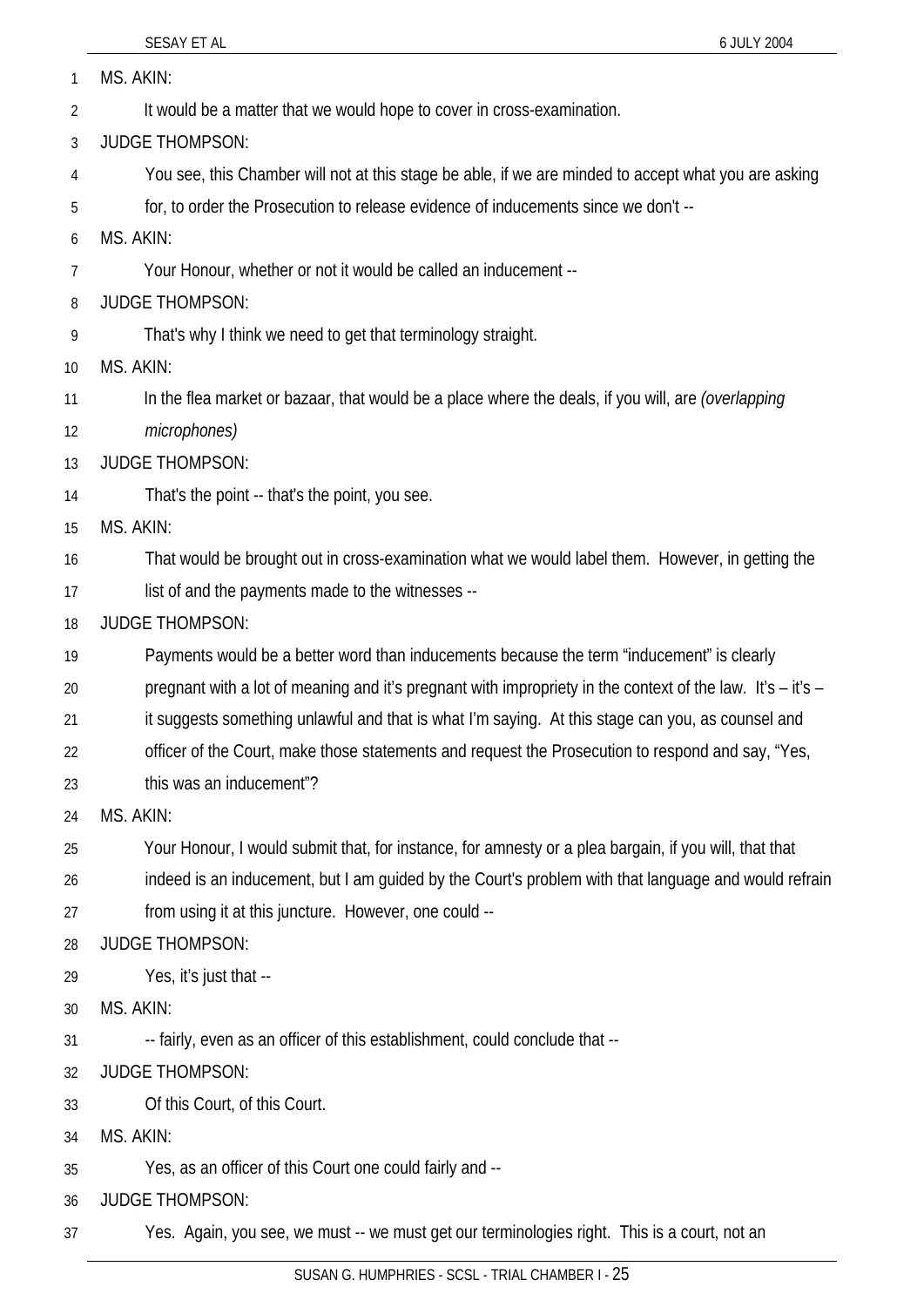| $\mathbf{1}$ | establishment. I am already reprimanding you in a mild way that the term "inducement" may well be        |
|--------------|----------------------------------------------------------------------------------------------------------|
| 2            | premature to use at this stage, because we don't know as judges at this stage whether payments           |
| 3            | allegedly made were inducements or not. And if you want us to make an order, and we are so               |
| 4            | minded to do that, it would be highly improper for the Bench to call a payment an inducement without     |
| 5            | any evidence that it was. It is just that I want to guide you on the kind of vocabulary which we are     |
| 6            | familiar with.                                                                                           |
| 7            | MS. AKIN:                                                                                                |
| 8            | I respect that, Your Honour, and will -- we will reserve for a later day the classification of such      |
| 9            | payments. But, Your Honour, I would just note that under Rule 68 that the Prosecution's duty is          |
| 10           | independent and continuing, and that these requests should be complied with forthwith prior to           |
| 11           | proceeding with even the first witness in this matter. Thank you.                                        |
| 12           | MR. PRESIDENT:                                                                                           |
| 13           | Yes, Mr. O'Shea.                                                                                         |
| 14           | MR. O'SHEA:                                                                                              |
| 15           | Yes, Your Honours, Mr. Cammegh and myself find ourselves in some difficulty. I address you as an         |
| 16           | officer of the Court at this stage and not as counsel for Mr. Gbao at this stage.                        |
| 17           |                                                                                                          |
| 18           | The issue which is being raised here is an extremely serious issue and one which Mr. Gbao has a          |
| 19           | right, in my respectful submission, to contribute to. Now, I earlier indicated to Your Honours that      |
| 20           | Mr. Gbao had an issue regarding his legal representation and I would respectfully request that that      |
| 21           | matter be resolved before we go any further because at the moment Mr. Cammegh and I are in limbo         |
| 22           | because we cannot make any representations with regard to any legal matters until this issue is          |
| 23           | resolved.                                                                                                |
| 24           |                                                                                                          |
| 25           | I am not aware if the Court has reservations about hearing from Mr. Gbao. If that is the case, then I    |
| 26           | can address Your Honours on the matter myself. It was only --                                            |
| 27           | MR. PRESIDENT:                                                                                           |
| 28           | You can address us on the matter yourself as an officer of the Court. Please, go ahead.                  |
| 29           | MR. O'SHEA:                                                                                              |
| 30           | Very well. The position is this that Mr. Gbao's position, and you have heard his position with regard to |
| 31           | recognition of the Court and I'm not going to go into that, but because of his position on that he now   |
| 32           | says that he does not wish to participate in these proceedings, he does not wish to be --                |
| 33           | MR. PRESIDENT:                                                                                           |
| 34           | Just a moment. I thought that -- maybe I misunderstood you, I thought that you were going to address     |
| 35           | us as an officer of the Court --                                                                         |
| 36           | MR. O'SHEA:                                                                                              |
| 37           | Yes.                                                                                                     |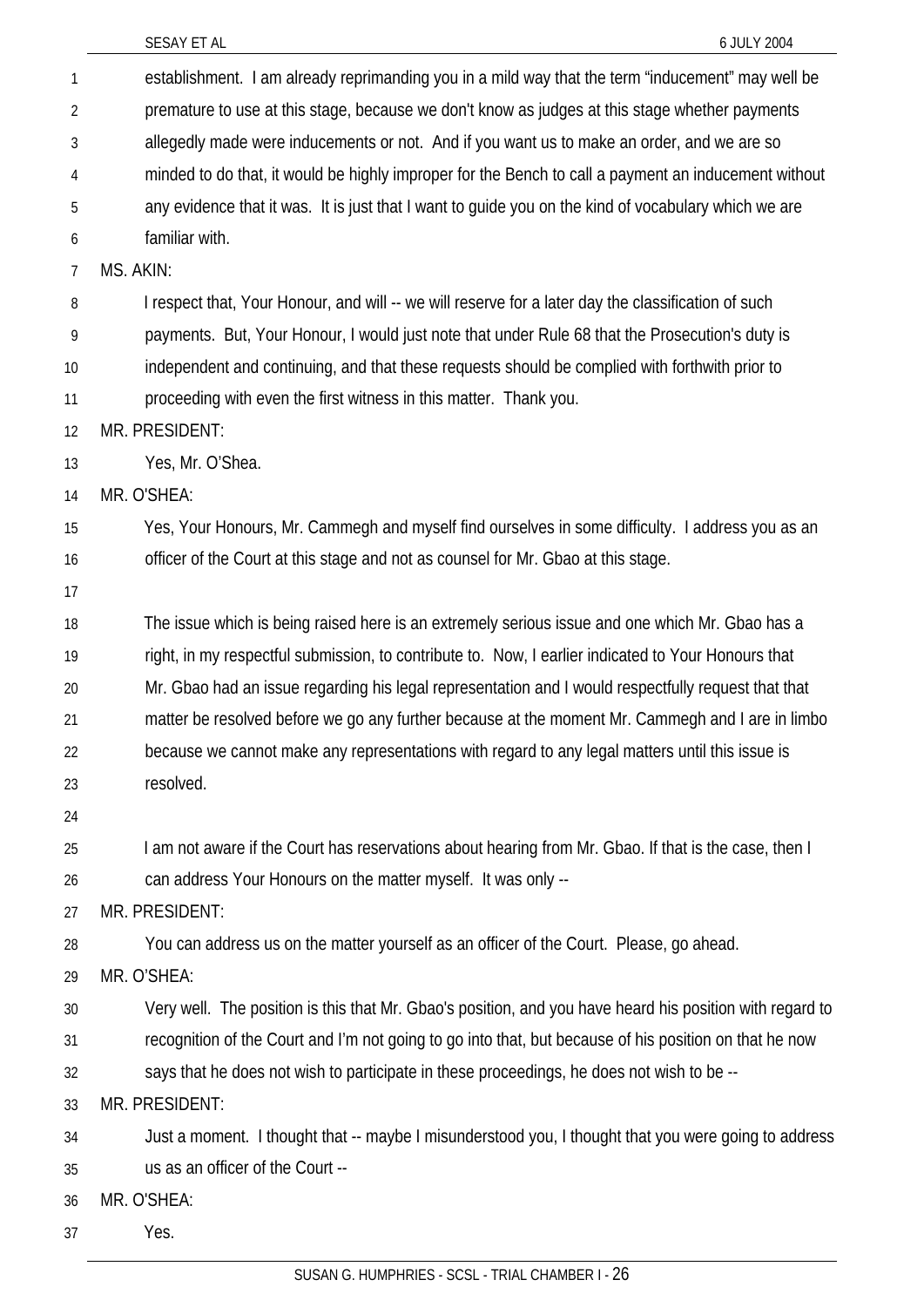1 MR. PRESIDENT:

- 2 -- on the issues that have been raised before we conclude these arguments.
- 3 MR. O'SHEA:
- 4 Oh, I see what you mean, Your Honour.
- 5 MR. PRESIDENT:
- 6 Yes.
- 7 MR. O'SHEA:
- 8 Well, Your Honour, it's difficult --
- 9 MR. PRESIDENT:
- 10 Because we have to -- we started off with a matter before we adjourned.
- 11 MR. O'SHEA:
- 12 Yes.
- 13 MR. PRESIDENT:
- 14 And we thought we should conclude it before we get back to Mr. Gbao and to --
- 15 MR. O'SHEA:
- 16 Well, I suppose in a way --
- 17 MR. PRESIDENT:
- 18 -- and to also handle this issue.
- 19 MR. O'SHEA:
- 20 -- I suppose in a way I am in Your Honours' hands. I have indicated that there is a problem over my
- 21 legal representation of Mr. Gbao. If Your Honour says to me that for the purpose of this particular
- 22 argument you would like me to present an argument as an officer of the Court, and only as an officer
- 23 of the Court, I will do so.
- 24 JUDGE THOMPSON:
- 25 Until such time when we -- until such time when we decide to hear your client, if we do decide to hear
- 26 him, it would seem that there is a presumption of regularity. You are here on his behalf.
- 27 MR. O'SHEA:
- 28 Well --
- 29 JUDGE THOMPSON:
- 30 And, therefore, as an officer of the Court you should in fact continue.
- 31 MR. O'SHEA:
- 32 Your Honour, I am here as an officer of the Court, I am not here on his behalf.
- 33 MR. PRESIDENT:
- 34 Mr. O'Shea, address the Court as an officer of the Court. Please, let's move ahead.
- 35 MR. O'SHEA:
- 36 Very well. I will do so -- I will do so in that capacity.
- 37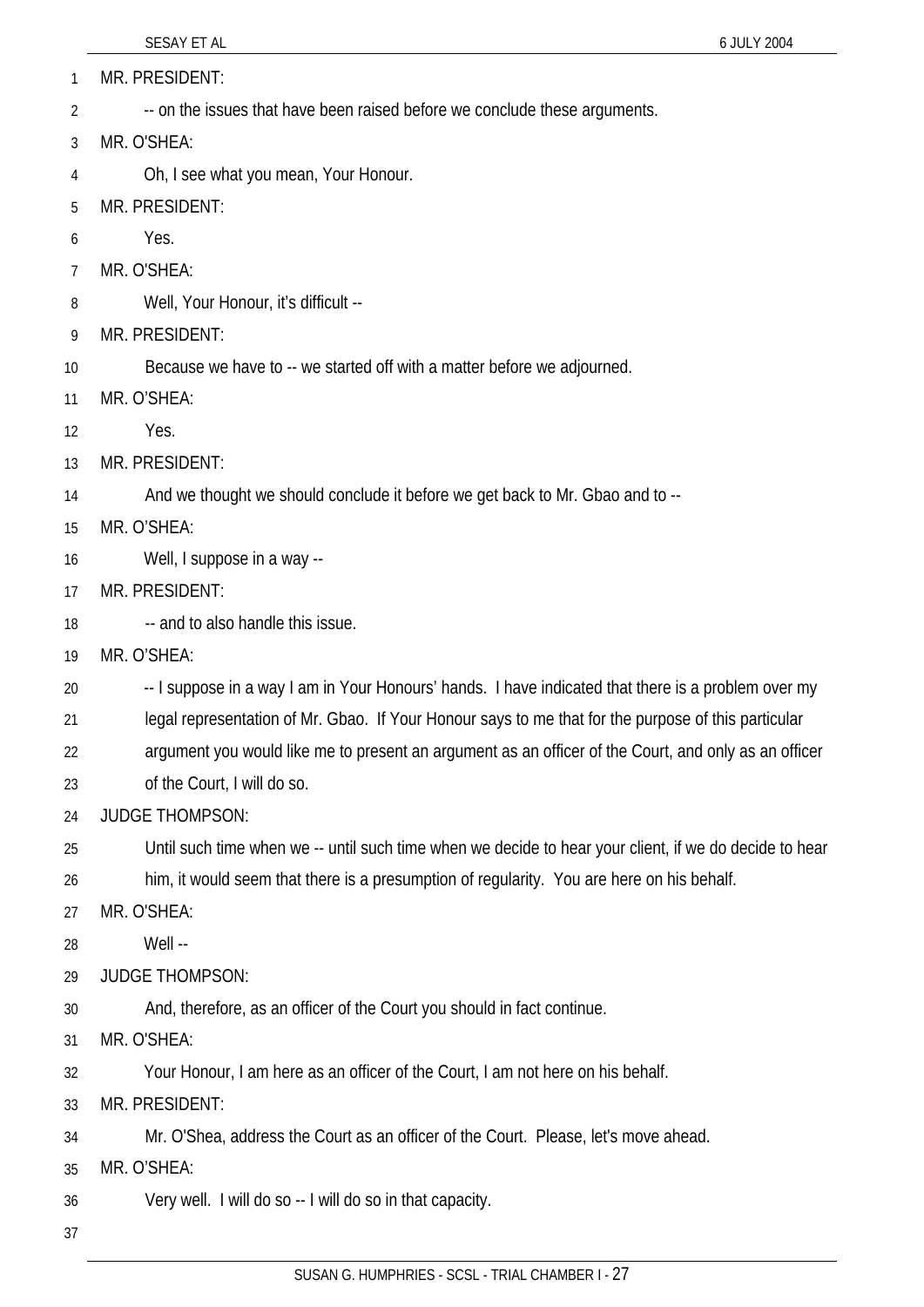|    | SESAY ET AL<br>6 JULY 2004                                                                                |
|----|-----------------------------------------------------------------------------------------------------------|
| 1  | I did not -- I apologise to the Prosecution because I did not address this argument before the            |
| 2  | Prosecution replied and so I may raise new issues and they may need to respond to them. I would           |
| 3  | just like to add to the --                                                                                |
| 4  | MR. PRESIDENT:                                                                                            |
| 5  | Please continue.                                                                                          |
| 6  | MR. O'SHEA:                                                                                               |
| 7  | Very well, Your Honour.                                                                                   |
| 8  |                                                                                                           |
| 9  | Just to complete the list of questions which were placed forward by Mr. Clayson on this issue,            |
| 10 | Mr. Clayson asked the question, and this is the premise of his request for further information from the   |
| 11 | Prosecution: who disburses this fund? Who is responsible for this fund? He also raised the question       |
| 12 | of have there been claims, can we see these claims? And I would like to add to that: what are these       |
| 13 | payments for? Are they for the trial period or are they for the pre-trial period? And if they are for the |
| 14 | pre-trial period, it would be my submission that they are questionable, to say the least. That is just to |
| 15 | fulfil the context.                                                                                       |
| 16 |                                                                                                           |
| 17 | Legally, in my submission, there are two particular problems here which are quite serious ones. The       |
| 18 | most obvious problem, which has been spoken about already, is the question of cross-examination. If       |
| 19 | we are going to -- if it is going to be part of the Defence case that witnesses are giving evidence for   |
| 20 | the wrong motives, then that is a matter which needs to be properly prepared in cross-examination.        |
| 21 |                                                                                                           |
| 22 | We have received some information with regard to payments, at least two of them, quite substantial        |
| 23 | payments, and until we have all the information at our disposal we are not in a position to properly      |
| 24 | cross-examine these witnesses on the question of their relationship with the Prosecution and what         |
| 25 | impact that has had on them giving evidence.                                                              |
| 26 |                                                                                                           |
| 27 | Perhaps the less obvious problem here, in my submission, is the question of the power of the              |
| 28 | Prosecutor. The power of the Prosecutor is set out in Article 15 of the Statute and under the Rules of    |
| 29 | Procedure and Evidence a unit or section is specifically set up for dealing with questions of witnesses   |
| 30 | and witness support, which is the Victims and Witnesses Unit, set up under Rule 34(A). And under          |
| 31 | Rule 34(A)(iii) it is the specific duty of the Victim and Witnesses Unit to provide relevant support for  |
| 32 | witnesses. Therefore, there is a question over whether this is a matter within the power of the Victims   |
| 33 | and Witnesses Unit to make payments to witnesses, or whether it falls within the power of the             |
| 34 | Prosecutor. And having regard to Article 15 and what the Prosecutor is directed to do with regard to      |
| 35 | witnesses, there is a serious question over that. So there is a second branch of legal argument which     |
| 36 | relates to capacity.                                                                                      |
| 37 |                                                                                                           |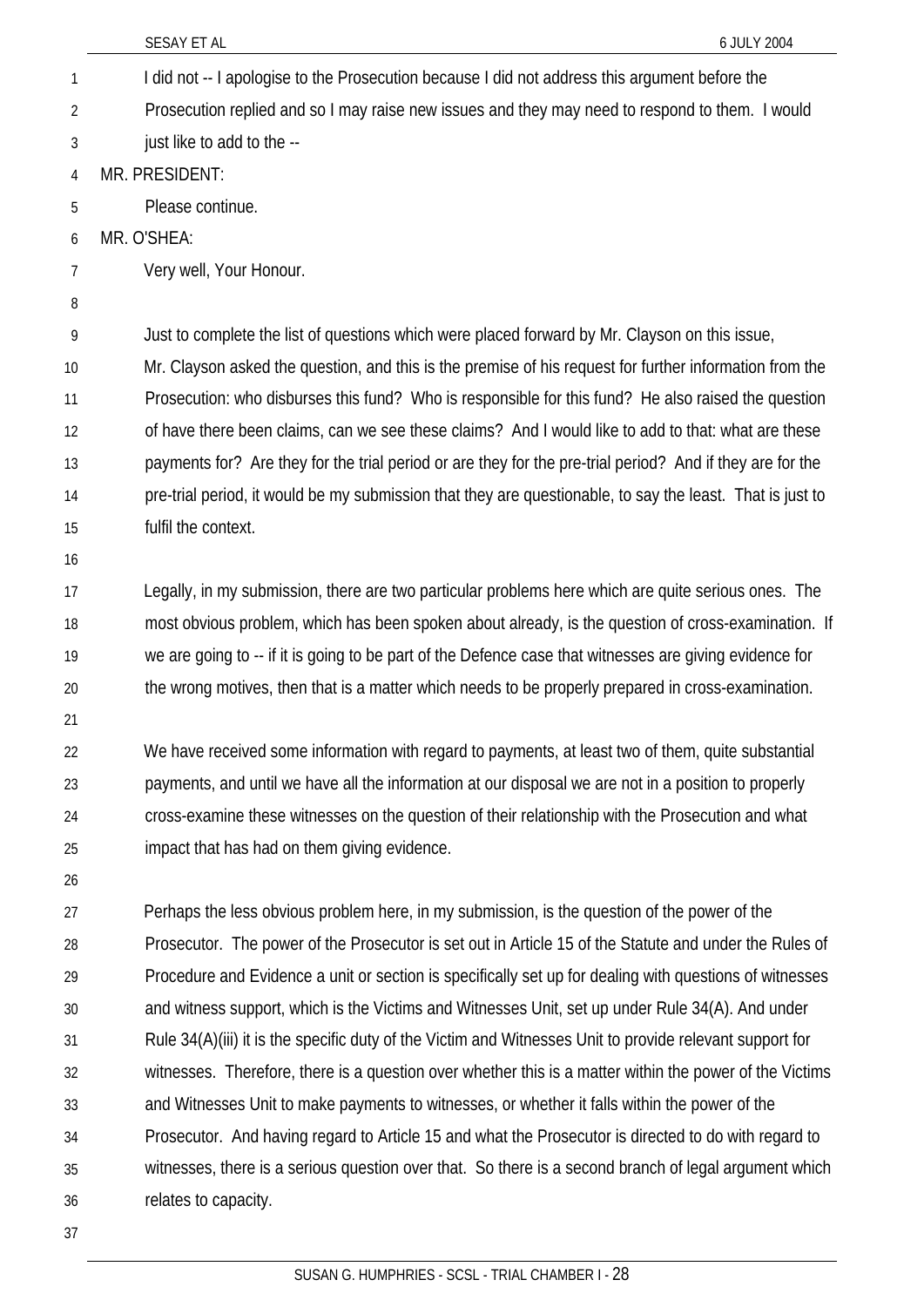|    | SESAY ET AL<br>6 JULY 2004                                                                                           |
|----|----------------------------------------------------------------------------------------------------------------------|
| 1  | What would be the effect of a successful Defence submission that the Prosecutor has no power to                      |
| 2  | directly make payments to witnesses. The effect of that, in my respectful submission, is a potential                 |
| 3  | abuse of process argument. I say potential at this stage because we do not have all the facts, but we                |
| 4  | have enough information to raise serious questions about what is going on.                                           |
| 5  |                                                                                                                      |
| 6  | Two figures that I calculated -- and they may be wrong because my maths are not good -- but in                       |
| 7  | relation to one witness, and to respect protective measures I will not mention the pseudonym or the                  |
| 8  | name, but in relation to one witness -- and the Prosecution will correct me if I am wrong -- I have                  |
| 9  | calculated a figure of \$5,526.60 which is extraordinary and raises very serious questions.                          |
| 10 |                                                                                                                      |
| 11 | So it is in that legal context with those two branches, the right to properly cross-examine and the                  |
| 12 | question of the proper powers of the Prosecutor and whether there may have been an abuse of                          |
| 13 | process here, that we say that we are entitled to the full context and the full facts so that we can                 |
| 14 | appraise the position.                                                                                               |
| 15 | <b>JUDGE THOMPSON:</b>                                                                                               |
| 16 | Enlighten me a bit. Some of the submissions that you have just referred to whether -- for example,                   |
| 17 | whether the Prosecution has the authority to do what they are purporting to do in respect of                         |
| 18 | witnesses --                                                                                                         |
| 19 | MR. O'SHEA:                                                                                                          |
| 20 | Yes.                                                                                                                 |
| 21 | <b>JUDGE THOMPSON:</b>                                                                                               |
| 22 | -- and a possible conflict with Rule 34, would there be -- on another level, would there really be issues            |
| 23 | that would fall within the scope of Rule 66? Would they have anything to do with disclosure or would                 |
| 24 | they be issues that could be the subject matter of some motion questioning the authority, some <i>ultra</i>          |
| 25 | vires motion? Because I am a little confused here that you are raising issues of <i>intra vires</i> and <i>ultra</i> |
| 26 | vires. I don't know whether as co-issues to the question of possible cross-examination, or whether                   |
| 27 | you are raising them in the context of -- that the Prosecution or the Office of the Prosecutor might                 |
| 28 | have exceeded certain powers provided for -- as provided for under the Statute. And we are in a                      |
| 29 | different juridical realm here than the actual question of witnesses coming to the stand to testify on               |
| 30 | what payments were made to them.                                                                                     |
| 31 |                                                                                                                      |
| 32 | Undoubtedly, of course, if you have that material they can form some affidavit evidence for some                     |
| 33 | other motion on a different juridical level, because I don't know where you are taking us now.                       |
| 34 | MR. O'SHEA:                                                                                                          |
| 35 | Well, Your Honours, as I indicated at the outset, there are two potential legal difficulties here, and I             |
| 36 | use the word potential because we don't have all the facts yet, but they are clearly intertwined                     |
| 37 | because they arise out of the same source.                                                                           |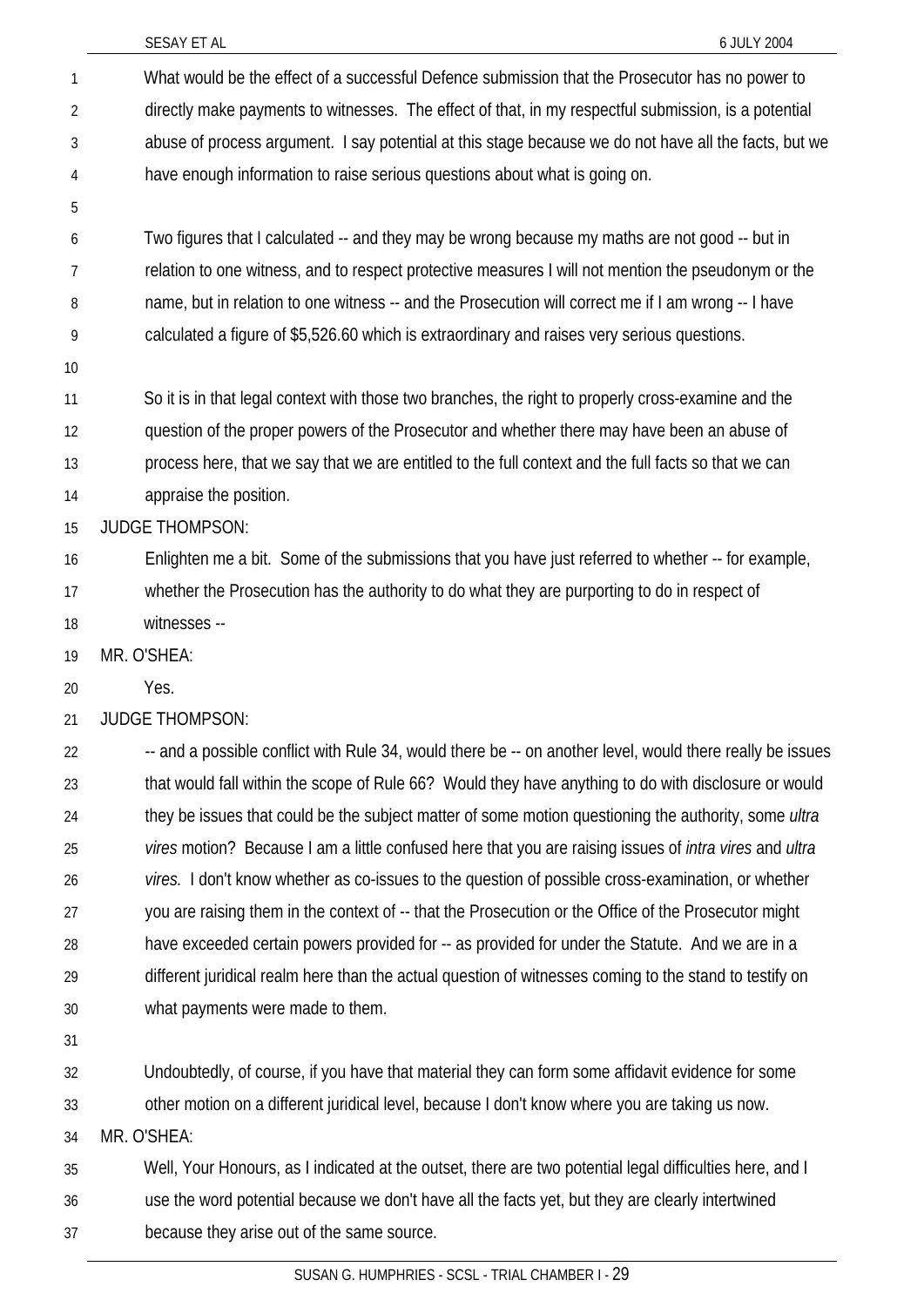SESAY ET AL 6 JULY 2004 What the Defence is essentially wanting to do here is to request that the Court orders the Prosecution to give the full information to the Defence, and there are two possible bases for doing that. One is under Rule 68 with regard to the issue of cross-examination in the sense that what is being said by the Defence is that this is exculpatory material. Why? Because it is provides a possible motive for providing false evidence, that is why it is exculpatory. 1 2 3 4 5 6 7 8 9 10 11 12 13 14 15 16 17 18 19 20 21 22 23 24 25 26 27 28 29 30 31 32 33 34 35 36 37 JUDGE THOMPSON: Yes, okay. MR. O'SHEA: So that is the one branch that I think Your Honour has followed with regard to the Sesay team's argument. JUDGE THOMPSON: Yes. Okay. And the second branch? MR. O'SHEA: And the second branch is the issue which I raise of potential abuse of process. And, again, I come back to the Rule I came to yesterday, Rule 54, and I say that this Court, if it is appraised of information from any party which raises serious questions which potentially might rise -- give rise to abuse of process arguments, then, in my respectful submission, the judges have the power to order disclosure of information in order to protect the integrity of the Court and ensure the credibility of the proceedings and the fairness of the trial. MR. PRESIDENT: Can you wrap up, please, so that we can -- MR. O'SHEA: Those are my only submissions and I reiterate to Your Honour that at this particular point in time I make them within the specific framework and mandate that Your Honour has given me. MR. PRESIDENT: Understood, understood. We have to move -- MR. JORDASH: Would Your Honour mind if I just raise one quick third point which is this, that at some stage -- MR. PRESIDENT: *(microphone not activated)* MR. JORDASH: I beg your pardon, I beg your pardon. I am sorry, Your Honour. MR. PRESIDENT: You have made *(inaudible)* for me. Please, go ahead. Be short, please. MR. JORDASH: At some stage, this information has to come from the Prosecution for this reason, Article 17; the rights of the Accused, 4, subsection (b) "To have adequate time and facilities for the preparation of his or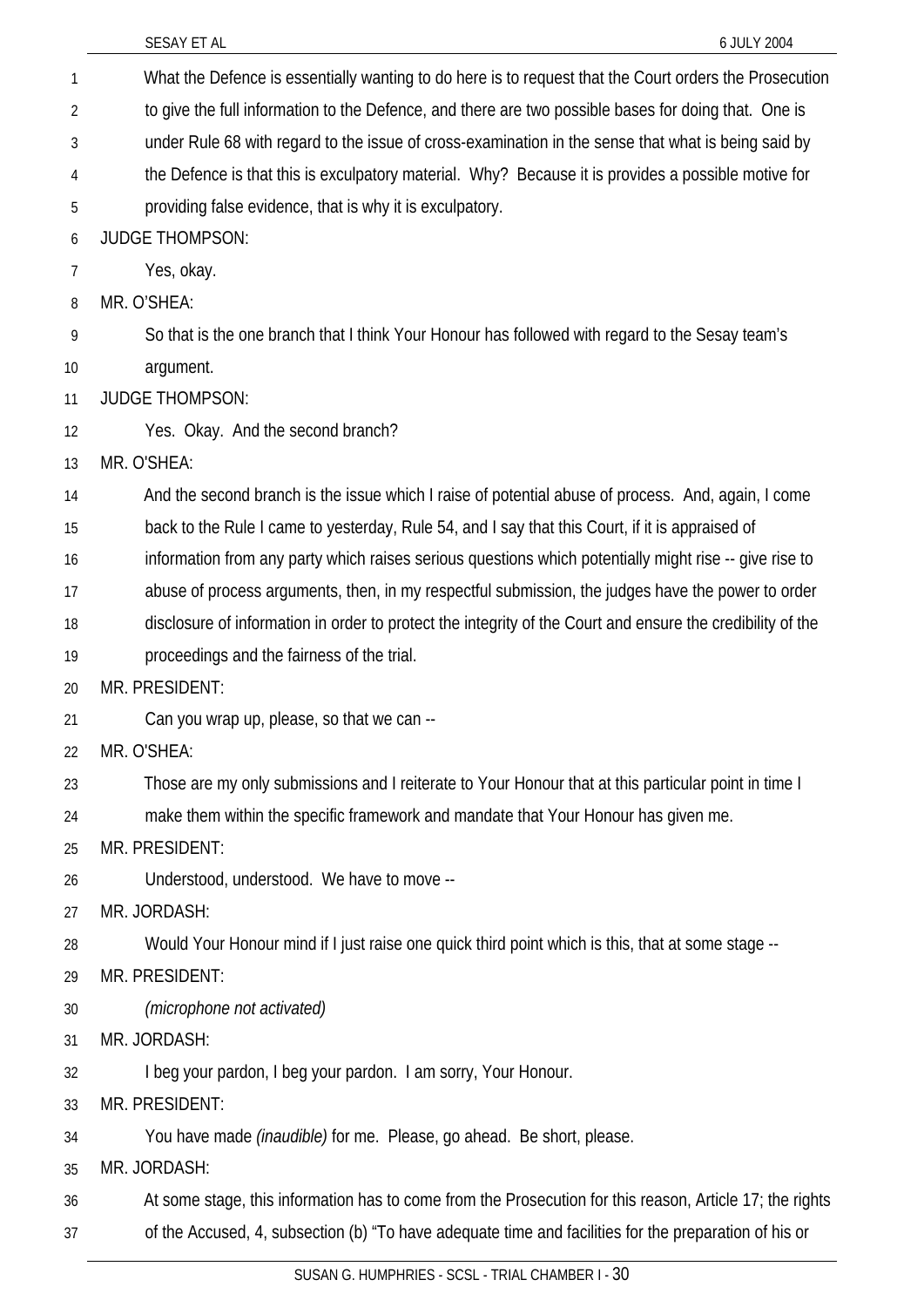|    | SESAY ET AL<br>6 JULY 2004                                                                                |
|----|-----------------------------------------------------------------------------------------------------------|
| 1  | her defence and to communicate with counsel of his or her own choosing."                                  |
| 2  |                                                                                                           |
| 3  | Now, if these payments have been made in order to encourage or the effect has been to encourage           |
| 4  | witnesses to come forward because of difficulties the Prosecution have had getting witnesses, then        |
| 5  | the Defence are going to suffer from the same problems and ought to have access to the same fund,         |
| 6  | not the fund which the witnesses talk about through cross-examination, but the fund as revealed           |
| 7  | through the Prosecution. And, it goes further than that, Article 17, Article 17 4(e) "To examine, or      |
| 8  | have examined, the witnesses against him or her and to obtain the attendance and examination of           |
| 9  | witnesses on his or her behalf under the same conditions as witnesses against him or her."                |
| 10 |                                                                                                           |
| 11 | The point, I would submit, is obvious. The Prosecution have the fund, if they are administering it, if    |
| 12 | they are doing that in order to obtain witnesses to come to Court, the Defence ought to know about it.    |
| 13 | <b>JUDGE THOMPSON:</b>                                                                                    |
| 14 | Is the Defence entitled to the funds too?                                                                 |
| 15 | MR. JORDASH:                                                                                              |
| 16 | Exactly.                                                                                                  |
| 17 | MR. PRESIDENT:                                                                                            |
| 18 | Exceptionally, the Court would ask the Prosecution to make a brief reply to these arguments, anything     |
| 19 | new that has been raised.                                                                                 |
| 20 | MS. TAYLOR:                                                                                               |
| 21 | Your Honour, I would like to raise a question of procedure to start with. All of my learned friends for   |
| 22 | each of the Accused on the other side have addressed Your Honours in relation to this point. It is not    |
| 23 | at all clear whether we are dealing with the written motion filed by the first Accused, Sesay, or whether |
| 24 | there is a new motion filed also by the second Accused, Kallon, and what consequences --                  |
| 25 | MR. PRESIDENT:                                                                                            |
| 26 | The second Accused, Kallon, is associating himself with the submissions of the first Accused.             |
| 27 | <b>MS. TAYLOR:</b>                                                                                        |
| 28 | The submissions, yes, Your Honour.                                                                        |
| 29 | MR. PRESIDENT:                                                                                            |
| 30 | That is it.                                                                                               |
| 31 | MS. TAYLOR:                                                                                               |
| 32 | But there is a written motion by the first Accused, Sesay. There is nothing in writing from either the    |
| 33 | second --                                                                                                 |
| 34 | MR. PRESIDENT:                                                                                            |
| 35 | I say they are associating themselves. Are you replying to that?                                          |
| 36 | MS. TAYLOR:                                                                                               |
| 37 | Well, I will reply to that. I also wish to raise that, with Your Honour's leave, my learned friend        |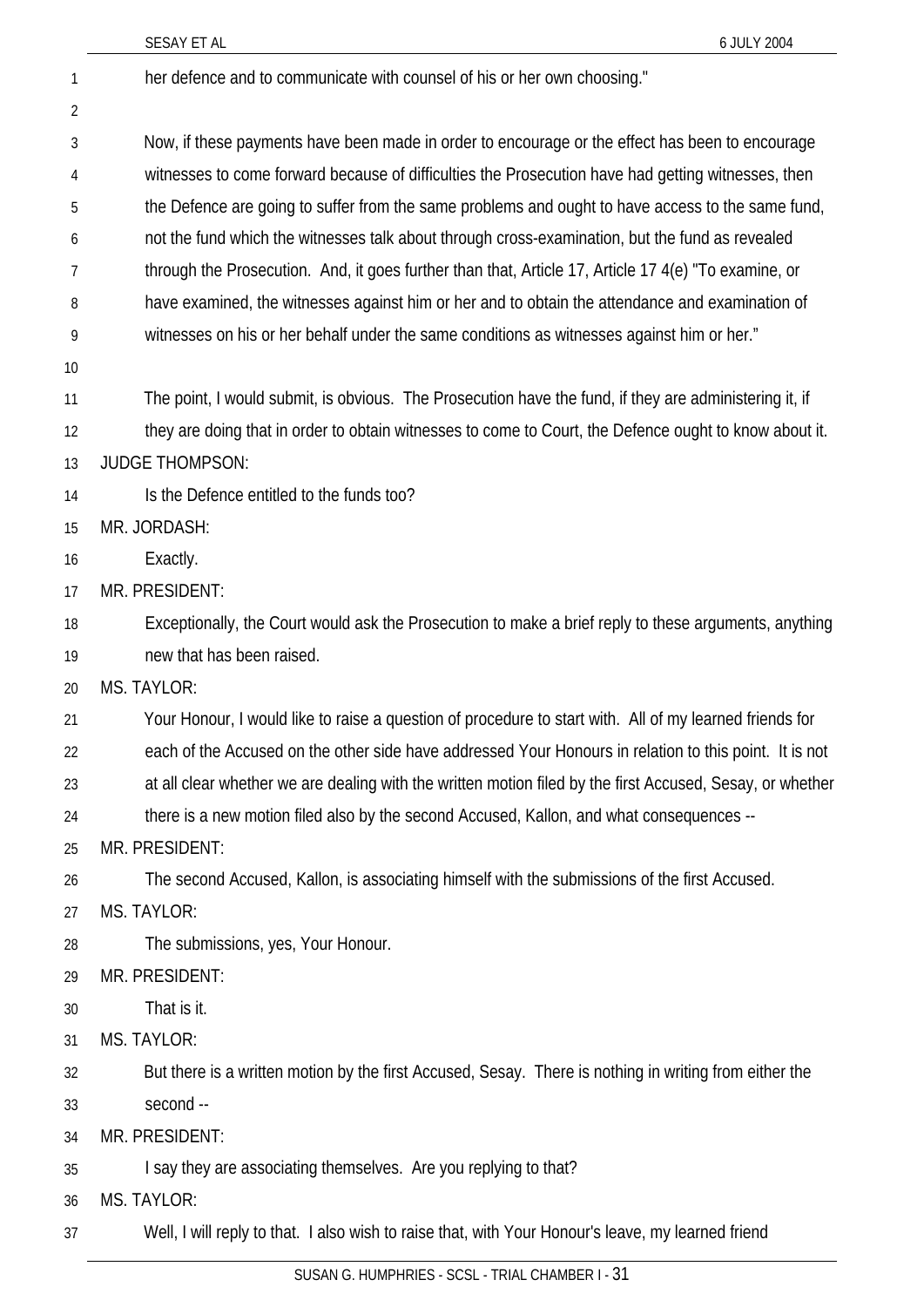- Mr. O'Shea addressed you as an officer of the Court and raised issues that are completely beyond the scope of the other issues raised by the other Defence counsel, and it is unclear on what basis, if anything, those issues are now before the Court. Are they on behalf of an accused or are they at large? And the Prosecution finds itself having to reply to something that is most unclear. 1 2 3 4
- 5 6

In any event the issues raised, with due respect to my friends for the first Accused –

7 MR. PRESIDENT:

8 9 10 11 Let me ask you one question. Although you say the issues are not clear, the Defence is raising the issue of payments and that they do not know who made the payments. If they say, you know, that fund is available to witnesses for the Prosecution as they allege, they too are entitled to access to that fund. Was that clearly stated or not?

12 MS. TAYLOR:

13 14 15 16 17 18 19 20 21 22 23 24 25 26 27 28 That was clearly stated, but in my submission, Your Honour, it illustrates the huge leaps in logic that the Defence are making on this issue. They have assumed that there is a fund. They have put forward no evidence that such a fund exists. What is this fund that they talk about, in the same way that they assume that the Prosecution must have evidence that they have not disclosed? In no case has the Prosecution been hiding anything. The point can be illustrated by what my learned friend, Mr. Jordash, said in relation to why they cannot proceed with the first witness, that is that they have information that Johnny Paul Koroma was not in a particular place at a particular time when the first witness for the Prosecution says that he was. And so they have, therefore, assumed that the Prosecution must be hiding information that Johnny Paul Koroma was at a place contrary to where the first witness says he was. Now that is a huge leap in logic and it defies the entire point of a criminal trial and it should come as no surprise that the Prosecution and the Defence witnesses will say different things. Just because the Prosecution has not given material that supports a Defence theory or a Defence fact does not mean that the Prosecution has ever had it. And I will not go over the issues in the filed response of the motion and that goes to the point that was raised by Your Honour Judge Thompson as to the Defence needing to be specific as to what they say the material that the Prosecution has; the 12 categories that have been raised under Section 66, are incredibly broad.

29

30 31 32 33 34 35 36 37 But in relation to the issue as to the payments to witnesses, and I must say that the Prosecution objects to the tag that has now become used in this Court of cash for convictions, what has been disclosed to the Defence is a list of disbursements that has been made by the Office of the Prosecutor to the witnesses. Now, whether these witnesses have been paid additional money from a budget from the Registry is a separate issue. What has been disclosed is the full information of dates and payments made to witnesses, the first 16 witnesses to be called in this Chamber. And, in my submission, there is absolutely no basis upon which any delay in the calling of those witnesses now arises.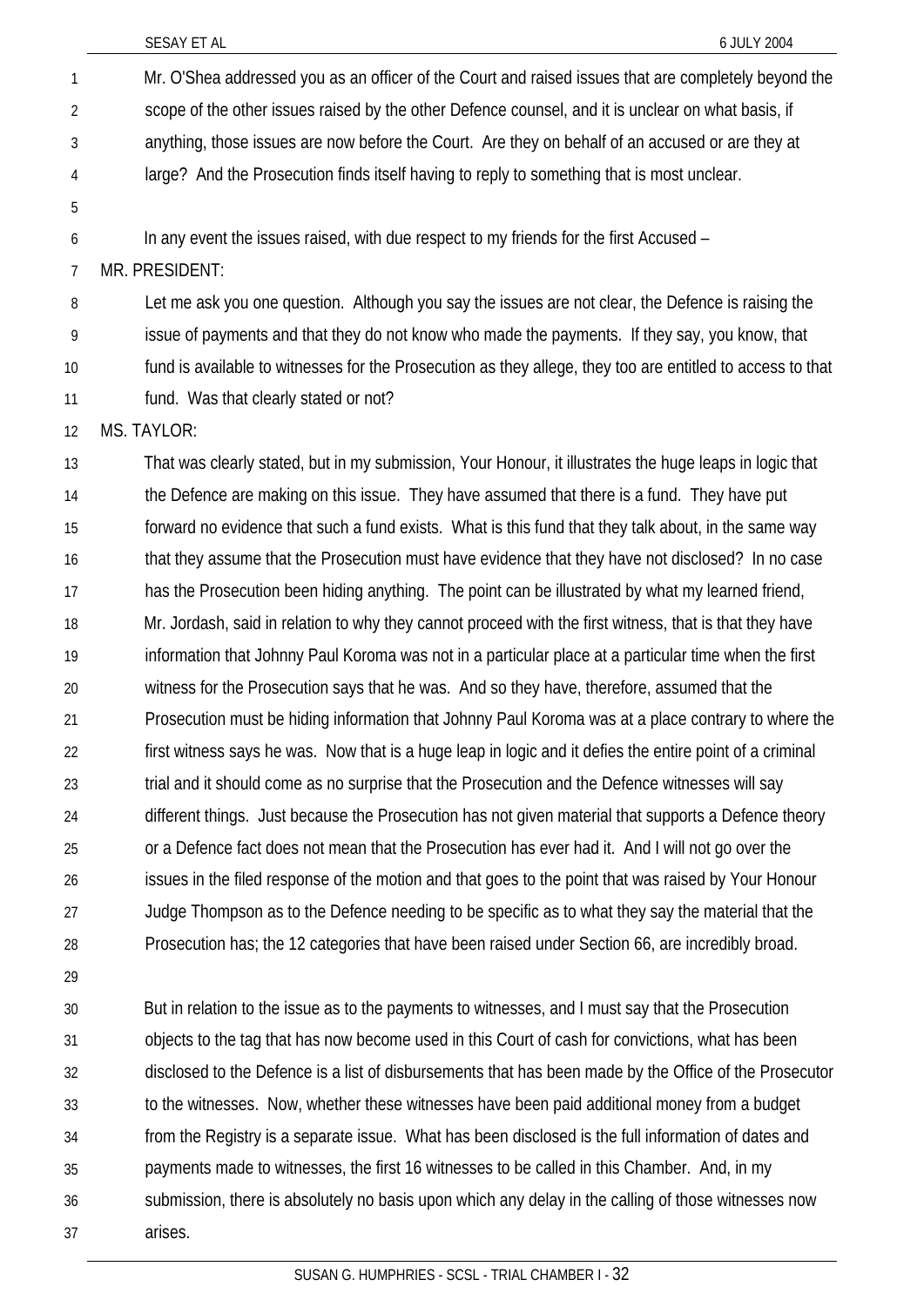|    | SESAY ET AL<br>6 JULY 2004                                                                                |
|----|-----------------------------------------------------------------------------------------------------------|
| 1  | As Your Honour pleases                                                                                    |
| 2  | <b>JUDGE THOMPSON:</b>                                                                                    |
| 3  | May I ask one question. Because counsel -- one of the counsel on the other side there was using the       |
| 4  | term inducements, which I thought clearly was a stretch. What is your response to that?                   |
| 5  | <b>MS. TAYLOR:</b>                                                                                        |
| 6  | The Prosecution has held out no inducement to any witness to testify in this trial.                       |
| 7  | MS. AKIN:                                                                                                 |
| 8  | Your Honour, may I respond?                                                                               |
| 9  | MR. PRESIDENT:                                                                                            |
| 10 | No, matters are closed, sorry. I'm sorry.                                                                 |
| 11 | <b>JUDGE THOMPSON:</b>                                                                                    |
| 12 | We did say that matter was argumentative.                                                                 |
| 13 | MR. PRESIDENT:                                                                                            |
| 14 | This is not something which historically has been referred to as an ex-parliament. I don't want to        |
| 15 | mention, you know, to qualify it, but we cannot encourage little springing from both sides of the aisle   |
| 16 | at random and please, let us be bound by our ethics and our procedures, please.                           |
| 17 | MR. BROWN:                                                                                                |
| 18 | May I ask one question?                                                                                   |
| 19 | MR. PRESIDENT:                                                                                            |
| 20 | No.                                                                                                       |
| 21 |                                                                                                           |
| 22 | The Court is reserving a ruling on this matter for Friday, Friday the -- what is the date of Friday? What |
| 23 | is the date of Friday? Court Management, you have the register there.                                     |
| 24 | MR. CLAYSON:                                                                                              |
| 25 | The 9th.                                                                                                  |
| 26 | MR. PRESIDENT:                                                                                            |
| 27 | The 9th, Friday, the 9th. Yes.                                                                            |
| 28 | MR. CLAYSON:                                                                                              |
| 29 | Sorry, would Your Honours be assisted by seeing the documents? We have copies for you, that               |
| 30 | provide the information that I was referring to. It seems to me that it may be of assistance to you.      |
| 31 | MR. PRESIDENT:                                                                                            |
| 32 | What are these documents?                                                                                 |
| 33 | MR. CLAYSON:                                                                                              |
| 34 | Copies of the documents I have mentioned that disclose the evidence of payments. I thought it might       |
| 35 | be of assistance to you to see those. Otherwise, you will be ruling in <i>(inaudible)</i> .               |
| 36 | MR. PRESIDENT:                                                                                            |
| 37 | We -- we -- we -- that application should have come earlier. We would look at the application, we         |
|    | $0.001$ TDIAL OUALIDED                                                                                    |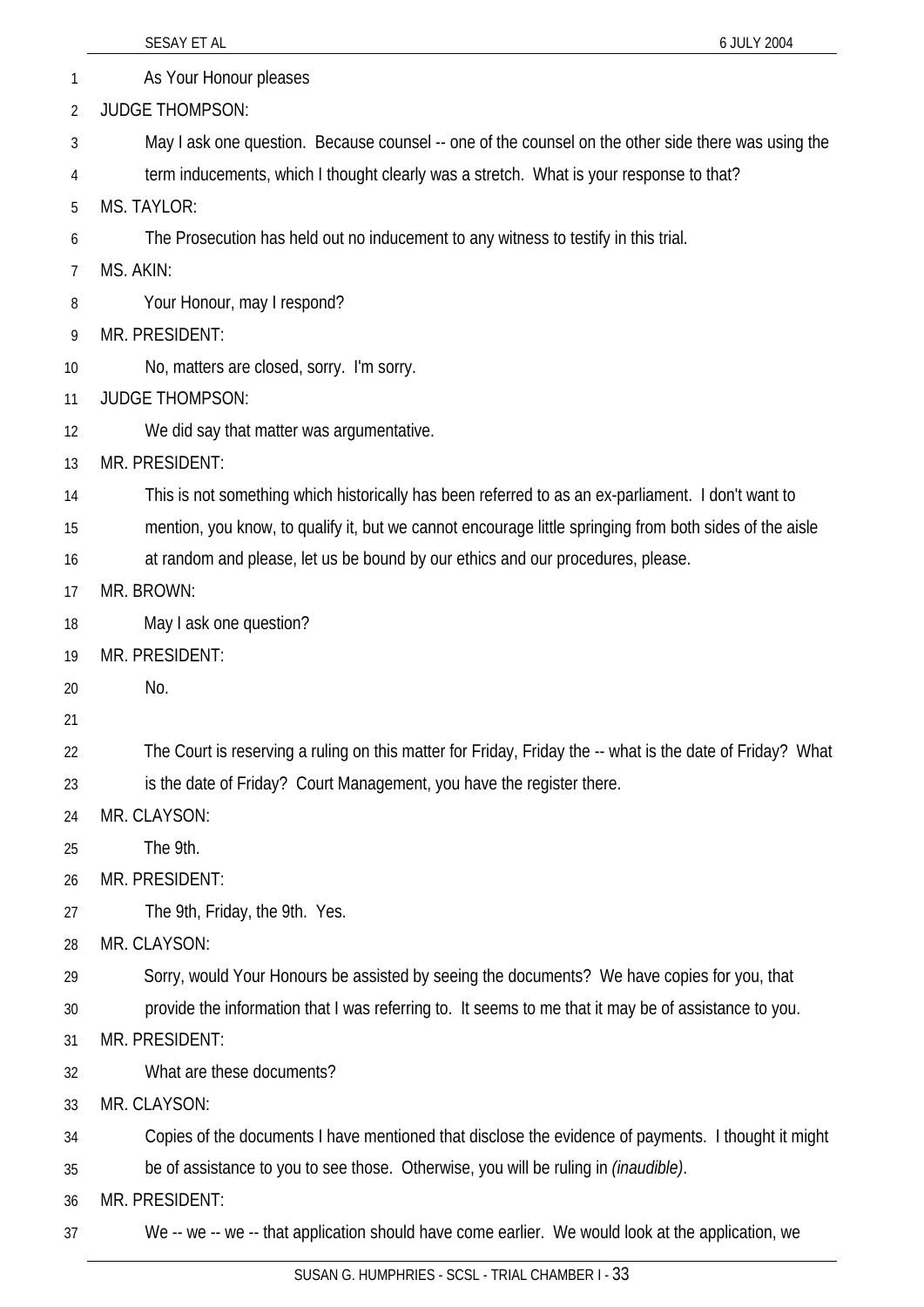|    | SESAY ET AL<br>6 JULY 2004                                                                           |
|----|------------------------------------------------------------------------------------------------------|
| 1  | have got your arguments and we will determine them without the documents.                            |
| 2  |                                                                                                      |
| 3  | We would proceed with Mr. O'Shea, you will still have to be on your feet. You consulted -- you went  |
| 4  | and consulted -- you were granted an adjournment to consult with your client.                        |
| 5  | MR. O'SHEA:                                                                                          |
| 6  | Yes.                                                                                                 |
| 7  | MR. PRESIDENT:                                                                                       |
| 8  | Is there any preliminary issue you want to raise before we ask him to speak? I know you did say that |
| 9  | you wanted to address the Court.                                                                     |
| 10 | MR. O'SHEA:                                                                                          |
| 11 | It is, of course, his fundamental right as to how to be represented and on that basis it would be my |
| 12 | submission that it would be more appropriate to hear it from his own mouth.                          |
| 13 | MR. PRESIDENT:                                                                                       |
| 14 | Right. Okay, thank you. You don't need to raise your hand, we are coming to you. You can now         |
| 15 | speak. You can now speak, Mr. Gbao. Yes, please. Put on your microphone, please.                     |
| 16 | THE ACCUSED GBAO:                                                                                    |
| 17 | Thank you, Your Honour. My position in this case is very simple and since my right under Article 17  |
| 18 | had been denied, I have decided not to recognise this Court. And henceforth no lawyer should         |
| 19 | appear here, should represent me, should defend me in this Court until the African Union, European   |
| 20 | Union and the Commonwealth of Nations interfere into this matter so as to define –                   |
| 21 | MR. PRESIDENT:                                                                                       |
| 22 | Thank you, Mr. Gbao, thank you very much.                                                            |
| 23 | THE ACCUSED GBAO:                                                                                    |
| 24 | -- what took place in this country.                                                                  |
| 25 | MR. PRESIDENT:                                                                                       |
| 26 | Thank you, thank you, thank you.                                                                     |
| 27 | THE ACCUSED GBAO:                                                                                    |
| 28 | Thank you very much, sir.                                                                            |
| 29 | MR. PRESIDENT:                                                                                       |
| 30 | Yes, we heard you.                                                                                   |
| 31 |                                                                                                      |
| 32 | Mr. Gbao, can you please stand up. Stand up, please. You have made an application to this Court,     |
| 33 | you say you do not recognise the Court and that you don't want any lawyer to appear for you here any |
| 34 | more. That is the application you have made.                                                         |
| 35 | THE ACCUSED GBAO:                                                                                    |
| 36 | Yes.                                                                                                 |
| 37 |                                                                                                      |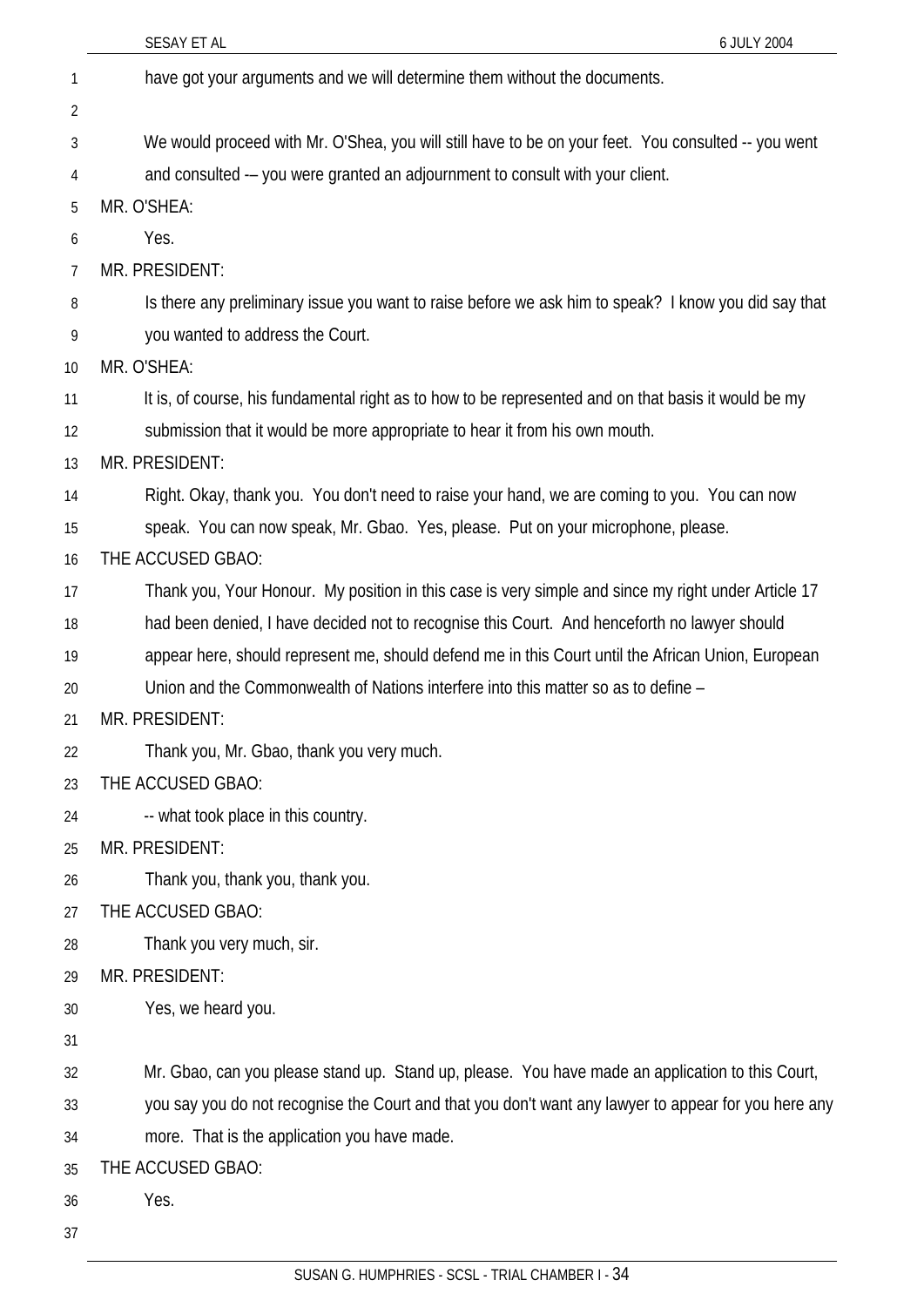MR. PRESIDENT: 1

- The Court will give you a ruling on this application this afternoon at three o'clock, this afternoon at 2
- three o'clock. 3
- 4 THE ACCUSED GBAO:
- 5 Yes, sir, I want to make a further application.
- 6 MR. PRESIDENT:
- 7 Will you --
- 8 THE ACCUSED GBAO:
- 9 I want to make a short statement about my standing before Your Lordship.
- 10 MR. PRESIDENT:
- 11 Yes, yes, what statement? Yes, go ahead.
- 12 THE ACCUSED GBAO:
- 13 My standing before Your Lordship, together with the other Accused, does not bind me to them in any
- 14 way from taking any independent action deemed proper for my defence in the interests of transparent
- 15 justice.
- 16 MR. PRESIDENT:
- 17 I hope he is -- the records have got Mr. Gbao in what -- so you think they can defend you in a way,
- 18 your other colleagues in the interests of justice?
- 19 THE ACCUSED GBAO:
- 20 In the interests of justice it does not bind *(inaudible)* if they want to go their own way, let them go.
- 21 MR. PRESIDENT:
- 22 Yes.
- 23 THE ACCUSED GBAO:
- 24 I stand to defend myself, I wish to fight my – to fight this case anyhow I see proper I will bring total
- 25 justice.
- 26 MR. PRESIDENT:
- 27 Okay. We will be ruling on your application this afternoon at --
- 28 JUDGE BOUTET:
- 29 You may be seated, Mr. Gbao, please.
- 30 MR. PRESIDENT:
- 31 Mr. Gbao, please, sit down.
- 32 THE ACCUSED GBAO:
- 33 Thank you, Your Honours.
- 34 MR. PRESIDENT:
- 35 Yes, I said your ruling will be ready -- would be delivered at three o'clock -- it will be delivered at four
- 36 o'clock.
- 37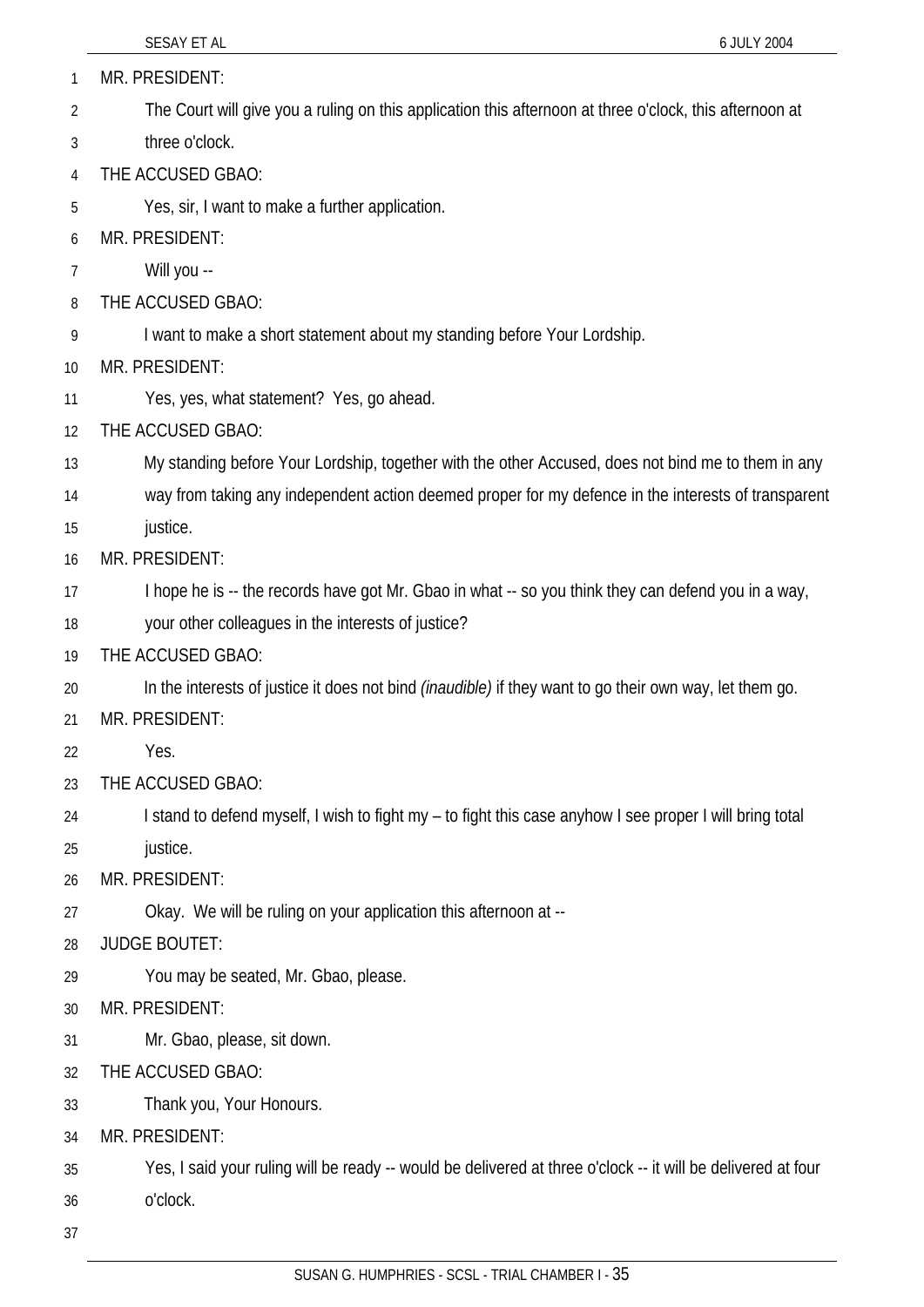THE ACCUSED GBAO: 1

Four o'clock. 2

3 MR. PRESIDENT:

4 Four o'clock, yes. So we are adjourning this session. Yes -–

5 MR. CÔTE:

6 With your permission, Your Honour, I just want to understand clearly. You said you are going to rule

7 on the application of the Accused, is this an application from the Accused to replace his lawyer, to

8 have no lawyer, to represent himself? If this is such a case I would have some representation to

9 10 make, but I don't clearly understand what is the application as Your Honours consider it made by the Accused.

11 MR. PRESIDENT:

12 He says he does not recognise this Court, and that he is asking -- he doesn't want anybody to

13 represent him here any further because he doesn't recognise the Court.

14 MR. CÔTE:

15 Yes, but, I mean -–

16 JUDGE THOMPSON:

17 Can I make an intervention here? I don't consider his statement about not recognising this Court as

18 an application at all. I think that statement has to be treated with the contempt that it deserves, and I

19 do so. In terms of his decision, which I think is virtually saying that he is now deciding that he doesn't

20 any more want counsel to represent him, I think we can take a position, we can rule on that.

21 MR. CÔTE:

22 Yes, so --

23 JUDGE THOMPSON:

24 We have the power to decide in the interests of justice, you know. So that is what I understand it to

25 be. But the question of not recognising the Court I treat that with utmost contempt.

 $26$ MR. CÔTE:

27 Well, just in that sense, Your Honour, on that second part that you talked, which is also what I

28 understood, I would just like this Court to take into account that there is provision under the Rules that

29 talk about exactly that issue.

30 JUDGE THOMPSON:

31 Quite, quite, I know.

32 MR. PRESIDENT:

33 We know, we know.

34 JUDGE THOMPSON:

35 But, Counsel, I didn't want to jump the gun, you know, but I do --

36 MR. PRESIDENT:

37 But since you want to be heard, you can be heard, Mr. Prosecutor.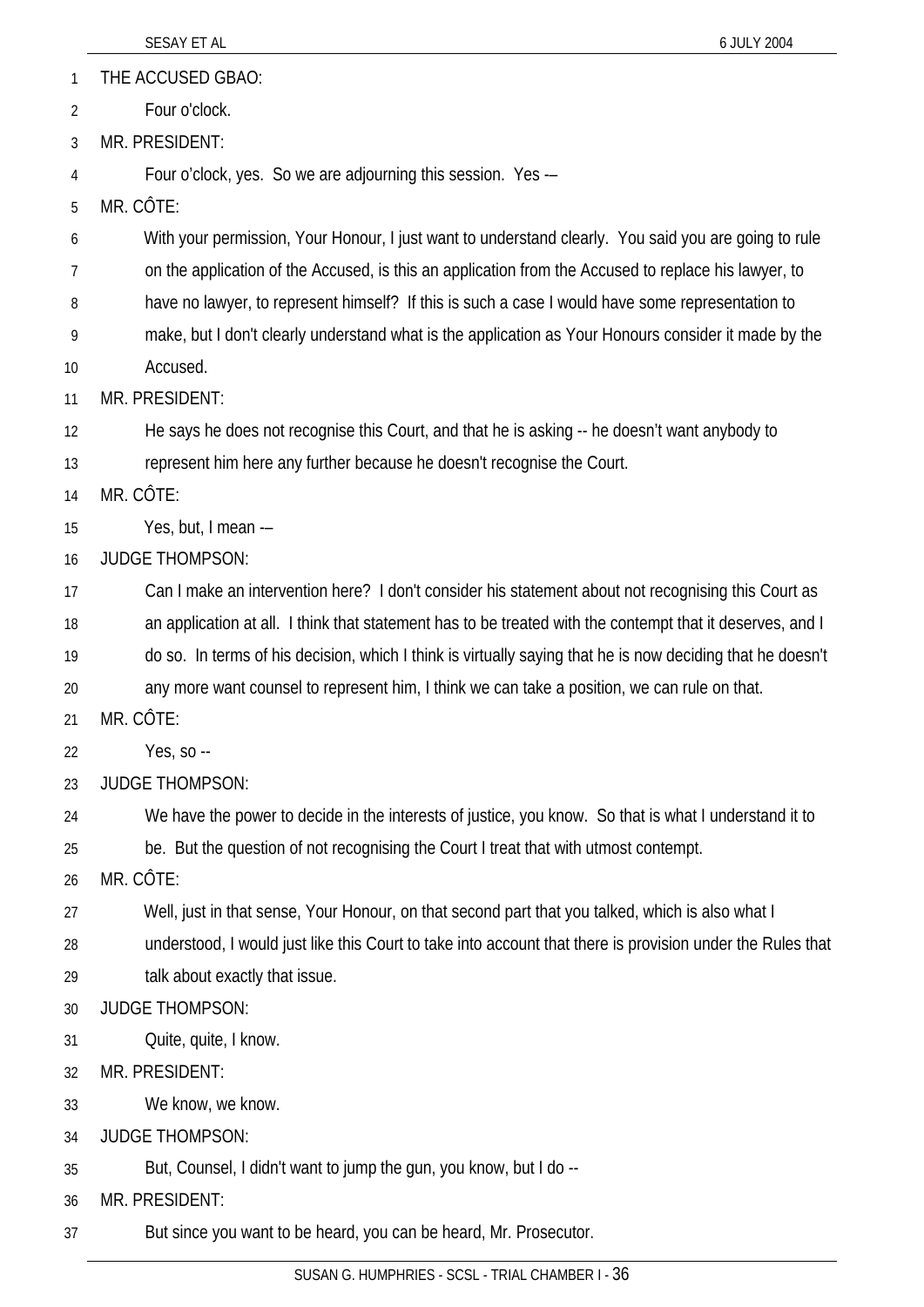| $\mathbf{1}$   | MR. CÔTE:                                                                                                  |
|----------------|------------------------------------------------------------------------------------------------------------|
| $\overline{2}$ | I mean, my only point is that there is an article under the Rule that talks exactly about that which gives |
| $\mathfrak{Z}$ | a test that this Court will certainly consider in granting such an application.                            |
| $\overline{4}$ | MR. PRESIDENT:                                                                                             |
| 5              | Certainly, the Court will examine all the text available before coming up with a ruling on the matter,     |
| 6              | Mr. Côte. This said - Mr. Gbao, please, sit down. This said, we shall adjourn -- we shall rise and         |
| $\overline{7}$ | adjourn the proceedings to four o'clock, 1600 hours today. The Court will now rise.                        |
| 8              | (Court recessed at 1220H)                                                                                  |
| 9              | (Pages 24 to 37 by Susan G. Humphries)                                                                     |
| 10             |                                                                                                            |
| 11             |                                                                                                            |
| 12             |                                                                                                            |
| 13             |                                                                                                            |
| 14             |                                                                                                            |
| 15             |                                                                                                            |
| 16             |                                                                                                            |
| 17             |                                                                                                            |
| 18             |                                                                                                            |
| 19             |                                                                                                            |
| 20             |                                                                                                            |
| 21             |                                                                                                            |
| 22             |                                                                                                            |
| 23             |                                                                                                            |
| 24             |                                                                                                            |
| 25             |                                                                                                            |
| 26             |                                                                                                            |
| 27             |                                                                                                            |
| 28             |                                                                                                            |
| 29             |                                                                                                            |
| 30             |                                                                                                            |
| 31             |                                                                                                            |
| 32             |                                                                                                            |
| 33             |                                                                                                            |
| 34             |                                                                                                            |
| 35             |                                                                                                            |
| 36             |                                                                                                            |
| 37             |                                                                                                            |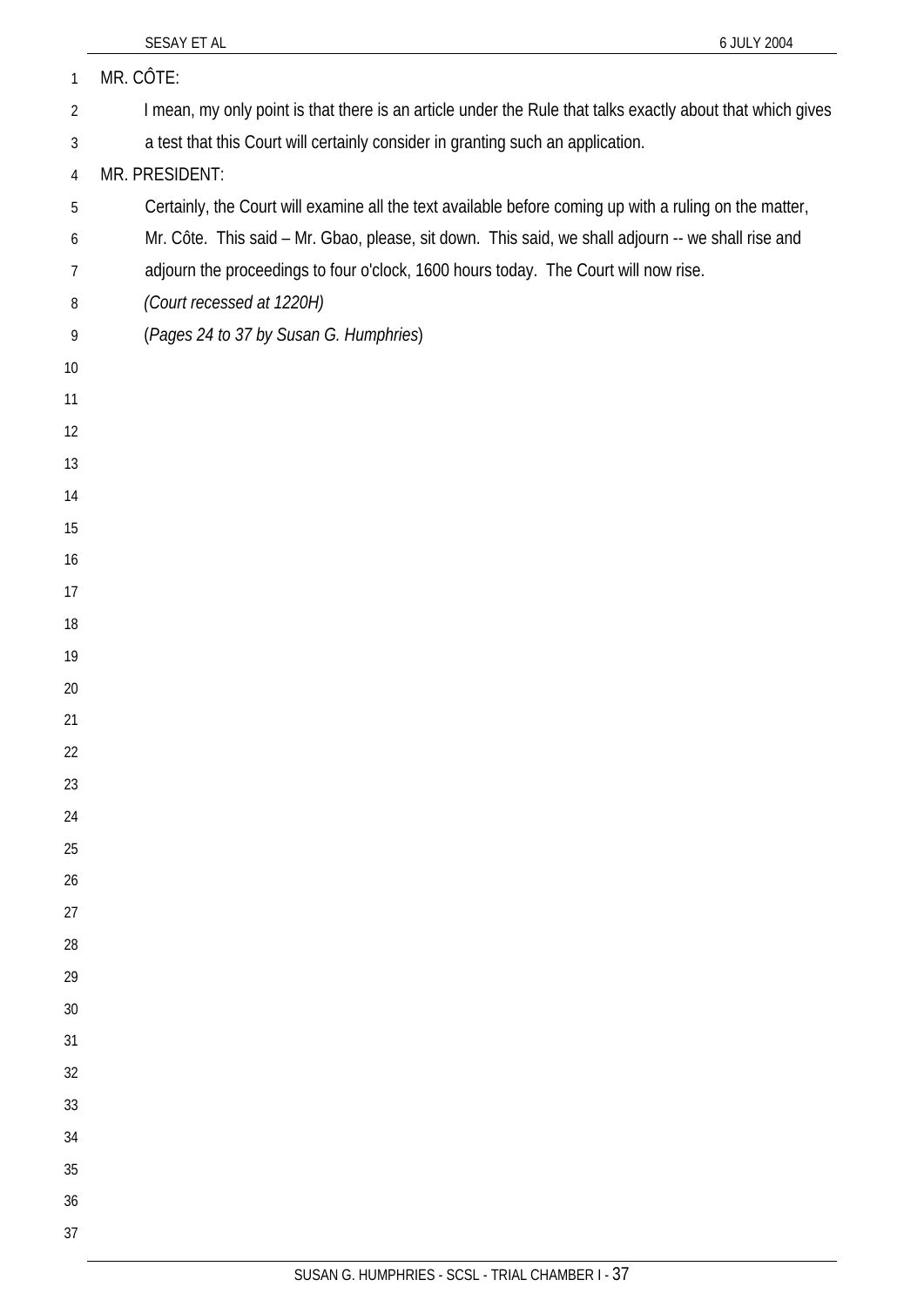|    | SESAY ET AL<br>6 JULY 2004                                                                                 |
|----|------------------------------------------------------------------------------------------------------------|
| 1  | (Court resumed at 1620H)                                                                                   |
| 2  | MR. PRESIDENT:                                                                                             |
| 3  | We are resuming the session. We are sorry for the delay. It is all housekeeping. I hope counsel            |
| 4  | would understand. We are very sorry to have kept you waiting.                                              |
| 5  |                                                                                                            |
| 6  | This said, we did adjourn to this time in order to come out with the ruling, the decision of the Court     |
| 7  | $on -$                                                                                                     |
| 8  | MR. BROWN:                                                                                                 |
| 9  | Your Honour, is your sound system working? I can hardly hear the Court. I don't know if the sound          |
| 10 | system is working, but your voice is quite faint over here.                                                |
| 11 | MR. PRESIDENT:                                                                                             |
| 12 | It is all back inside there.                                                                               |
| 13 | THE INTERPRETER:                                                                                           |
| 14 | Yes, My Lord, we are getting you people and we are interpreting what is being said. Yes, My Lord, we       |
| 15 | are getting it and we are interpreting what is being said.                                                 |
| 16 | MR. BROWN:                                                                                                 |
| 17 | Mr. President, you speak my language so I don't have to worry.                                             |
| 18 | MR. PRESIDENT:                                                                                             |
| 19 | I see. Are you all right now?                                                                              |
| 20 | MR. BROWN:                                                                                                 |
| 21 | Fine.                                                                                                      |
| 22 | MR. PRESIDENT:                                                                                             |
| 23 | All right. I was saying we adjourned to this time in order to deliver a decision on the third Accused's    |
| 24 | application to do away with his counsel. And this is the decision of the Court.                            |
| 25 |                                                                                                            |
| 26 | The Trial Chamber of the Special Court for Sierra Leone, composed of Judge Benjamin Mutanga Itoe,          |
| 27 | the Presiding Judge, Judge Bankole Thompson and Judge Pierre Boutet, both Judges in the                    |
| 28 | Chamber;                                                                                                   |
| 29 |                                                                                                            |
| 30 | Seized of the oral application made by Mr. Augustine Gbao in Court on the 6th, this day, the 6th of        |
| 31 | July 2004 to withdraw his counsel since he does not want anyone to represent him before the Court          |
| 32 | on the grounds that he does not recognise the legitimacy of the Special Court;                             |
| 33 |                                                                                                            |
| 34 | Now renders its decision on this oral application:                                                         |
| 35 |                                                                                                            |
| 36 | The background of procedure and history is that during the first day of the trial on the 5th of July 2004, |
| 37 | following the completion of the opening statement by the Prosecutor, counsel for the Accused Gbao          |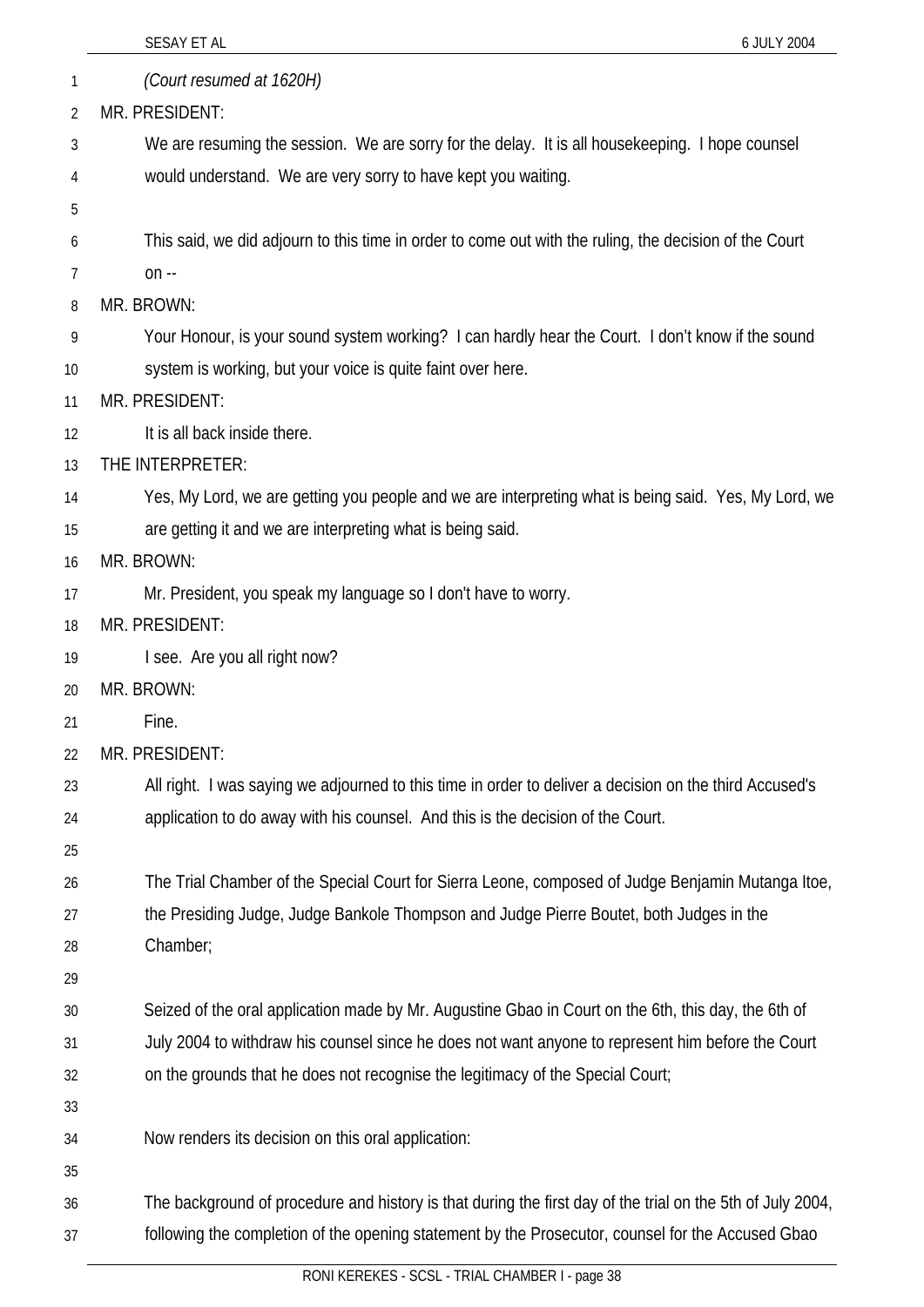|                | SESAY ET AL<br>6 JULY 2004                                                                                 |
|----------------|------------------------------------------------------------------------------------------------------------|
| $\mathbf{1}$   | expressed the intention of the Accused to make an opening statement to the Court but not pursuant to       |
| $\overline{2}$ | Rule 54 of the Rules.                                                                                      |
| 3              |                                                                                                            |
| 4              | During the first day of the trial, the 5th of July 2004, following the completion of the opening statement |
| 5              | by the Prosecutor, the first Accused, as I have said, expressed the intention to make an opening           |
| 6              | statement, but not pursuant to Rule 84 of the Rules.                                                       |
| 7              |                                                                                                            |
| 8              | When told by the Chamber that the right could only be exercised pursuant to Rule 84 which entails the      |
| 9              | Accused being put to his election, namely, to make an opening statement after the Prosecution's            |
| 10             | opening statement and to lose his right for doing so at the beginning of the presentation of his           |
| 11             | evidence, counsel indicated that the request to make an opening statement was being sought under           |
| 12             | Rule 54 of the Rules.                                                                                      |
| 13             |                                                                                                            |
| 14             | Rule 84 of the Rules of Procedure and Evidence provides as follows: "At the opening of this case           |
| 15             | each party may make an opening statement confined to the evidence he intends to present in support         |
| 16             | of his case. The Trial Chamber may limit the length of those statements in the interests of justice."      |
| 17             |                                                                                                            |
| 18             | The Chamber granted the application warning both counsel and the accused to confine the statement          |
| 19             | to the provisions of Rule 84 and reiterated that each accused would have to elect to make an opening       |
| 20             | statement either after the Prosecution's opening statement or at the opening of the Defence case.          |
| 21             |                                                                                                            |
| 22             | The Court further granted an adjournment until the following morning for the accused to consult with       |
| 23             | his counsel in order to ensure the Accused's desire to deliver an opening statement and that the           |
| 24             | contents thereof do comply with the provisions of Rule 84.                                                 |
| 25             |                                                                                                            |
| 26             | During the hearing held this morning, the 6th of July 2004, counsel for the accused confirmed the          |
| 27             | Accused's intention to personally proceed with an opening statement pursuant to Rule 44 -- to Rule         |
| 28             | 84 of the Rules.                                                                                           |
| 29             |                                                                                                            |
| 30             | The issue of -- I take that paragraph again.                                                               |
| 31             |                                                                                                            |
| 32             | During the hearing of this morning, the 6th of July 2004, counsel for the accused confirmed the            |
| 33             | Accused's intention to personally proceed with the opening statement pursuant to Rule 84 of the            |
| 34             | Rules. Once again the Chamber warned the accused to confine his statement within the plain scope           |
| 35             | and reading of Rule 84 and allowed the Accused to proceed with his opening statement.                      |
| 36             |                                                                                                            |
| 37             | Despite these warnings of the Court, the Accused in his statement, persistently asserted that he           |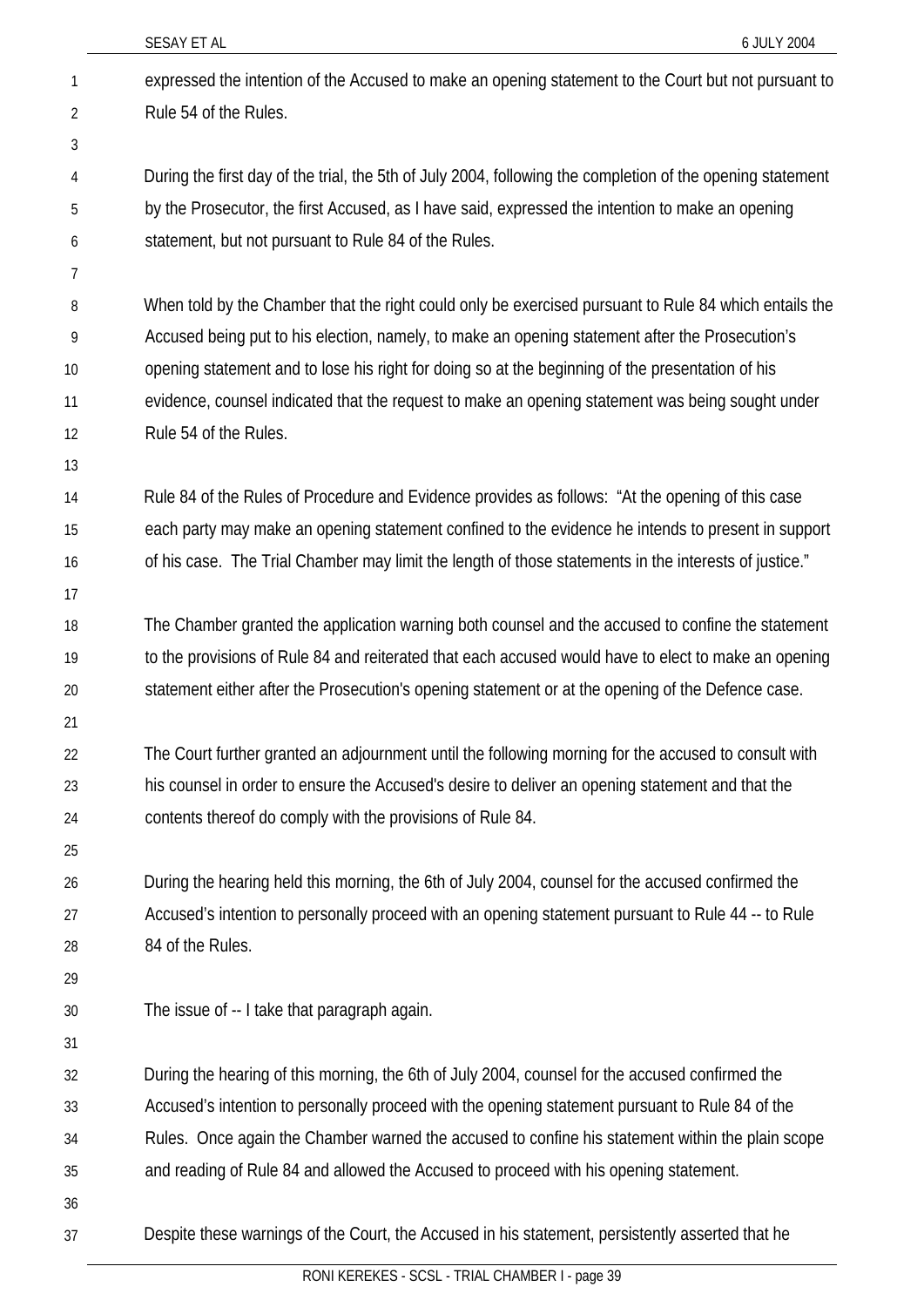| $\mathbf{1}$ | considered the Court to be of a political nature, thereby falling completely outside the scope of       |
|--------------|---------------------------------------------------------------------------------------------------------|
| 2            | Rule 84 of the Rules. Once again, the Court warned the Accused to refrain from making statements        |
| 3            | with a political connotation. After several interventions and observing that the Accused resolutely     |
| 4            | persisted in making a political statement which is outside this code of Rule 84, the Court decided to   |
| 5            | stop him from proceeding further.                                                                       |
| 6            |                                                                                                         |
| 7            | Reacting to comments from the Accused, counsel applied that the matter be stood down for five           |
| 8            | minutes to permit a discussion with his client. This was granted by the Court. Upon return, counsel     |
| 9            | stated that he believed the Court should hear representations from the Accused. When he was             |
| $10 \,$      | provided the opportunity to address the Court, the Accused stated that he decided not to recognise      |
| 11           | this Court any longer and wanted to withdraw his Defence counsel who he no longer wanted to             |
| 12           | represent him.                                                                                          |
| 13           |                                                                                                         |
| 14           | Article 17(4)(d) of the Statute of the Special Court for Sierra Leone states that the accused have the  |
| 15           | right "to have legal assistance assigned to him or her, in any case where the interests of justice so   |
| 16           | require".                                                                                               |
| 17           |                                                                                                         |
| 18           | Rule 45(E) of the Rules of Procedure and Evidence of this Court states clearly that counsel for the     |
| 19           | accused "will represent the accused and conduct the case to finality." Furthermore, this provision      |
| 20           | mandates that "counsel shall only be permitted to withdraw from the case to which he has been           |
| 21           | assigned in the most exceptional circumstances."                                                        |
| 22           |                                                                                                         |
| 23           | As noted, counsel for Mr. Gbao have represented him throughout the entirety of these proceedings        |
| 24           | before the Special Court and even during his initial appearances. Trial has now commenced and we        |
| 25           | are today on the second day of trial.                                                                   |
| 26           |                                                                                                         |
| 27           | According to Rule 45(E) of the Rules, "most exceptional circumstances" would need to be established     |
| 28           | in order to allow Defence counsel for Mr. Gbao to withdraw from the case at this stage of the process.  |
| 29           | No such exceptional circumstances have been advanced in this case. Instead, Mr. Gbao has stated         |
| 30           | only that he wants his counsel to withdraw since he does not recognise the legitimacy of the Special    |
| 31           | Court. We consider this assertion is patently misconceived.                                             |
| 32           |                                                                                                         |
| 33           | The issue of the legitimacy of the Special Court has already been litigated before the Appeals          |
| 34           | Chamber of this Court where it held in the cases of <i>Kallon, Norman and Kamara</i> in its Decision on |
| 35           | Constitutionality dated the 13th of March 2004, and in its Decision on Preliminary Motion on Lack of    |
| 36           | Jurisdiction: Establishment of the Special Court Violates the Constitution of Sierra Leone which was    |
| 37           | issued on the 25th of May 2004, that the Special Court for Sierra Leone was competent to determine      |
|              |                                                                                                         |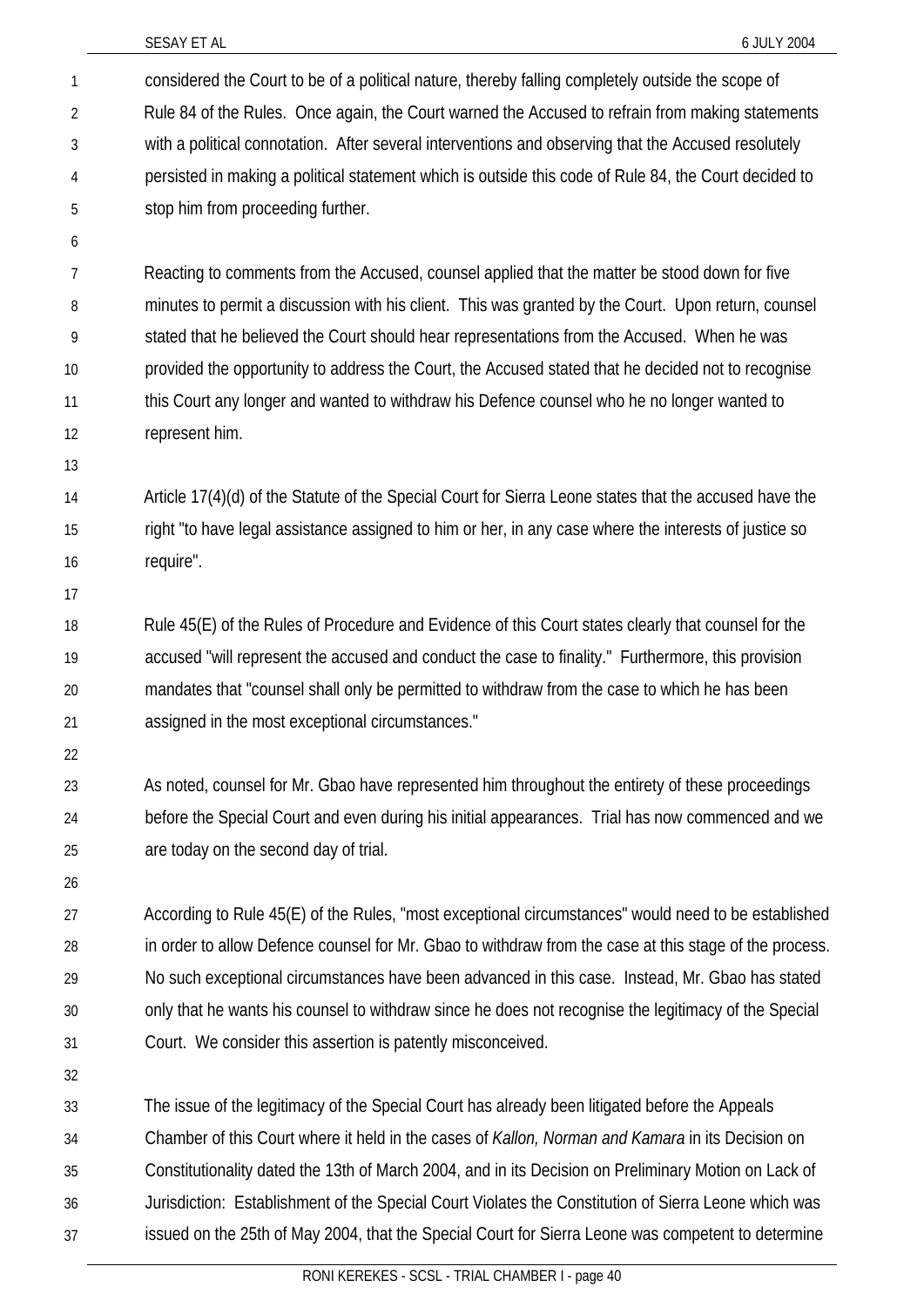| 1              | its own legality. It held that the relevant constitutional requirements had been fulfilled for the domestic |
|----------------|-------------------------------------------------------------------------------------------------------------|
| $\overline{2}$ | incorporation of the Special Court Agreement, and that the Court acts only in an international sphere       |
| 3              | and does not form part of the national judiciary of Sierra Leone. This finding was referred to and          |
| 4              | applied in the Gbao case, Decision on Preliminary Motion on the Invalidity of the Agreement Between         |
| 5              | the United Nations and the Government of Sierra Leone on the Establishment of the Special Court,            |
| 6              | dated the 25th of May, 2004. These findings are binding on this Chamber and thus the legitimacy of          |
| $\overline{7}$ | the Special Court can now be considered to be res judicata.                                                 |
| 8              |                                                                                                             |
| 9              | It is, therefore, our considered opinion that the ground that Mr. Gbao has advanced, that is, the           |
| 10             | non-recognition of the legitimacy of the Special Court, cannot constitute exceptional circumstances         |
| 11             | under Rule 45(E) that are required for allowing counsel to withdraw. Counsel has the obligation to          |
| 12             | conduct this case to its finality and must continue to do so. We therefore do so hold and direct.           |
| 13             |                                                                                                             |
| 14             | In making this finding the Trial Chamber would like to refer to the decision of the International Criminal  |
| 15             | Tribunal for Rwanda in the case of the Prosecutor vs. Barayagwiza of the 2nd of November 2000. In           |
| 16             | that decision the Court found that Mr. Barayagwiza's assertion that he did not want to be represented       |
| 17             | since he did not believe that the ICTR was an independent and impartial tribunal, could not constitute      |
| 18             | exceptional circumstances warranting the withdrawal of Defence counsel.                                     |
| 19             |                                                                                                             |
| 20             | It is clear from examining all of the circumstances of this case that the interests of justice would not be |
| 21             | served by allowing Mr. Gbao to be unrepresented before this Court. The Trial Chamber accordingly            |
| 22             | takes the position that it must safeguard the rights of the Accused and the integrity of the proceedings    |
| 23             | before the Court by insisting and directing that Mr. Gbao continue to be represented by counsel that        |
| 24             | have represented him throughout these proceedings.                                                          |
| 25             |                                                                                                             |
| 26             | We hold that an accused person cannot waive his right to a fair and expeditious trial whatever the          |
| 27             | circumstances.                                                                                              |
| 28             |                                                                                                             |
| 29             | In the <i>Barayagwiza</i> decision the ICTR noted: "In the present case, Mr. Barayagwiza is actually        |
| 30             | boycotting the United Nations Tribunal. He has chosen both to be absent to the trial and to give no         |
| 31             | instructions as to how his legal representation should proceed in the trial or as to the specifics of his   |
| 32             | strategy. In such a situation, his lawyers cannot simply abide with his instruction."                       |
| 33             |                                                                                                             |
| 34             | We also note that all counsel before the Special Court has an obligation to act as an officer to the        |
| 35             | court, in addition to acting in the interests of the accused person.                                        |
| 36             |                                                                                                             |
| 37             | The Court hereby finds that: The Accused Gbao has not established exceptional circumstances as              |
|                |                                                                                                             |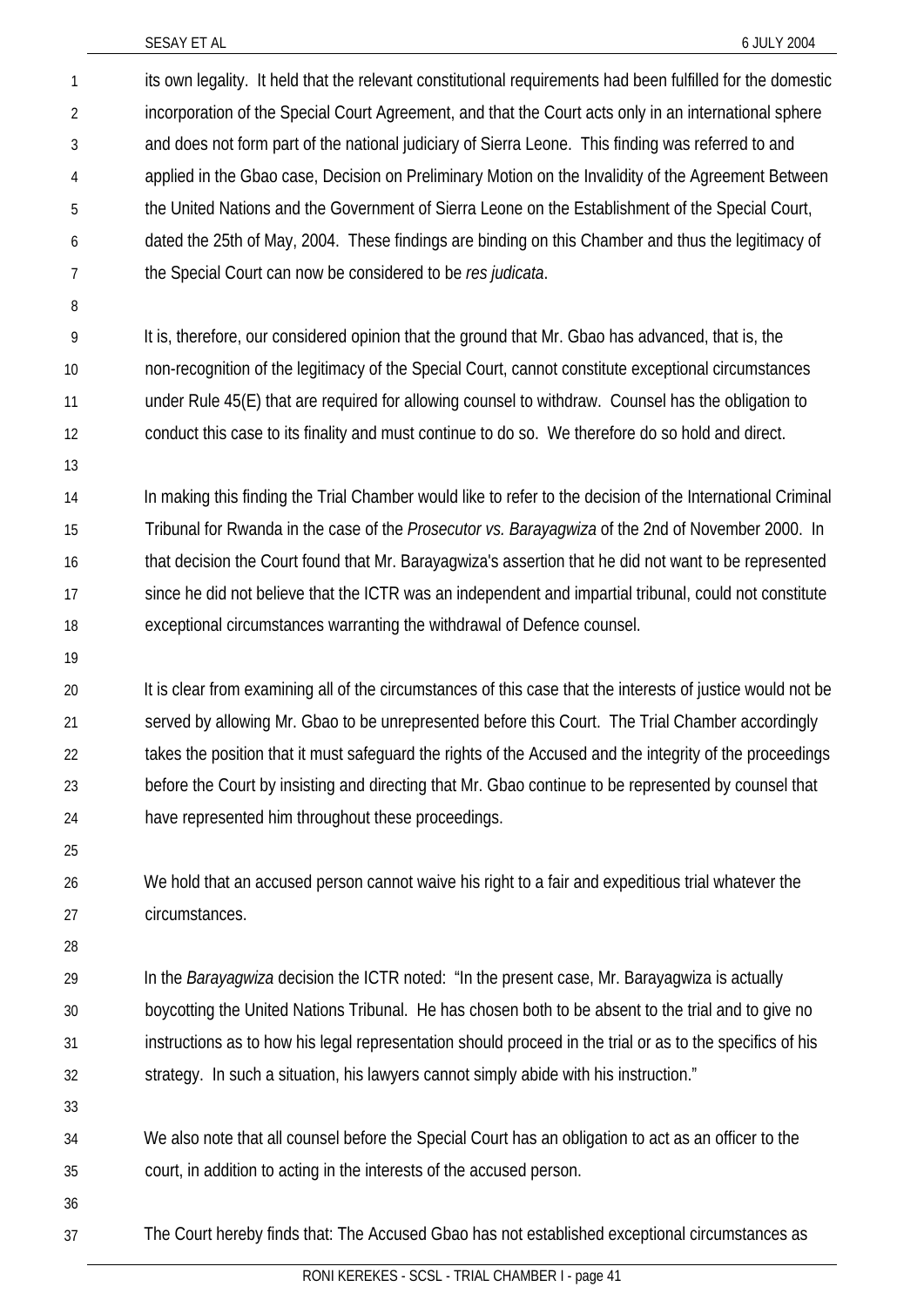| SESAY ET AL                                                                                                                                                                                                        | 6 JULY 2004 |
|--------------------------------------------------------------------------------------------------------------------------------------------------------------------------------------------------------------------|-------------|
| required by Rule 45(E) in order to withdraw his counsel, and accordingly orders that counsel currently<br>1                                                                                                        |             |
| on Gbao's Defence team must continue to represent the Accused and shall, in accordance with the<br>2                                                                                                               |             |
| provisions of Rule 45(E), conduct the case to the finality of the proceedings.<br>3                                                                                                                                |             |
| 4                                                                                                                                                                                                                  |             |
| Done in Freetown the 6th day of July, 2004.<br>5                                                                                                                                                                   |             |
| 6                                                                                                                                                                                                                  |             |
| This decision will be formalised and circulated to the parties latest tomorrow morning so that we can<br>7                                                                                                         |             |
| proceed -- now how to proceed from there.<br>8                                                                                                                                                                     |             |
| 9                                                                                                                                                                                                                  |             |
| Yes, Mr. O'Shea.<br>10                                                                                                                                                                                             |             |
| MR. O'SHEA:<br>11                                                                                                                                                                                                  |             |
| Yes, Your Honours, thank you very much. I would just like to inform the Court of a little additional<br>12                                                                                                         |             |
| information principally for the benefit of Mr. Gbao. Mr. Gbao requested us that if we did represent<br>13                                                                                                          |             |
| him, we, in addition to himself, should not appear before this Court. And we have explained to him<br>14                                                                                                           |             |
| that according to our professional duties we are not capable of following that instruction. And I believe<br>15                                                                                                    |             |
| he understands that position.<br>16                                                                                                                                                                                |             |
| MR. PRESIDENT:<br>17                                                                                                                                                                                               |             |
| Well, this is a decision of the Court and we expect that unless this decision is overruled by the<br>18                                                                                                            |             |
| Appeals Chamber of this Court, it is the decision that stands to be executed and to be applied in these<br>19                                                                                                      |             |
| proceedings.<br>20                                                                                                                                                                                                 |             |
| 21                                                                                                                                                                                                                 |             |
| Yes, Mr. Gbao.<br>22                                                                                                                                                                                               |             |
| THE ACCUSED GBAO:<br>23                                                                                                                                                                                            |             |
| Good afternoon. I just want to remind Your Honour it is not a matter that I want to evade international<br>24                                                                                                      |             |
| law, defy international justice. But my greatest concern, and I am still maintaining, is that the<br>25                                                                                                            |             |
| agreement that produced the Special Court --<br>26                                                                                                                                                                 |             |
| MR. PRESIDENT:<br>27                                                                                                                                                                                               |             |
| I cannot listen to you, Mr. Gbao. The Court has ruled. You will please sit down. If you are continuing<br>28                                                                                                       |             |
| to contest the Agreement and the legality of the Court -- if you continue to contest the legality of the<br>29                                                                                                     |             |
| Court, you can sit down because the Court will not listen to you on that. This Court is sovereign and it<br>30<br>has delivered a decision. If you are not satisfied with the decision, you can appeal against the |             |
| 31<br>decision to wherever. But the decision is there and we will entertain no more comment on the United<br>32                                                                                                    |             |
| Nations or whatever. We don't have much time, Mr. Gbao, to lose.<br>33                                                                                                                                             |             |
| THE ACCUSED GBAO:<br>34                                                                                                                                                                                            |             |
| Your Honour, I'm very much afraid because the parties that set up the Special Court by the<br>35                                                                                                                   |             |
| competence of the judges. So my fear is that under my application in this respect is that let this<br>36                                                                                                           |             |
| matter be forwarded to the EU, the Commonwealth of Nations and ECOWAS and the African Union.<br>37                                                                                                                 |             |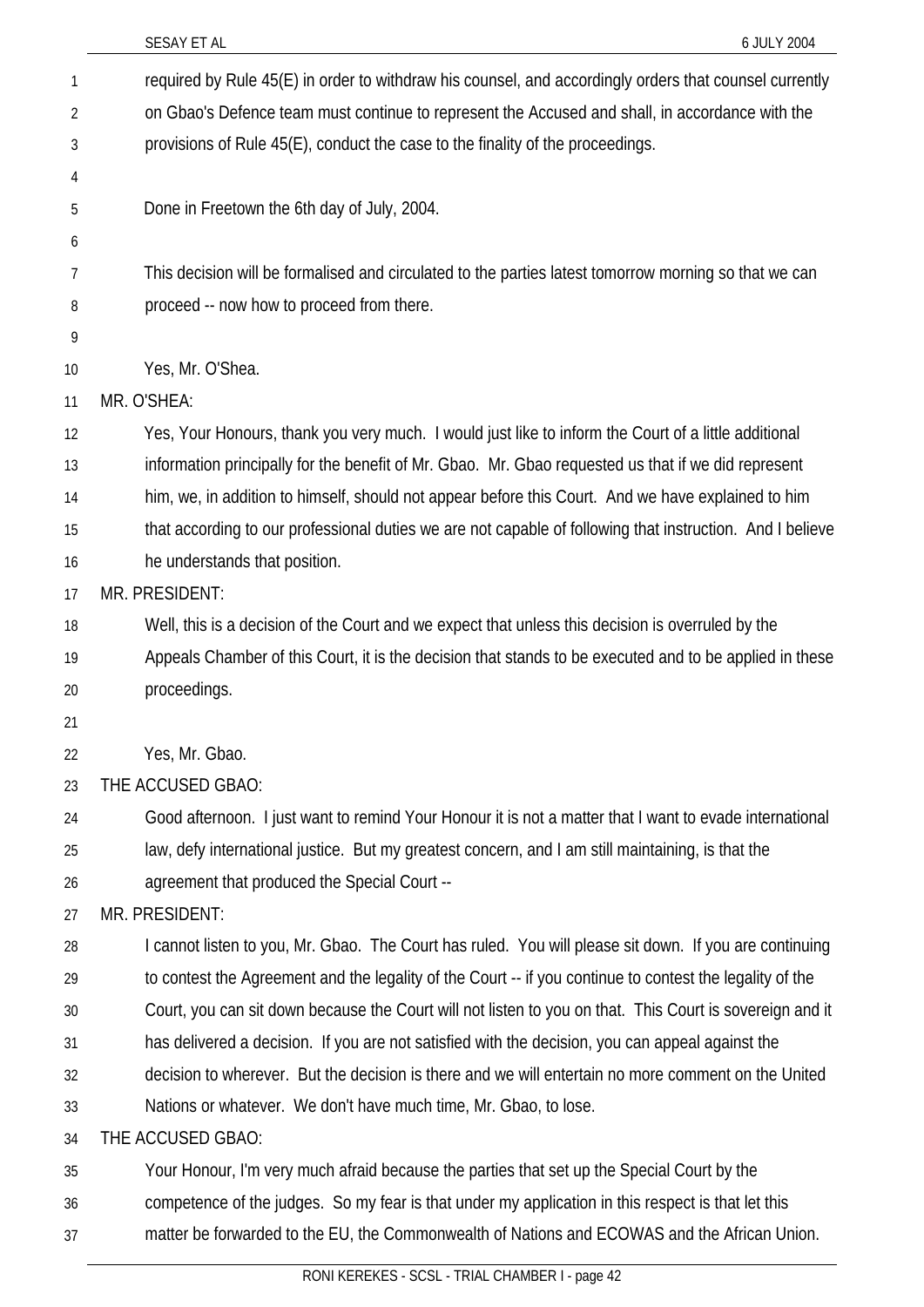MR. PRESIDENT: 1

- That application -- Mr. Gbao, that application is rejected. 2
- 3 THE ACCUSED GBAO:
- 4 I mean the Geneva Conventions.
- 5 MR. PRESIDENT:
- 6 That application is rejected.
- 7
- 8 We shall proceed with this case and I hope you understand tomorrow you will be served with a
- 9 decision and then you can know where to proceed from there.
- 10 THE ACCUSED GBAO:
- 11 Okay, Your Honour, then I will respond to it tomorrow, sir.
- 12 JUDGE BOUTET:

13 14 Mr. Brown, we're coming to you now that you had raised an issue about disclosure of urgent concerns about statements. We had indicated this morning that we would hear you on that issue later on in the

- 15 day. You are aware at this time I also indicated when I mentioned that this is a matter that had been
- 16 dealt with on a confidential matter until now, and therefore, I mentioned that we should move into a
- 17 closed session to hear arguments and to hear comments that could be made in this respect. So if
- 18 you're prepared to proceed, I would ask that the public be excluded in the sense that we close the
- 19 curtains and make sure that this is not broadcast on the public speakers.
- 20 MR. BROWN:
- 21 22 Thank you. We are prepared to proceed and we have no objection to the Court's ruling concerning the confidential nature.
- 23
- 24 My colleague, Wanda Akin, will handle this argument.
- 25 JUDGE BOUTET:
- 26 Very well.
- 27 MR. O'SHEA:

28 Your Honours, while the curtain is being pulled, if I could just assist the Court in relation to the

29 argument which was put this morning which Your Honours are going to rule on on Friday, I would just

- 30 like to draw the attention of the Court to a relevant authority that Your Honours can take into
- 31 consideration on deliberations.

32 MR. PRESIDENT:

33 34 Mr. O'Shea, can you hand it to the court manager and then he will give it to us, please. You can also submit a copy to the other side, to the Prosecution.

35 MR. JORDASH:

- 36 That has been done, Your Honour.
- 37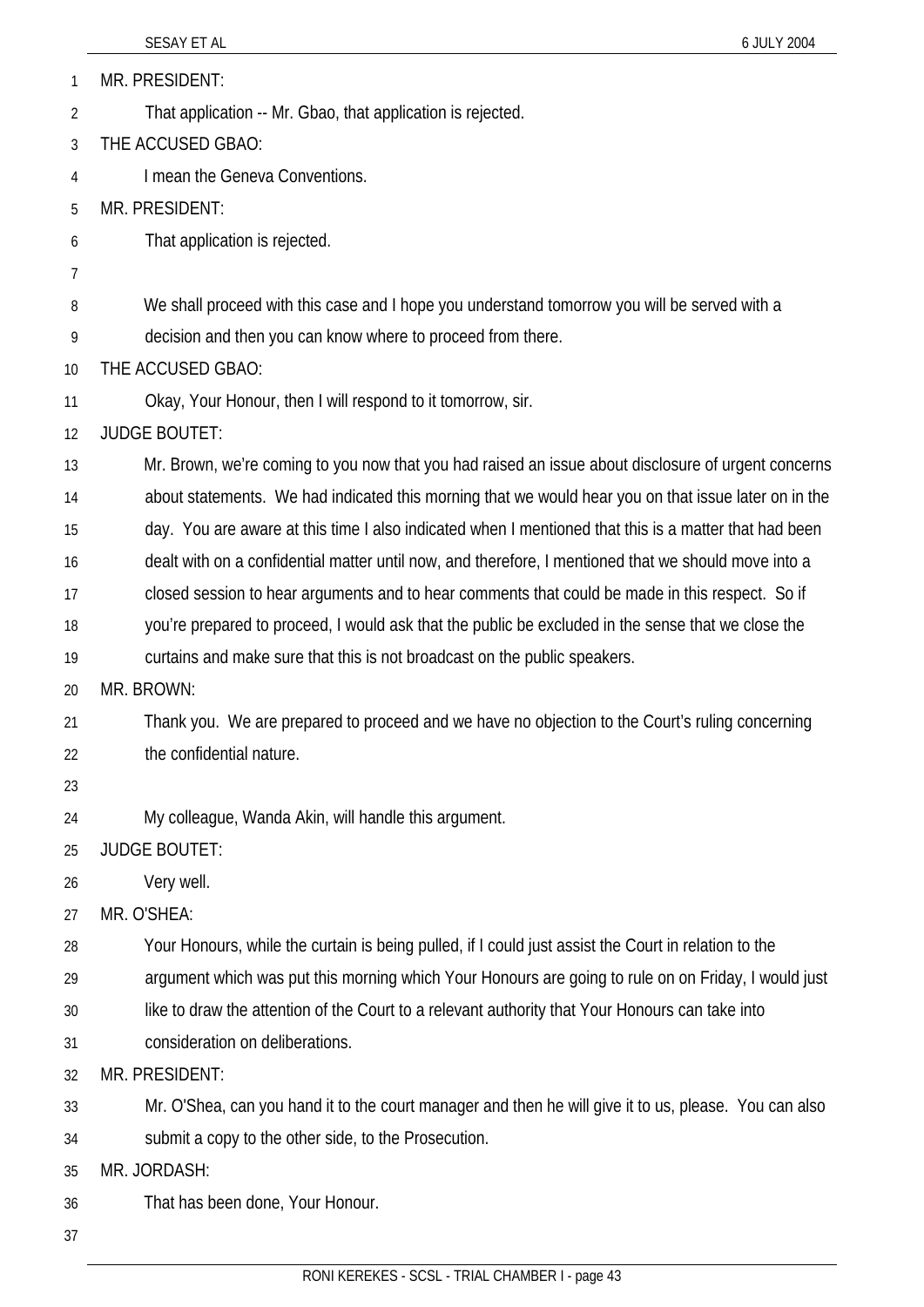|          | SESAY ET AL<br>6 JULY 2004                                                                              |
|----------|---------------------------------------------------------------------------------------------------------|
| 1        | MR. PRESIDENT:                                                                                          |
| 2        | So if the Prosecution has any comments on that case, we will just save --                               |
| 3        | MR. O'SHEA:                                                                                             |
| 4        | I'll hand it up, Your Honour. Let me just quickly indicate the relevant paragraph.                      |
| 5        | MR. PRESIDENT:                                                                                          |
| 6        | No, no, mark it please, Mr. O'Shea. Kindly mark the paragraph, please. You can take your time.          |
| 7        | Mr. Walker, please when Mr. O'Shea is ready --                                                          |
| 8        | MR. WALKER:                                                                                             |
| 9        | Your Honour.                                                                                            |
| 10       | MR. PRESIDENT:                                                                                          |
| 11       | When he is ready, you will collect the document. That's okay. Are we ready for the closed session?      |
| 12       | Are we sure there are no microphones echoing on the other side? Who is the technician here?             |
| 13       | (At this point in the proceedings a portion of the transcript [pages 45 to 60] was extracted and sealed |
| 14       | under a separate cover as the session was heard in camera)                                              |
| 15       | (Pages 38 to 44 by Roni Kerekes)                                                                        |
| 16       |                                                                                                         |
| 17       |                                                                                                         |
| 18       |                                                                                                         |
| 19       |                                                                                                         |
| 20       |                                                                                                         |
| 21       |                                                                                                         |
| 22       |                                                                                                         |
| 23       |                                                                                                         |
| 24       |                                                                                                         |
| 25       |                                                                                                         |
| 26       |                                                                                                         |
| 27       |                                                                                                         |
| 28       |                                                                                                         |
| 29       |                                                                                                         |
| 30       |                                                                                                         |
| 31       |                                                                                                         |
| 32       |                                                                                                         |
| 33       |                                                                                                         |
| 34       |                                                                                                         |
| 35       |                                                                                                         |
| 36<br>37 |                                                                                                         |
|          |                                                                                                         |